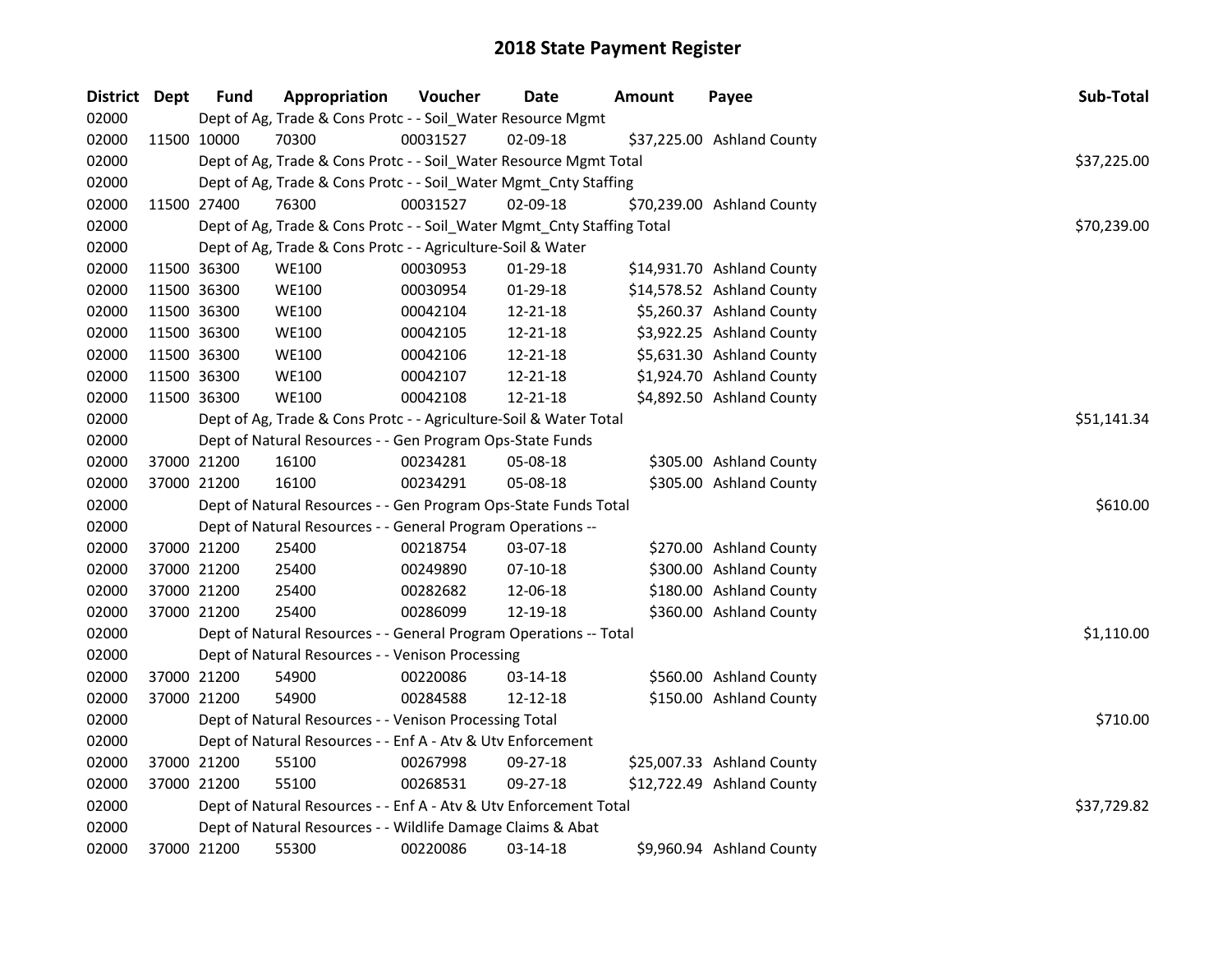| District Dept |             | <b>Fund</b> | Appropriation                                                      | Voucher  | <b>Date</b>    | Amount | Payee                      | Sub-Total   |
|---------------|-------------|-------------|--------------------------------------------------------------------|----------|----------------|--------|----------------------------|-------------|
| 02000         |             | 37000 21200 | 55300                                                              | 00252003 | $07-11-18$     |        | \$9,198.83 Ashland County  |             |
| 02000         | 37000 21200 |             | 55300                                                              | 00274516 | 10-19-18       |        | \$3,944.03 Ashland County  |             |
| 02000         |             | 37000 21200 | 55300                                                              | 00284588 | 12-12-18       |        | \$3,400.68 Ashland County  |             |
| 02000         |             |             | Dept of Natural Resources - - Wildlife Damage Claims & Abat Total  |          |                |        |                            | \$26,504.48 |
| 02000         |             |             | Dept of Natural Resources - - Ra- Fish, WI & Forestry              |          |                |        |                            |             |
| 02000         |             | 37000 21200 | 56400                                                              | 00228496 | $04-19-18$     |        | \$1,889.18 Ashland County  |             |
| 02000         |             |             | Dept of Natural Resources - - Ra- Fish, WI & Forestry Total        |          |                |        |                            | \$1,889.18  |
| 02000         |             |             | Dept of Natural Resources - - Resaids - Forest CropInd & Mfl       |          |                |        |                            |             |
| 02000         |             | 37000 21200 | 56600                                                              | 00267456 | 09-18-18       |        | \$38,876.85 Ashland County |             |
| 02000         |             |             | Dept of Natural Resources - - Resaids - Forest CropInd & Mfl Total |          |                |        |                            | \$38,876.85 |
| 02000         |             |             | Dept of Natural Resources - - Resaids - County Forest Loans        |          |                |        |                            |             |
| 02000         |             | 37000 21200 | 56700                                                              | 00208687 | $01 - 25 - 18$ |        | \$20,152.60 Ashland County |             |
| 02000         |             |             | Dept of Natural Resources - - Resaids - County Forest Loans Total  |          |                |        |                            | \$20,152.60 |
| 02000         |             |             | Dept of Natural Resources - - Resaids - Cnty Forst & Admin         |          |                |        |                            |             |
| 02000         |             | 37000 21200 | 57200                                                              | 00205531 | 01-08-18       |        | \$22,000.00 Ashland County |             |
| 02000         |             | 37000 21200 | 57200                                                              | 00216319 | 02-26-18       |        | \$39,574.08 Ashland County |             |
| 02000         |             |             | Dept of Natural Resources - - Resaids - Cnty Forst & Admin Total   |          |                |        |                            | \$61,574.08 |
| 02000         |             |             | Dept of Natural Resources - - Ra- Cnty Snow Trail & Area Aid       |          |                |        |                            |             |
| 02000         |             | 37000 21200 | 57400                                                              | 00258389 | 08-08-18       |        | \$35,945.00 Ashland County |             |
| 02000         |             | 37000 21200 | 57400                                                              | 00278336 | 11-08-18       |        | \$30,810.00 Ashland County |             |
| 02000         |             |             | Dept of Natural Resources - - Ra- Cnty Snow Trail & Area Aid Total |          |                |        |                            | \$66,755.00 |
| 02000         |             |             | Dept of Natural Resources - - Ra- Snowmobile Trail Areas           |          |                |        |                            |             |
| 02000         |             | 37000 21200 | 57500                                                              | 00269066 | 09-28-18       |        | \$33,991.96 Ashland County |             |
| 02000         |             |             | Dept of Natural Resources - - Ra- Snowmobile Trail Areas Total     |          |                |        |                            | \$33,991.96 |
| 02000         |             |             | Dept of Natural Resources - - Resaids - Pymt In Lieu Tax Fed       |          |                |        |                            |             |
| 02000         |             | 37000 21200 | 58400                                                              | 00270419 | $10-02-18$     |        | \$52,803.06 Ashland County |             |
| 02000         |             |             | Dept of Natural Resources - - Resaids - Pymt In Lieu Tax Fed Total |          |                |        |                            | \$52,803.06 |
| 02000         |             |             | Dept of Natural Resources - - Land Acquisition                     |          |                |        |                            |             |
| 02000         |             | 37000 36300 | <b>TA100</b>                                                       | 00217048 | 02-28-18       |        | \$30.00 Ashland County     |             |
| 02000         |             | 37000 36300 | <b>TA100</b>                                                       | 00221557 | 03-23-18       |        | \$30.00 Ashland County     |             |
| 02000         |             |             | Dept of Natural Resources - - Land Acquisition Total               |          |                |        |                            | \$60.00     |
| 02000         |             |             | Dept of Natural Resources - - Gpo - Sd Water Loan Prog, Fed        |          |                |        |                            |             |
| 02000         |             | 37000 57300 | 48200                                                              | 00214908 | 02-20-18       |        | \$9,371.25 Ashland County  |             |
| 02000         |             | 37000 57300 | 48200                                                              | 00222005 | 04-19-18       |        | \$6,087.50 Ashland County  |             |
| 02000         |             | 37000 57300 | 48200                                                              | 00244123 | 06-18-18       |        | \$6,087.50 Ashland County  |             |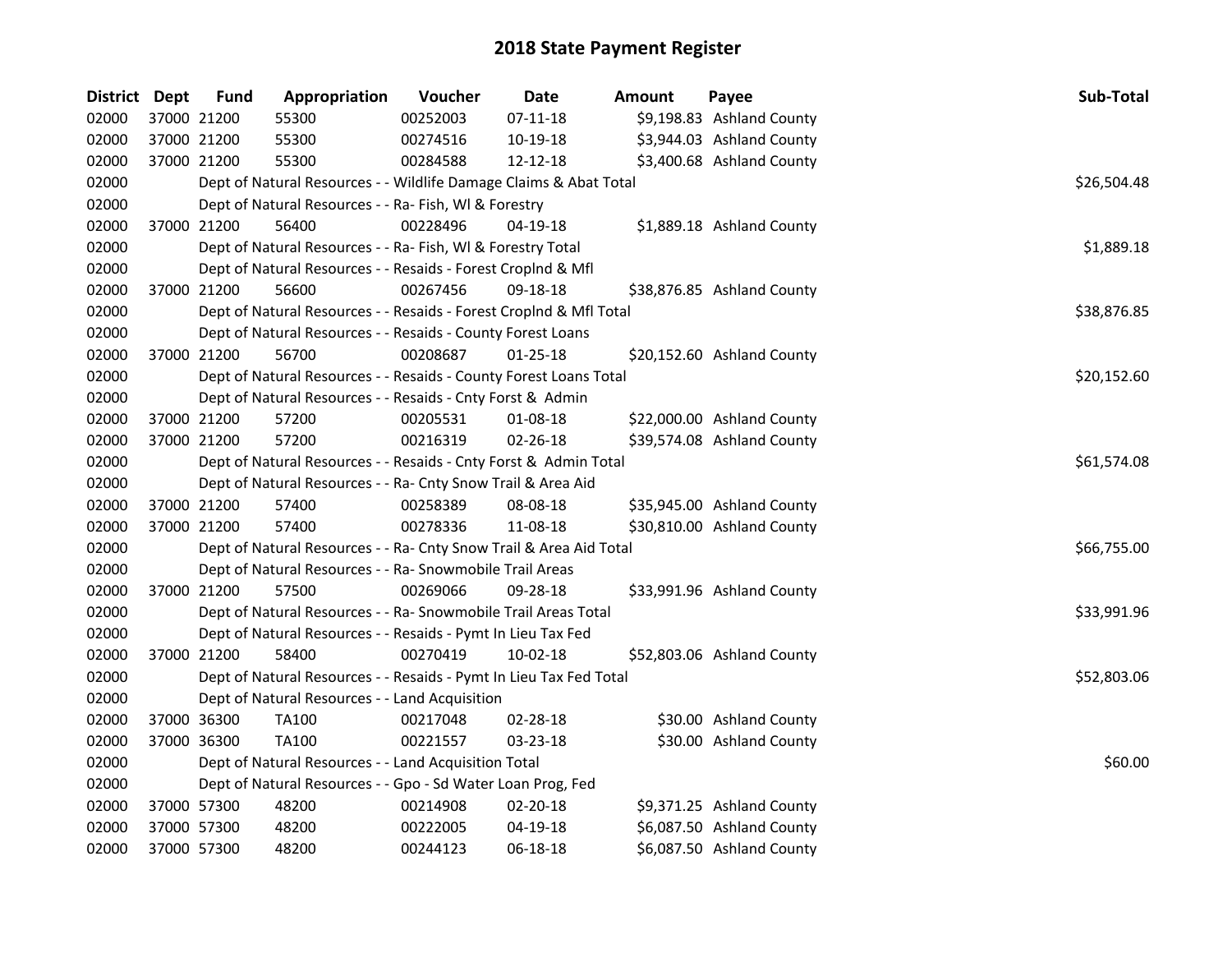| District Dept |             | <b>Fund</b> | Appropriation                                                            | Voucher  | <b>Date</b>    | Amount | Payee                       | Sub-Total   |  |  |  |
|---------------|-------------|-------------|--------------------------------------------------------------------------|----------|----------------|--------|-----------------------------|-------------|--|--|--|
| 02000         |             | 37000 57300 | 48200                                                                    | 00268088 | 09-24-18       |        | \$6,087.50 Ashland County   |             |  |  |  |
| 02000         |             |             | Dept of Natural Resources - - Gpo - Sd Water Loan Prog, Fed Total        |          |                |        |                             | \$27,633.75 |  |  |  |
| 02000         |             |             | Department of Tourism - - Mktg: Gaming Revenue                           |          |                |        |                             |             |  |  |  |
| 02000         |             | 38000 10000 | 12800                                                                    | 00006078 | 07-31-18       |        | \$8,910.00 Ashland County   |             |  |  |  |
| 02000         |             |             | Department of Tourism - - Mktg: Gaming Revenue Total                     |          |                |        |                             | \$8,910.00  |  |  |  |
| 02000         |             |             | WI Dept of Transportation - - Eldly&Disa Co/Aid Sf                       |          |                |        |                             |             |  |  |  |
| 02000         |             | 39500 21100 | 16800                                                                    | 00253375 | 05-15-18       |        | \$70,970.00 Ashland County  |             |  |  |  |
| 02000         |             |             | WI Dept of Transportation - - Eldly&Disa Co/Aid Sf Total                 |          |                |        |                             | \$70,970.00 |  |  |  |
| 02000         |             |             | WI Dept of Transportation - - County Forest Aids                         |          |                |        |                             |             |  |  |  |
| 02000         |             | 39500 21100 | 17000                                                                    | 00223720 | 02-21-18       |        | \$1,388.67 Ashland County   |             |  |  |  |
| 02000         |             |             | WI Dept of Transportation - - County Forest Aids Total                   |          |                |        |                             | \$1,388.67  |  |  |  |
| 02000         |             |             | WI Dept of Transportation - - Trans Aids To Co.-Sf                       |          |                |        |                             |             |  |  |  |
| 02000         |             | 39500 21100 | 19000                                                                    | 00203614 | 01-02-18       |        | \$97,727.96 Ashland County  |             |  |  |  |
| 02000         |             | 39500 21100 | 19000                                                                    | 00267822 | 07-02-18       |        | \$195,455.92 Ashland County |             |  |  |  |
| 02000         |             | 39500 21100 | 19000                                                                    | 00301874 | 10-01-18       |        | \$97,727.99 Ashland County  |             |  |  |  |
| 02000         |             |             | \$390,911.87<br>WI Dept of Transportation - - Trans Aids To Co.-Sf Total |          |                |        |                             |             |  |  |  |
| 02000         |             |             | WI Dept of Transportation - - Loc Rd Imp Prg St Fd                       |          |                |        |                             |             |  |  |  |
| 02000         |             | 39500 21100 | 27800                                                                    | 00211886 | $01 - 16 - 18$ |        | \$12,764.22 Ashland County  |             |  |  |  |
| 02000         |             | 39500 21100 | 27800                                                                    | 00278441 | 07-25-18       |        | \$4,110.44 Ashland County   |             |  |  |  |
| 02000         |             |             | WI Dept of Transportation - - Loc Rd Imp Prg St Fd Total                 |          |                |        |                             | \$16,874.66 |  |  |  |
| 02000         |             |             | WI Dept of Transportation - - St Hwy Rehab, Sf                           |          |                |        |                             |             |  |  |  |
| 02000         |             | 39500 21100 | 36300                                                                    | 00213309 | $01 - 22 - 18$ |        | \$1,054.03 Ashland County   |             |  |  |  |
| 02000         |             | 39500 21100 | 36300                                                                    | 00216199 | $01-29-18$     |        | \$275.00 Ashland County     |             |  |  |  |
| 02000         |             |             | WI Dept of Transportation - - St Hwy Rehab, Sf Total                     |          |                |        |                             | \$1,329.03  |  |  |  |
| 02000         |             |             | WI Dept of Transportation - - Hwy Mgmt & Opers Sf                        |          |                |        |                             |             |  |  |  |
| 02000         |             | 39500 21100 | 36500                                                                    | 00213309 | $01 - 22 - 18$ |        | \$275.31 Ashland County     |             |  |  |  |
| 02000         |             | 39500 21100 | 36500                                                                    | 00233042 | 03-23-18       |        | \$14,314.16 Ashland County  |             |  |  |  |
| 02000         |             | 39500 21100 | 36500                                                                    | 00243052 | $04 - 18 - 18$ |        | \$87.04 Ashland County      |             |  |  |  |
| 02000         |             | 39500 21100 | 36500                                                                    | 00258501 | 05-31-18       |        | \$211.46 Ashland County     |             |  |  |  |
| 02000         |             | 39500 21100 | 36500                                                                    | 00283428 | 08-08-18       |        | \$572.08 Ashland County     |             |  |  |  |
| 02000         |             | 39500 21100 | 36500                                                                    | 00292364 | 08-30-18       |        | \$61,338.81 Ashland County  |             |  |  |  |
| 02000         |             | 39500 21100 | 36500                                                                    | 00300925 | 09-25-18       |        | \$71,501.58 Ashland County  |             |  |  |  |
| 02000         | 39500 21100 |             | 36500                                                                    | 00306851 | 10-05-18       |        | \$66,741.11 Ashland County  |             |  |  |  |
| 02000         |             | 39500 21100 | 36500                                                                    | 00330534 | 12-14-18       |        | \$17,877.70 Ashland County  |             |  |  |  |
| 02000         |             | 39500 21100 | 36500                                                                    | 00330536 | 12-14-18       |        | \$19,380.36 Ashland County  |             |  |  |  |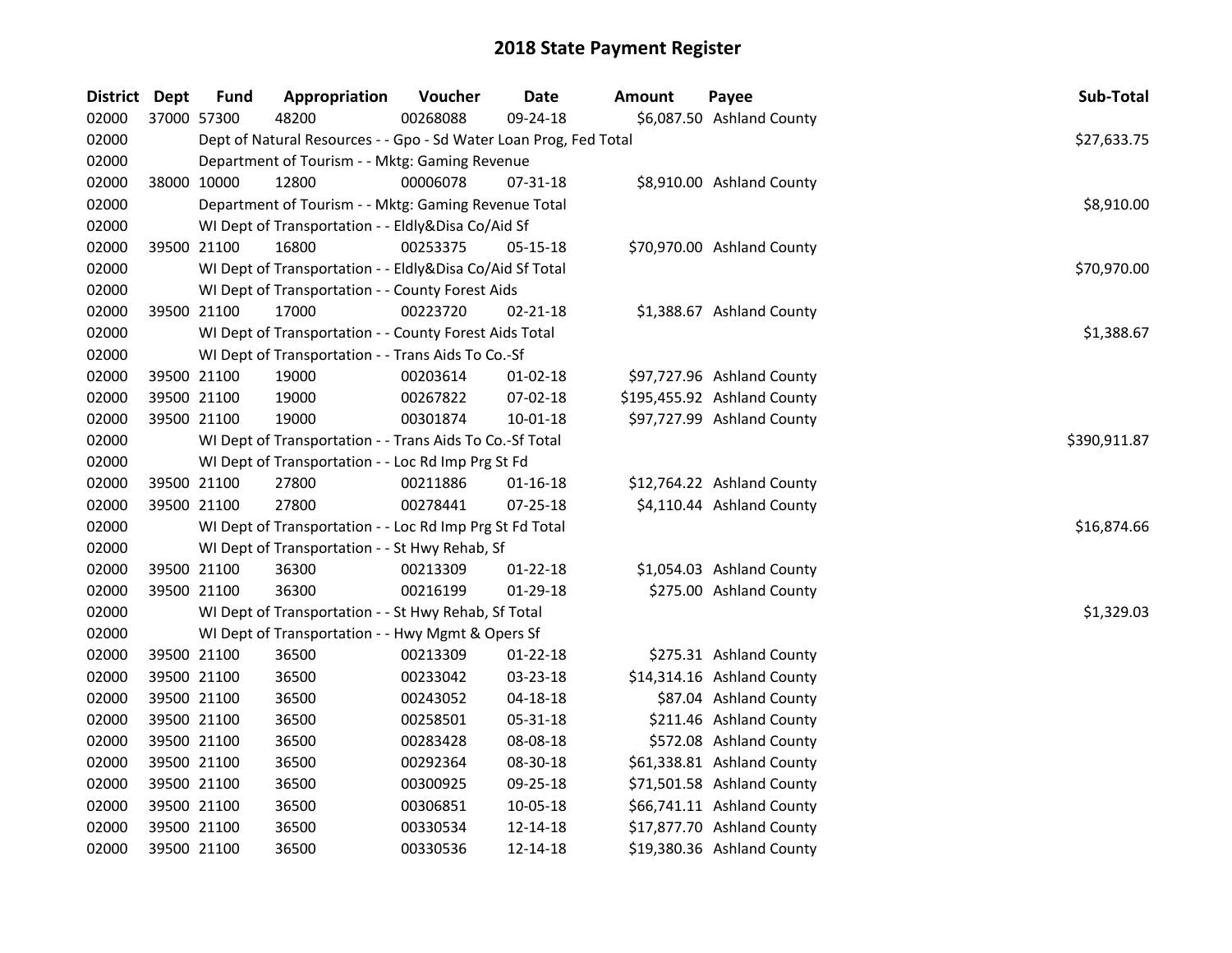| District Dept | <b>Fund</b> | Appropriation                                                      | Voucher  | <b>Date</b>    | <b>Amount</b> | Payee                                                                                                         | Sub-Total      |
|---------------|-------------|--------------------------------------------------------------------|----------|----------------|---------------|---------------------------------------------------------------------------------------------------------------|----------------|
| 02000         |             | WI Dept of Transportation - - Hwy Mgmt & Opers Sf Total            |          |                |               |                                                                                                               | \$252,299.61   |
| 02000         |             | WI Dept of Transportation - - Routine Maint Sf                     |          |                |               |                                                                                                               |                |
| 02000         | 39500 21100 | 36800                                                              | 00213309 | $01 - 22 - 18$ |               | \$79,532.40 Ashland County                                                                                    |                |
| 02000         | 39500 21100 | 36800                                                              | 00226252 | 02-28-18       |               | \$232,876.38 Ashland County                                                                                   |                |
| 02000         | 39500 21100 | 36800                                                              | 00233042 | 03-23-18       |               | \$6,396.98 Ashland County                                                                                     |                |
| 02000         | 39500 21100 | 36800                                                              | 00238651 | 04-04-18       |               | \$160,040.10 Ashland County                                                                                   |                |
| 02000         | 39500 21100 | 36800                                                              | 00243052 | 04-18-18       |               | \$110,039.99 Ashland County                                                                                   |                |
| 02000         | 39500 21100 | 36800                                                              | 00256026 | 05-23-18       |               | \$43,331.57 Ashland County                                                                                    |                |
| 02000         | 39500 21100 | 36800                                                              | 00258501 | 05-31-18       |               | \$120,335.17 Ashland County                                                                                   |                |
| 02000         | 39500 21100 | 36800                                                              | 00283428 | 08-08-18       |               | \$42,732.40 Ashland County                                                                                    |                |
| 02000         | 39500 21100 | 36800                                                              | 00292364 | 08-30-18       |               | \$115,715.58 Ashland County                                                                                   |                |
| 02000         | 39500 21100 | 36800                                                              | 00300925 | 09-25-18       |               | \$20,425.99 Ashland County                                                                                    |                |
| 02000         | 39500 21100 | 36800                                                              | 00305533 | 10-02-18       |               | \$75,297.39 Ashland County                                                                                    |                |
| 02000         | 39500 21100 | 36800                                                              | 00306851 | 10-05-18       |               | \$26,225.51 Ashland County                                                                                    |                |
| 02000         | 39500 21100 | 36800                                                              | 00330534 | 12-14-18       |               | \$4,657.44 Ashland County                                                                                     |                |
| 02000         | 39500 21100 | 36800                                                              | 00330536 | 12-14-18       |               | \$9,238.63 Ashland County                                                                                     |                |
| 02000         | 39500 21100 | 36800                                                              | 00334058 | 12-21-18       |               | \$29,284.69 Ashland County                                                                                    |                |
| 02000         |             | WI Dept of Transportation - - Routine Maint Sf Total               |          |                |               |                                                                                                               | \$1,076,130.22 |
| 02000         |             | Department of Corrections - - Corrections Contracts And Agre       |          |                |               |                                                                                                               |                |
| 02000         | 41000 10000 | 11400                                                              | 00185711 | 02-01-18       |               | \$2,470.08 Ashland County                                                                                     |                |
| 02000         | 41000 10000 | 11400                                                              | 00192089 | 03-01-18       |               | \$3,139.06 Ashland County                                                                                     |                |
| 02000         | 41000 10000 | 11400                                                              | 00195064 | 03-14-18       |               | \$3,447.82 Ashland County                                                                                     |                |
| 02000         | 41000 10000 | 11400                                                              | 00205754 | 05-03-18       |               | \$2,573.00 Ashland County                                                                                     |                |
| 02000         | 41000 10000 | 11400                                                              | 00212421 | 06-01-18       |               | \$2,264.24 Ashland County                                                                                     |                |
| 02000         | 41000 10000 | 11400                                                              | 00222232 | $07 - 16 - 18$ |               | \$2,058.40 Ashland County                                                                                     |                |
| 02000         | 41000 10000 | 11400                                                              | 00232093 | 08-31-18       |               | \$1,389.42 Ashland County                                                                                     |                |
| 02000         | 41000 10000 | 11400                                                              | 00237186 | 10-19-18       |               | \$1,183.58 Ashland County                                                                                     |                |
| 02000         |             | Department of Corrections - - Corrections Contracts And Agre Total |          |                |               |                                                                                                               | \$18,525.60    |
| 02000         |             |                                                                    |          |                |               | Department of Corrections - - Reimbursing Counties For Probation, Extended Supervision And Parole Holds       |                |
| 02000         | 41000 10000 | 11600                                                              | 00246190 | 11-02-18       |               | \$22,134.00 Ashland County                                                                                    |                |
| 02000         |             |                                                                    |          |                |               | Department of Corrections - - Reimbursing Counties For Probation, Extended Supervision And Parole Holds Total | \$22,134.00    |
| 02000         |             | Department of Corrections - - Probation, Parole And Extended       |          |                |               |                                                                                                               |                |
| 02000         | 41000 10000 | 18700                                                              | 00246190 | 11-02-18       |               | \$1,666.00 Ashland County                                                                                     |                |
| 02000         |             | Department of Corrections - - Probation, Parole And Extended Total |          |                |               |                                                                                                               | \$1,666.00     |
| 02000         |             | Department of Health Services - - State/Federal Aids               |          |                |               |                                                                                                               |                |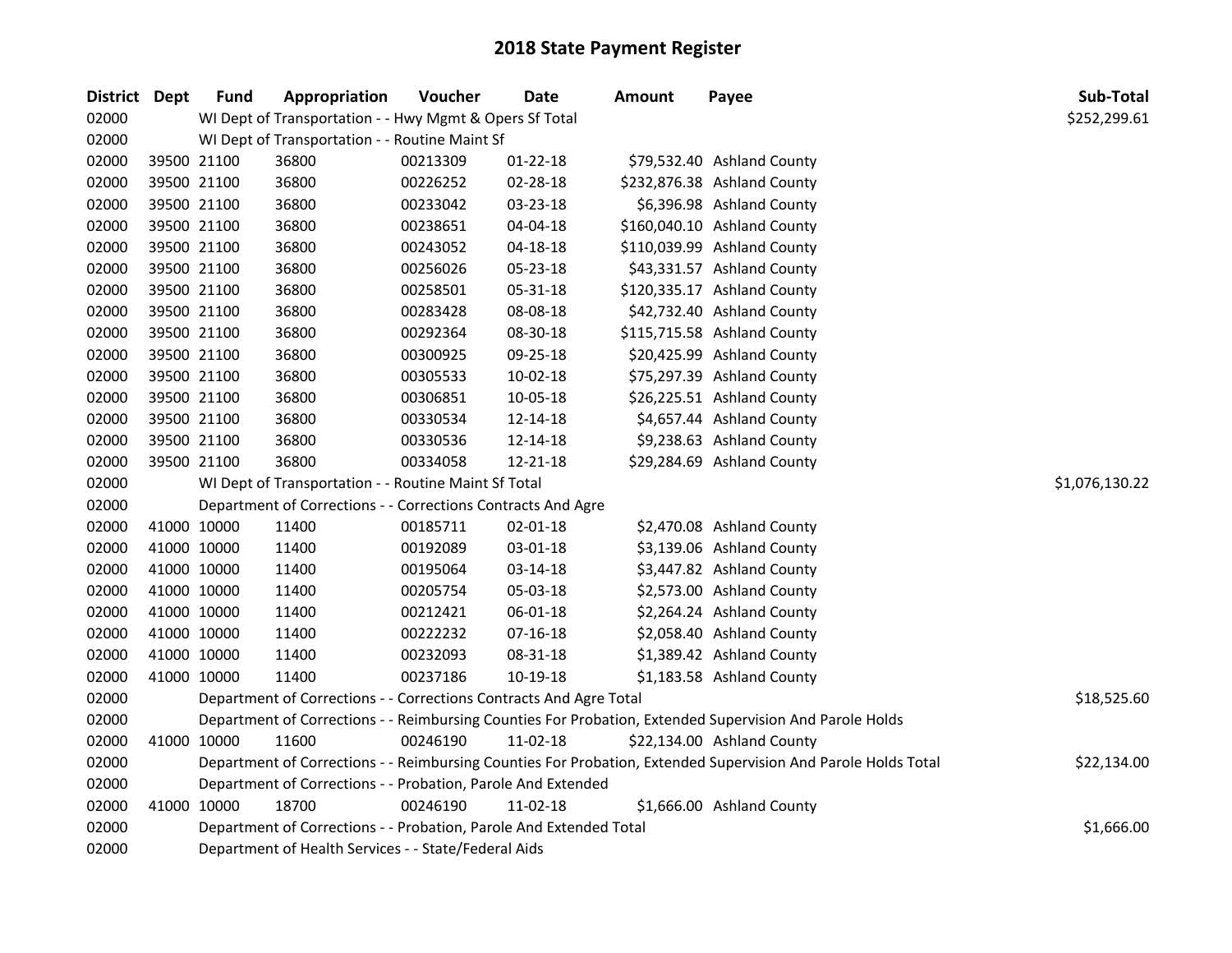| <b>District</b> | Dept        | <b>Fund</b>                                                      | Appropriation                                                          | Voucher  | Date       | Amount | Payee                       | Sub-Total    |  |  |
|-----------------|-------------|------------------------------------------------------------------|------------------------------------------------------------------------|----------|------------|--------|-----------------------------|--------------|--|--|
| 02000           | 43500 10000 |                                                                  | 00000                                                                  | 90808    | 01-02-18   |        | \$36,670.00 Ashland County  |              |  |  |
| 02000           |             | 43500 10000                                                      | 00000                                                                  | 90809    | 02-01-18   |        | \$14,390.00 Ashland County  |              |  |  |
| 02000           | 43500 10000 |                                                                  | 00000                                                                  | 90810    | 03-01-18   |        | \$85,263.00 Ashland County  |              |  |  |
| 02000           |             | 43500 10000                                                      | 00000                                                                  | 90812    | 04-02-18   |        | \$19,074.00 Ashland County  |              |  |  |
| 02000           |             | 43500 10000                                                      | 00000                                                                  | 90813    | 05-01-18   |        | \$72,945.00 Ashland County  |              |  |  |
| 02000           |             | 43500 10000                                                      | 00000                                                                  | 90814    | 06-01-18   |        | \$154,834.00 Ashland County |              |  |  |
| 02000           |             | 43500 10000                                                      | 00000                                                                  | 90900    | 07-02-18   |        | \$101,091.00 Ashland County |              |  |  |
| 02000           |             | 43500 10000                                                      | 00000                                                                  | 90901    | 08-01-18   |        | \$66,503.00 Ashland County  |              |  |  |
| 02000           | 43500 10000 |                                                                  | 00000                                                                  | 90902    | 09-04-18   |        | \$182,522.00 Ashland County |              |  |  |
| 02000           | 43500 10000 |                                                                  | 00000                                                                  | 90903    | 10-01-18   |        | \$68,527.00 Ashland County  |              |  |  |
| 02000           | 43500 10000 |                                                                  | 00000                                                                  | 90904    | 11-01-18   |        | \$120,927.00 Ashland County |              |  |  |
| 02000           | 43500 10000 |                                                                  | 00000                                                                  | 90905    | 12-03-18   |        | \$59,715.00 Ashland County  |              |  |  |
| 02000           |             |                                                                  | Department of Health Services - - State/Federal Aids Total             |          |            |        |                             | \$982,461.00 |  |  |
| 02000           |             |                                                                  | Department of Health Services - - Public Health Dispensaries And       |          |            |        |                             |              |  |  |
| 02000           |             | 43500 10000                                                      | 10700                                                                  | 00195309 | 04-04-18   |        | \$254.68 Ashland County     |              |  |  |
| 02000           |             |                                                                  | Department of Health Services - - Public Health Dispensaries And Total | \$254.68 |            |        |                             |              |  |  |
| 02000           |             |                                                                  | Department of Health Services - - Federal Block Grant Operations       |          |            |        |                             |              |  |  |
| 02000           |             | 43500 10000                                                      | 19000                                                                  | 00237840 | 10-26-18   |        | \$2,000.00 Ashland County   |              |  |  |
| 02000           |             |                                                                  | Department of Health Services - - Federal Block Grant Operations Total |          |            |        |                             | \$2,000.00   |  |  |
| 02000           |             |                                                                  | Department of Health Services - - General Program Operations           |          |            |        |                             |              |  |  |
| 02000           | 43500 10000 |                                                                  | 40100                                                                  | 00195461 | 03-28-18   |        | \$1.50 Ashland County       |              |  |  |
| 02000           | 43500 10000 |                                                                  | 40100                                                                  | 00213662 | 06-21-18   |        | \$1.00 Ashland County       |              |  |  |
| 02000           | 43500 10000 |                                                                  | 40100                                                                  | 00213663 | 06-21-18   |        | \$15.00 Ashland County      |              |  |  |
| 02000           | 43500 10000 |                                                                  | 40100                                                                  | 00230597 | 09-05-18   |        | \$15.00 Ashland County      |              |  |  |
| 02000           | 43500 10000 |                                                                  | 40100                                                                  | 00237761 | $10-10-18$ |        | \$1.50 Ashland County       |              |  |  |
| 02000           |             |                                                                  | Department of Health Services - - General Program Operations Total     |          |            |        |                             | \$34.00      |  |  |
| 02000           |             |                                                                  | Department of Health Services - - Medical Assistance State Admin       |          |            |        |                             |              |  |  |
| 02000           |             | 43500 10000                                                      | 44000                                                                  | 00195461 | 03-28-18   |        | \$1.50 Ashland County       |              |  |  |
| 02000           |             | 43500 10000                                                      | 44000                                                                  | 00213662 | 06-21-18   |        | \$1.00 Ashland County       |              |  |  |
| 02000           |             | 43500 10000                                                      | 44000                                                                  | 00213663 | 06-21-18   |        | \$15.00 Ashland County      |              |  |  |
| 02000           | 43500 10000 |                                                                  | 44000                                                                  | 00220048 | 07-19-18   |        | \$3.00 Ashland County       |              |  |  |
| 02000           | 43500 10000 |                                                                  | 44000                                                                  | 00230597 | 09-05-18   |        | \$15.00 Ashland County      |              |  |  |
| 02000           | 43500 10000 |                                                                  | 44000                                                                  | 00237761 | 10-10-18   |        | \$1.50 Ashland County       |              |  |  |
| 02000           |             |                                                                  | Department of Health Services - - Medical Assistance State Admin Total |          |            |        |                             | \$37.00      |  |  |
| 02000           |             | Dept of Children and Families - - Tribal High Cost And Guard Pay |                                                                        |          |            |        |                             |              |  |  |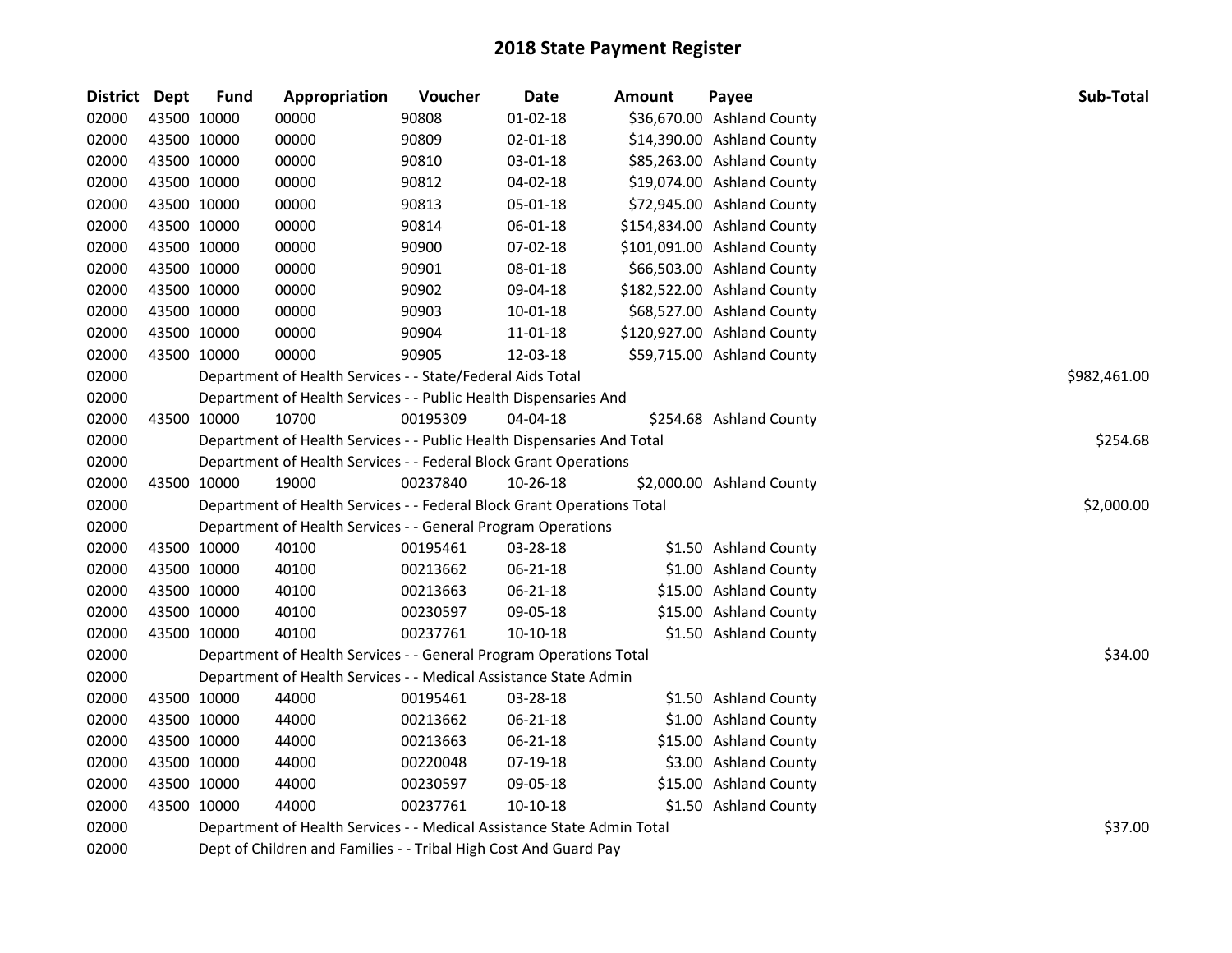| District | Dept | <b>Fund</b> | Appropriation                                                          | Voucher  | <b>Date</b>    | Amount | Payee                       | Sub-Total   |
|----------|------|-------------|------------------------------------------------------------------------|----------|----------------|--------|-----------------------------|-------------|
| 02000    |      | 43700 10000 | 16900                                                                  | 00042180 | 08-09-18       |        | \$42,701.76 Ashland County  |             |
| 02000    |      |             | Dept of Children and Families - - Tribal High Cost And Guard Pay Total |          |                |        |                             | \$42,701.76 |
| 02000    |      |             | Dept of Children and Families - - Fees For Administrative Servic       |          |                |        |                             |             |
| 02000    |      | 43700 10000 | 23100                                                                  | 00033770 | $01-19-18$     |        | \$40.00 Ashland County      |             |
| 02000    |      | 43700 10000 | 23100                                                                  | 00038229 | 04-18-18       |        | \$30.00 Ashland County      |             |
| 02000    |      | 43700 10000 | 23100                                                                  | 00042291 | $07-17-18$     |        | \$5.00 Ashland County       |             |
| 02000    |      | 43700 10000 | 23100                                                                  | 00045757 | 10-18-18       |        | \$10.00 Ashland County      |             |
| 02000    |      |             | Dept of Children and Families - - Fees For Administrative Servic Total |          |                |        |                             | \$85.00     |
| 02000    |      |             | Dept of Children and Families - - General Aids                         |          |                |        |                             |             |
| 02000    |      | 43700 10000 | 99000                                                                  | 00033176 | 01-05-18       |        | \$7,106.17 Ashland County   |             |
| 02000    |      | 43700 10000 | 99000                                                                  | 00034081 | 01-30-18       |        | \$63,962.88 Ashland County  |             |
| 02000    |      | 43700 10000 | 99000                                                                  | 00034285 | 02-05-18       |        | \$32,839.69 Ashland County  |             |
| 02000    |      | 43700 10000 | 99000                                                                  | 00034351 | 02-05-18       |        | \$2,096.00 Ashland County   |             |
| 02000    |      | 43700 10000 | 99000                                                                  | 00034407 | 02-06-18       |        | \$39,467.16 Ashland County  |             |
| 02000    |      | 43700 10000 | 99000                                                                  | 00034825 | 02-21-18       |        | \$151.65 Ashland County     |             |
| 02000    |      | 43700 10000 | 99000                                                                  | 00034978 | $02 - 21 - 18$ |        | \$160.95 Ashland County     |             |
| 02000    |      | 43700 10000 | 99000                                                                  | 00035081 | 02-21-18       |        | \$241.90 Ashland County     |             |
| 02000    |      | 43700 10000 | 99000                                                                  | 00035211 | $02 - 22 - 18$ |        | \$150.75 Ashland County     |             |
| 02000    |      | 43700 10000 | 99000                                                                  | 00035616 | 03-05-18       |        | \$66,757.36 Ashland County  |             |
| 02000    |      | 43700 10000 | 99000                                                                  | 00035888 | 03-12-18       |        | \$60,317.00 Ashland County  |             |
| 02000    |      | 43700 10000 | 99000                                                                  | 00036831 | 03-27-18       |        | \$8,208.29 Ashland County   |             |
| 02000    |      | 43700 10000 | 99000                                                                  | 00036832 | 03-28-18       |        | \$363.48 Ashland County     |             |
| 02000    |      | 43700 10000 | 99000                                                                  | 00036970 | 03-30-18       |        | \$5.32 Ashland County       |             |
| 02000    |      | 43700 10000 | 99000                                                                  | 00037543 | 04-05-18       |        | \$104,499.07 Ashland County |             |
| 02000    |      | 43700 10000 | 99000                                                                  | 00038777 | 04-30-18       |        | \$117,253.32 Ashland County |             |
| 02000    |      | 43700 10000 | 99000                                                                  | 00039153 | 05-07-18       |        | \$39,317.38 Ashland County  |             |
| 02000    |      | 43700 10000 | 99000                                                                  | 00040572 | 06-05-18       |        | \$12,935.28 Ashland County  |             |
| 02000    |      | 43700 10000 | 99000                                                                  | 00041544 | 06-27-18       |        | \$3,515.35 Ashland County   |             |
| 02000    |      | 43700 10000 | 99000                                                                  | 00041753 | 07-05-18       |        | \$26,383.41 Ashland County  |             |
| 02000    |      | 43700 10000 | 99000                                                                  | 00042767 | 07-30-18       |        | \$96,715.23 Ashland County  |             |
| 02000    |      | 43700 10000 | 99000                                                                  | 00042975 | 08-03-18       |        | \$40.00 Ashland County      |             |
| 02000    |      | 43700 10000 | 99000                                                                  | 00043063 | 08-06-18       |        | \$5,320.84 Ashland County   |             |
| 02000    |      | 43700 10000 | 99000                                                                  | 00043539 | 08-17-18       |        | \$2,204.00 Ashland County   |             |
| 02000    |      | 43700 10000 | 99000                                                                  | 00043941 | 08-29-18       |        | \$344,941.00 Ashland County |             |
| 02000    |      | 43700 10000 | 99000                                                                  | 00044026 | 08-30-18       |        | \$16,518.00 Ashland County  |             |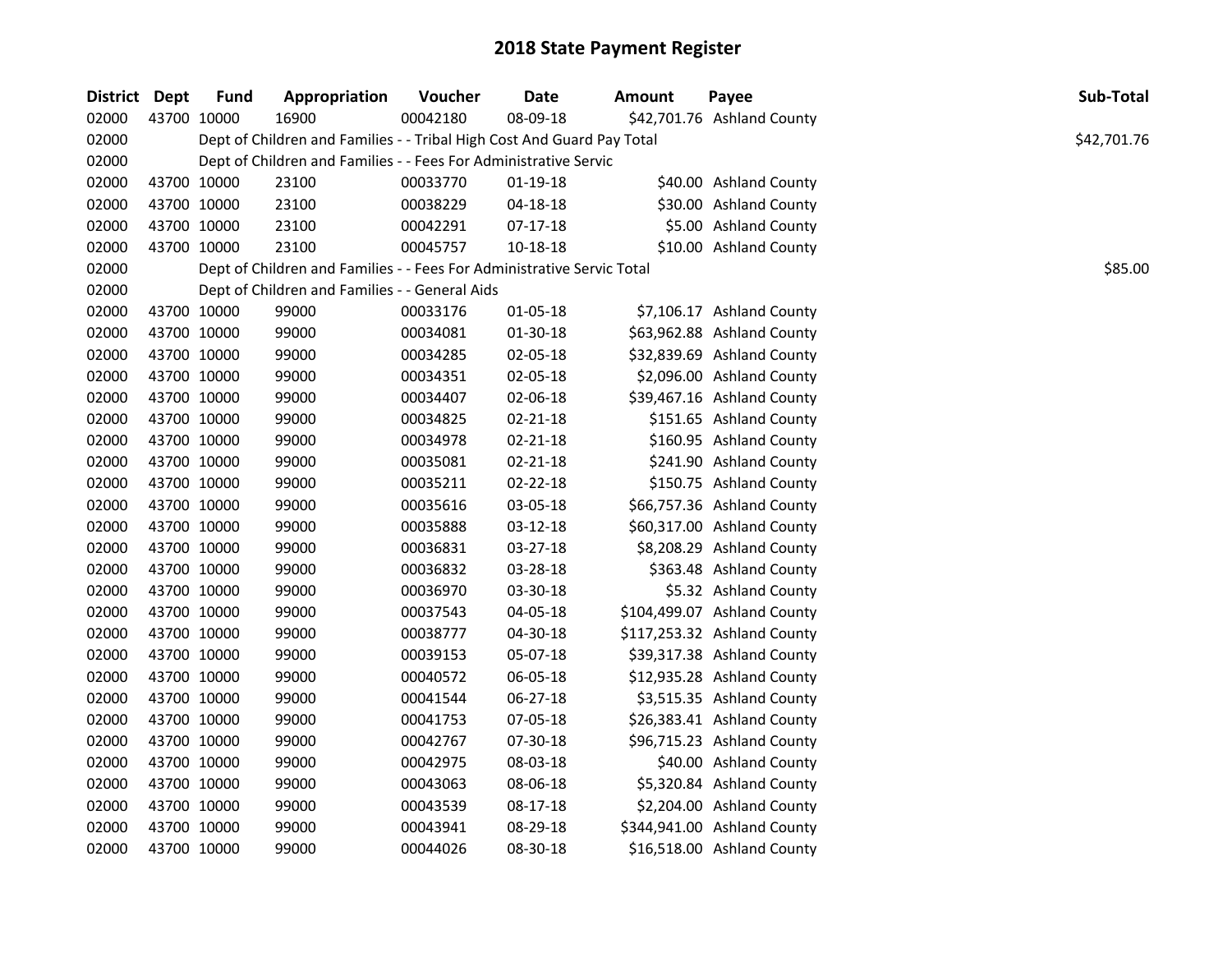| District Dept |             | <b>Fund</b> | Appropriation                                                         | Voucher        | <b>Date</b>    | <b>Amount</b> | Payee                      | Sub-Total   |
|---------------|-------------|-------------|-----------------------------------------------------------------------|----------------|----------------|---------------|----------------------------|-------------|
| 02000         |             | 43700 10000 | 99000                                                                 | 00044138       | 09-05-18       |               | \$35,732.44 Ashland County |             |
| 02000         |             | 43700 10000 | 99000                                                                 | 00044419       | 09-11-18       |               | \$1,337.00 Ashland County  |             |
| 02000         |             | 43700 10000 | 99000                                                                 | 00045345       | 10-05-18       |               | \$16,961.93 Ashland County |             |
| 02000         |             | 43700 10000 | 99000                                                                 | 00046164       | 10-30-18       |               | \$79,495.78 Ashland County |             |
| 02000         |             | 43700 10000 | 99000                                                                 | 00046478       | 11-05-18       |               | \$14,417.82 Ashland County |             |
| 02000         |             | 43700 10000 | 99000                                                                 | 00046555       | 11-05-18       |               | \$1,084.00 Ashland County  |             |
| 02000         |             | 43700 10000 | 99000                                                                 | 00047535       | 12-05-18       |               | \$10,996.01 Ashland County |             |
| 02000         | 43700 10000 |             | 99000                                                                 | 00048140       | 12-27-18       |               | \$112.00 Ashland County    |             |
| 02000         |             |             | Dept of Children and Families - - General Aids Total                  | \$1,211,608.46 |                |               |                            |             |
| 02000         |             |             | Dept of Workforce Development - - Ui Admin Fed                        |                |                |               |                            |             |
| 02000         |             | 44500 10000 | 15100                                                                 | 00142107       | 01-03-18       |               | \$15.00 Ashland County     |             |
| 02000         |             | 44500 10000 | 15100                                                                 | 00146784       | 02-02-18       |               | \$40.00 Ashland County     |             |
| 02000         |             | 44500 10000 | 15100                                                                 | 00152371       | 03-02-18       |               | \$25.00 Ashland County     |             |
| 02000         |             | 44500 10000 | 15100                                                                 | 00157682       | 04-03-18       |               | \$10.00 Ashland County     |             |
| 02000         |             | 44500 10000 | 15100                                                                 | 00163001       | 05-02-18       |               | \$25.00 Ashland County     |             |
| 02000         |             | 44500 10000 | 15100                                                                 | 00168078       | 06-04-18       |               | \$25.00 Ashland County     |             |
| 02000         |             | 44500 10000 | 15100                                                                 | 00173079       | 07-03-18       |               | \$25.00 Ashland County     |             |
| 02000         |             | 44500 10000 | 15100                                                                 | 00178325       | 08-02-18       |               | \$15.00 Ashland County     |             |
| 02000         |             | 44500 10000 | 15100                                                                 | 00183384       | 09-05-18       |               | \$30.00 Ashland County     |             |
| 02000         |             | 44500 10000 | 15100                                                                 | 00188529       | 10-02-18       |               | \$35.00 Ashland County     |             |
| 02000         |             | 44500 10000 | 15100                                                                 | 00194592       | 11-02-18       |               | \$10.00 Ashland County     |             |
| 02000         |             | 44500 10000 | 15100                                                                 | 00199573       | 12-04-18       |               | \$25.00 Ashland County     |             |
| 02000         |             |             | Dept of Workforce Development - - Ui Admin Fed Total                  |                |                |               |                            | \$280.00    |
| 02000         |             |             | Dept of Workforce Development - - Wc Ops Uninsured Emplyr Admin       |                |                |               |                            |             |
| 02000         |             | 44500 22700 | 17700                                                                 | 00149451       | 02-16-18       |               | \$15.00 Ashland County     |             |
| 02000         |             | 44500 22700 | 17700                                                                 | 00149452       | $02 - 16 - 18$ |               | \$15.00 Ashland County     |             |
| 02000         |             |             | Dept of Workforce Development - - Wc Ops Uninsured Emplyr Admin Total |                |                |               |                            | \$30.00     |
| 02000         |             |             | Department of Justice - - Crime Laboratories, Dna                     |                |                |               |                            |             |
| 02000         | 45500 10000 |             | 22100                                                                 | 00048950       | 07-19-18       |               | \$1,350.00 Ashland County  |             |
| 02000         |             |             | Department of Justice - - Crime Laboratories, Dna Total               |                |                |               |                            | \$1,350.00  |
| 02000         |             |             | Department of Justice - - Law Enforcement Train, Local                |                |                |               |                            |             |
| 02000         |             | 45500 10000 | 23100                                                                 | 00043812       | 03-23-18       |               | \$5,703.96 Ashland County  |             |
| 02000         |             | 45500 10000 | 23100                                                                 | 00052121       | 09-25-18       |               | \$6,055.00 Ashland County  |             |
| 02000         |             |             | Department of Justice - - Law Enforcement Train, Local Total          |                |                |               |                            | \$11,758.96 |
| 02000         |             |             | Department of Justice - - Federal Aid, State Operations               |                |                |               |                            |             |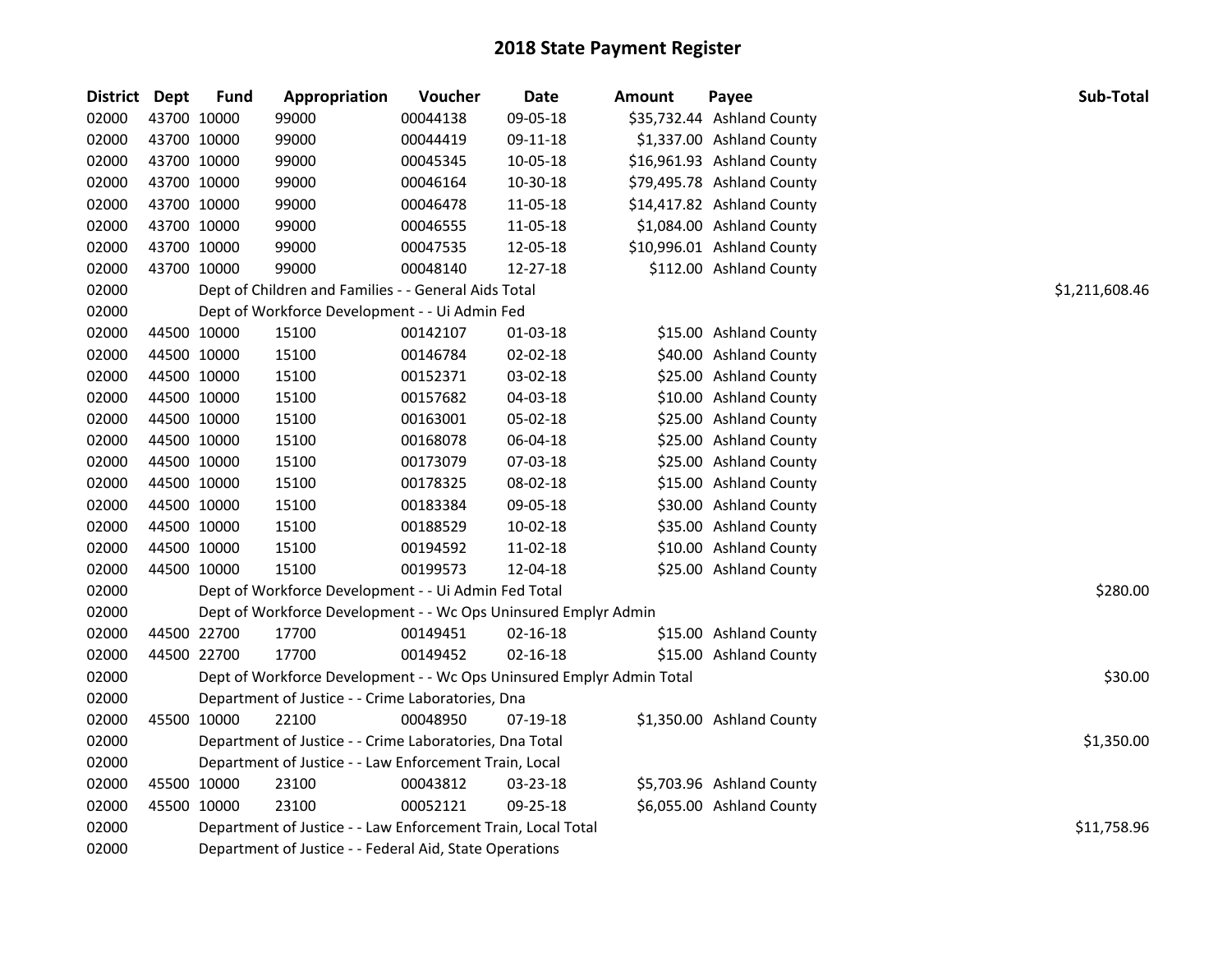| District Dept |             | <b>Fund</b> | Appropriation                                                           | Voucher  | <b>Date</b>    | Amount | Payee                      | Sub-Total    |  |  |  |
|---------------|-------------|-------------|-------------------------------------------------------------------------|----------|----------------|--------|----------------------------|--------------|--|--|--|
| 02000         |             | 45500 10000 | 24100                                                                   | 00047478 | 06-19-18       |        | \$365.93 Ashland County    |              |  |  |  |
| 02000         |             |             | Department of Justice - - Federal Aid, State Operations Total           |          |                |        |                            | \$365.93     |  |  |  |
| 02000         |             |             | Department of Justice - - Federal Aid, Local Assistance                 |          |                |        |                            |              |  |  |  |
| 02000         | 45500 10000 |             | 25100                                                                   | 00045582 | $05-14-18$     |        | \$25,000.00 Ashland County |              |  |  |  |
| 02000         |             |             | Department of Justice - - Federal Aid, Local Assistance Total           |          |                |        |                            | \$25,000.00  |  |  |  |
| 02000         |             |             | Department of Justice - - County-Tribal Programs, Local                 |          |                |        |                            |              |  |  |  |
| 02000         |             | 45500 10000 | 26300                                                                   | 00040146 | 01-08-18       |        | \$50,360.00 Ashland County |              |  |  |  |
| 02000         |             |             | Department of Justice - - County-Tribal Programs, Local Total           |          |                |        |                            | \$50,360.00  |  |  |  |
| 02000         |             |             | Department of Justice - - Alt Prosecut Justice Info Fees                |          |                |        |                            |              |  |  |  |
| 02000         |             | 45500 10000 | 27900                                                                   | 00041409 | 02-05-18       |        | \$48,648.64 Ashland County |              |  |  |  |
| 02000         |             | 45500 10000 | 27900                                                                   | 00044974 | 04-30-18       |        | \$57,380.67 Ashland County |              |  |  |  |
| 02000         | 45500 10000 |             | 27900                                                                   | 00050251 | 08-14-18       |        | \$50,266.71 Ashland County |              |  |  |  |
| 02000         | 45500 10000 |             | 27900                                                                   | 00054170 | 10-26-18       |        | \$50,915.82 Ashland County |              |  |  |  |
| 02000         |             |             | Department of Justice - - Alt Prosecut Justice Info Fees Total          |          |                |        |                            | \$207,211.84 |  |  |  |
| 02000         |             |             | Department of Justice - - Crime Victim Witness Assist                   |          |                |        |                            |              |  |  |  |
| 02000         | 45500 10000 |             | 53200                                                                   | 00049082 | 07-19-18       |        | \$15,662.85 Ashland County |              |  |  |  |
| 02000         |             |             | Department of Justice - - Crime Victim Witness Assist Total             |          |                |        |                            | \$15,662.85  |  |  |  |
| 02000         |             |             | Department of Justice - - County Reimb Victim-Witness                   |          |                |        |                            |              |  |  |  |
| 02000         | 45500 10000 |             | 53900                                                                   | 00043024 | 03-06-18       |        | \$15,757.94 Ashland County |              |  |  |  |
| 02000         |             |             | Department of Justice - - County Reimb Victim-Witness Total             |          |                |        |                            | \$15,757.94  |  |  |  |
| 02000         |             |             | Department of Military Affairs - - Emergency Response Equipment         |          |                |        |                            |              |  |  |  |
| 02000         |             | 46500 10000 | 30800                                                                   | 00036482 | 01-05-18       |        | \$8,193.78 Ashland County  |              |  |  |  |
| 02000         | 46500 10000 |             | 30800                                                                   | 00039006 | 02-13-18       |        | \$154.30 Ashland County    |              |  |  |  |
| 02000         |             |             | Department of Military Affairs - - Emergency Response Equipment Total   |          |                |        |                            | \$8,348.08   |  |  |  |
| 02000         |             |             | Department of Military Affairs - - Local Emer Planning Grants           |          |                |        |                            |              |  |  |  |
| 02000         | 46500 10000 |             | 33700                                                                   | 00045690 | $07 - 02 - 18$ |        | \$2,834.13 Ashland County  |              |  |  |  |
| 02000         |             |             | Department of Military Affairs - - Local Emer Planning Grants Total     |          |                |        |                            | \$2,834.13   |  |  |  |
| 02000         |             |             | Department of Military Affairs - - Federal Aid, Local Assistance        |          |                |        |                            |              |  |  |  |
| 02000         |             | 46500 10000 | 34200                                                                   | 00038052 | 01-30-18       |        | \$15,657.63 Ashland County |              |  |  |  |
| 02000         |             | 46500 10000 | 34200                                                                   | 00041633 | 04-16-18       |        | \$86,131.50 Ashland County |              |  |  |  |
| 02000         | 46500 10000 |             | 34200                                                                   | 00048163 | $08-29-18$     |        | \$16,525.34 Ashland County |              |  |  |  |
| 02000         |             |             | Department of Military Affairs - - Federal Aid, Local Assistance Total  |          |                |        |                            | \$118,314.47 |  |  |  |
| 02000         |             |             | Department of Military Affairs - - St Emerg Response Bd Grant Pif       |          |                |        |                            |              |  |  |  |
| 02000         |             | 46500 27200 | 36400                                                                   | 00038168 | $01-30-18$     |        | \$2,870.73 Ashland County  |              |  |  |  |
| 02000         |             |             | Department of Military Affairs - - St Emerg Response Bd Grant Pif Total |          |                |        |                            | \$2,870.73   |  |  |  |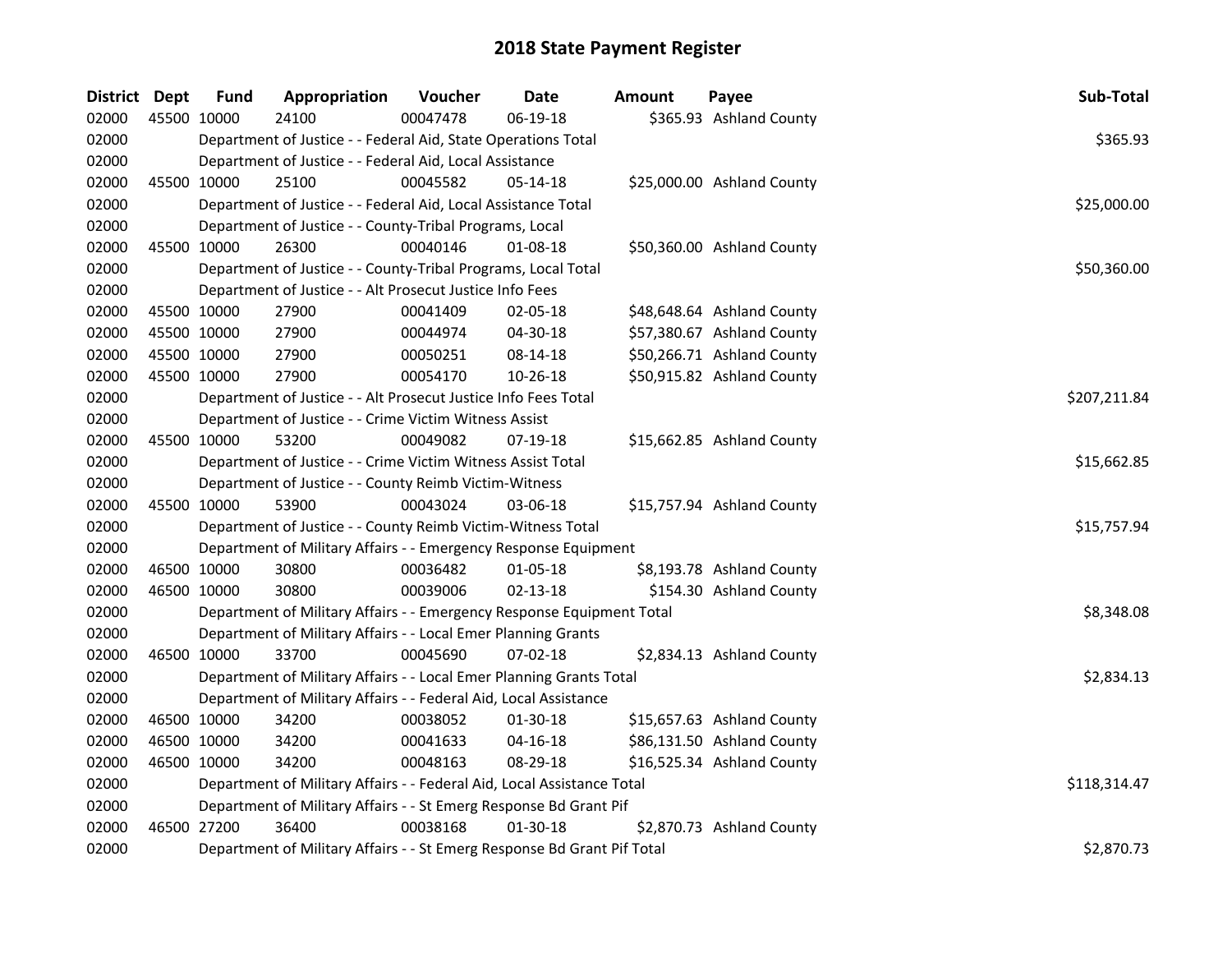| District Dept | <b>Fund</b> | Appropriation                                                          | Voucher  | Date           | Amount | Payee                     | Sub-Total   |
|---------------|-------------|------------------------------------------------------------------------|----------|----------------|--------|---------------------------|-------------|
| 02000         |             | Department of Veterans Affairs - - Grants To Counties                  |          |                |        |                           |             |
| 02000         | 48500 15200 | 12700                                                                  | 00043010 | $02 - 16 - 18$ |        | \$850.00 Ashland County   |             |
| 02000         |             | Department of Veterans Affairs - - Grants To Counties Total            |          |                |        |                           | \$850.00    |
| 02000         |             | Department of Veterans Affairs - - County Grants                       |          |                |        |                           |             |
| 02000         | 48500 58200 | 26700                                                                  | 00043010 | 02-16-18       |        | \$3,825.00 Ashland County |             |
| 02000         |             | Department of Veterans Affairs - - County Grants Total                 |          |                |        |                           | \$3,825.00  |
| 02000         |             | Department of Veterans Affairs - - Veterans Transportation Grant       |          |                |        |                           |             |
| 02000         | 48500 58200 | 28000                                                                  | 00056400 | 11-16-18       |        | \$351.77 Ashland County   |             |
| 02000         |             | Department of Veterans Affairs - - Veterans Transportation Grant Total |          |                |        |                           | \$351.77    |
| 02000         |             | Department of Veterans Affairs - - County Grants                       |          |                |        |                           |             |
| 02000         | 48500 58300 | 37000                                                                  | 00043010 | 02-16-18       |        | \$3,825.00 Ashland County |             |
| 02000         |             | Department of Veterans Affairs - - County Grants Total                 |          |                |        |                           | \$3,825.00  |
| 02000         |             | Department of Administration - - Federal Aid, Local Assistance         |          |                |        |                           |             |
| 02000         | 50500 10000 | 15500                                                                  | 00070013 | 01-17-18       |        | \$79.00 Ashland County    |             |
| 02000         | 50500 10000 | 15500                                                                  | 00071360 | 01-30-18       |        | \$2,832.00 Ashland County |             |
| 02000         | 50500 10000 | 15500                                                                  | 00073907 | 03-01-18       |        | \$2,641.00 Ashland County |             |
| 02000         | 50500 10000 | 15500                                                                  | 00077657 | $04 - 17 - 18$ |        | \$4,026.00 Ashland County |             |
| 02000         | 50500 10000 | 15500                                                                  | 00079112 | 05-01-18       |        | \$2,578.00 Ashland County |             |
| 02000         | 50500 10000 | 15500                                                                  | 00082688 | 06-15-18       |        | \$1,837.00 Ashland County |             |
| 02000         | 50500 10000 | 15500                                                                  | 00083961 | 06-29-18       |        | \$2,190.00 Ashland County |             |
| 02000         | 50500 10000 | 15500                                                                  | 00086695 | 08-15-18       |        | \$1,103.00 Ashland County |             |
| 02000         | 50500 10000 | 15500                                                                  | 00087442 | 08-29-18       |        | \$1,450.00 Ashland County |             |
| 02000         | 50500 10000 | 15500                                                                  | 00089338 | $10 - 01 - 18$ |        | \$3,049.00 Ashland County |             |
| 02000         | 50500 10000 | 15500                                                                  | 00091260 | 10-30-18       |        | \$2,559.00 Ashland County |             |
| 02000         | 50500 10000 | 15500                                                                  | 00092905 | 11-29-18       |        | \$2,931.00 Ashland County |             |
| 02000         | 50500 10000 | 15500                                                                  | 00094466 | 12-31-18       |        | \$2,540.00 Ashland County |             |
| 02000         |             | Department of Administration - - Federal Aid, Local Assistance Total   |          |                |        |                           | \$29,815.00 |
| 02000         |             | Department of Administration - - Low-Income Assistance Grants          |          |                |        |                           |             |
| 02000         | 50500 23500 | 37100                                                                  | 00070013 | $01 - 17 - 18$ |        | \$6,165.00 Ashland County |             |
| 02000         | 50500 23500 | 37100                                                                  | 00071360 | 01-30-18       |        | \$3,204.00 Ashland County |             |
| 02000         | 50500 23500 | 37100                                                                  | 00073907 | 03-01-18       |        | \$2,526.00 Ashland County |             |
| 02000         | 50500 23500 | 37100                                                                  | 00077657 | $04 - 17 - 18$ |        | \$1,879.00 Ashland County |             |
| 02000         | 50500 23500 | 37100                                                                  | 00079112 | 05-01-18       |        | \$1,821.00 Ashland County |             |
| 02000         | 50500 23500 | 37100                                                                  | 00082688 | 06-15-18       |        | \$214.00 Ashland County   |             |
| 02000         | 50500 23500 | 37100                                                                  | 00092905 | 11-29-18       |        | \$2,578.00 Ashland County |             |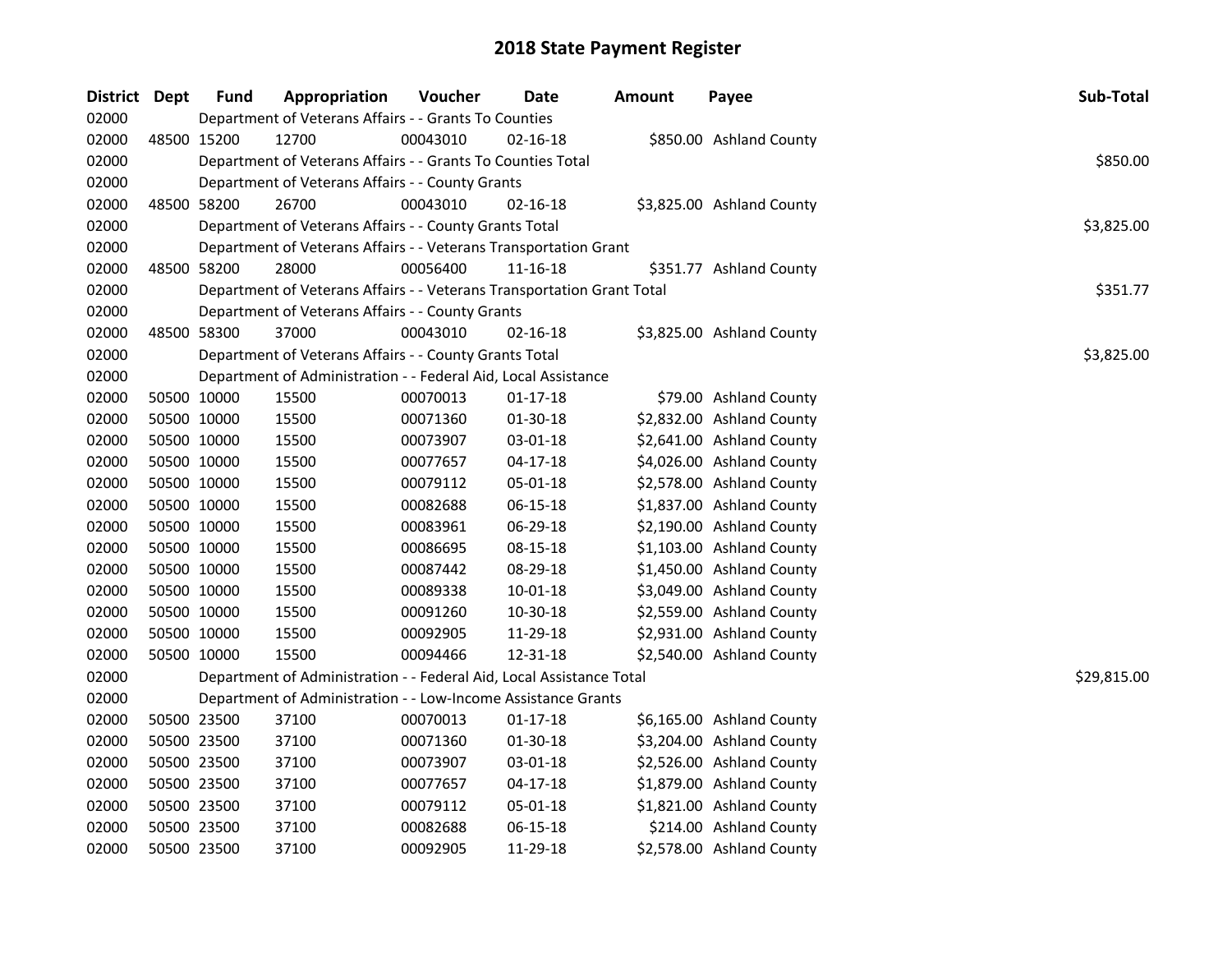| District Dept | <b>Fund</b> | Appropriation                                                         | Voucher  | <b>Date</b>    | <b>Amount</b> | Payee                      | Sub-Total    |
|---------------|-------------|-----------------------------------------------------------------------|----------|----------------|---------------|----------------------------|--------------|
| 02000         | 50500 23500 | 37100                                                                 | 00094466 | 12-31-18       |               | \$2,514.00 Ashland County  |              |
| 02000         |             | Department of Administration - - Low-Income Assistance Grants Total   |          |                |               |                            | \$20,901.00  |
| 02000         |             | Department of Administration - - Land                                 |          |                |               |                            |              |
| 02000         | 50500 26900 | 16600                                                                 | 00077904 | 04-20-18       |               | \$25,000.00 Ashland County |              |
| 02000         |             | Department of Administration - - Land Total                           |          |                |               |                            | \$25,000.00  |
| 02000         |             | Department of Administration - - Land Information Program; Loca       |          |                |               |                            |              |
| 02000         | 50500 26900 | 17300                                                                 | 00072545 | $02 - 20 - 18$ |               | \$1,000.00 Ashland County  |              |
| 02000         | 50500 26900 | 17300                                                                 | 00075483 | 03-20-18       |               | \$76,296.00 Ashland County |              |
| 02000         | 50500 26900 | 17300                                                                 | 00085581 | 07-26-18       |               | \$25,000.00 Ashland County |              |
| 02000         |             | Department of Administration - - Land Information Program; Loca Total |          |                |               |                            | \$102,296.00 |
| 02000         |             | Public Defender Board - - Transcript, Discovery And Int               |          |                |               |                            |              |
| 02000         | 55000 10000 | 10600                                                                 | 00127061 | 02-05-18       |               | \$15.20 Ashland County     |              |
| 02000         | 55000 10000 | 10600                                                                 | 00133991 | 03-26-18       |               | \$0.80 Ashland County      |              |
| 02000         | 55000 10000 | 10600                                                                 | 00133992 | 03-26-18       |               | \$1,752.10 Ashland County  |              |
| 02000         | 55000 10000 | 10600                                                                 | 00135319 | 04-04-18       |               | \$59.60 Ashland County     |              |
| 02000         | 55000 10000 | 10600                                                                 | 00141048 | 05-08-18       |               | \$1,492.42 Ashland County  |              |
| 02000         | 55000 10000 | 10600                                                                 | 00154412 | 07-31-18       |               | \$31.80 Ashland County     |              |
| 02000         | 55000 10000 | 10600                                                                 | 00157456 | 08-21-18       |               | \$2,074.64 Ashland County  |              |
| 02000         | 55000 10000 | 10600                                                                 | 00162891 | 09-26-18       |               | \$2.20 Ashland County      |              |
| 02000         | 55000 10000 | 10600                                                                 | 00167484 | 11-07-18       |               | \$1,448.18 Ashland County  |              |
| 02000         | 55000 10000 | 10600                                                                 | 00171562 | 12-06-18       |               | \$1.80 Ashland County      |              |
| 02000         |             | Public Defender Board - - Transcript, Discovery And Int Total         |          |                |               |                            | \$6,878.74   |
| 02000         |             | Department of Revenue - - General Program Operations                  |          |                |               |                            |              |
| 02000         | 56600 10000 | 10100                                                                 | 00082936 | 02-02-18       |               | \$50.00 Ashland County     |              |
| 02000         | 56600 10000 | 10100                                                                 | 00094093 | 04-20-18       |               | \$210.50 Ashland County    |              |
| 02000         | 56600 10000 | 10100                                                                 | 00103436 | 06-28-18       |               | \$170.00 Ashland County    |              |
| 02000         | 56600 10000 | 10100                                                                 | 00106678 | 08-17-18       |               | \$210.50 Ashland County    |              |
| 02000         |             | Department of Revenue - - General Program Operations Total            |          |                |               |                            | \$641.00     |
| 02000         |             | Circuit Courts - - Circuit Court Costs                                |          |                |               |                            |              |
| 02000         | 62500 10000 | 10500                                                                 | 00000467 | 01-09-18       |               | \$26,137.00 Ashland County |              |
| 02000         | 62500 10000 | 10500                                                                 | 00000866 | 07-27-18       |               | \$37.50 Ashland County     |              |
| 02000         | 62500 10000 | 10500                                                                 | 00000941 | 08-24-18       |               | \$45,868.06 Ashland County |              |
| 02000         |             | Circuit Courts - - Circuit Court Costs Total                          |          |                |               |                            | \$72,042.56  |
| 02000         |             | Circuit Courts - - Court Interpreters                                 |          |                |               |                            |              |
| 02000         | 62500 10000 | 12100                                                                 | 00000575 | $01-29-18$     |               | \$90.00 Ashland County     |              |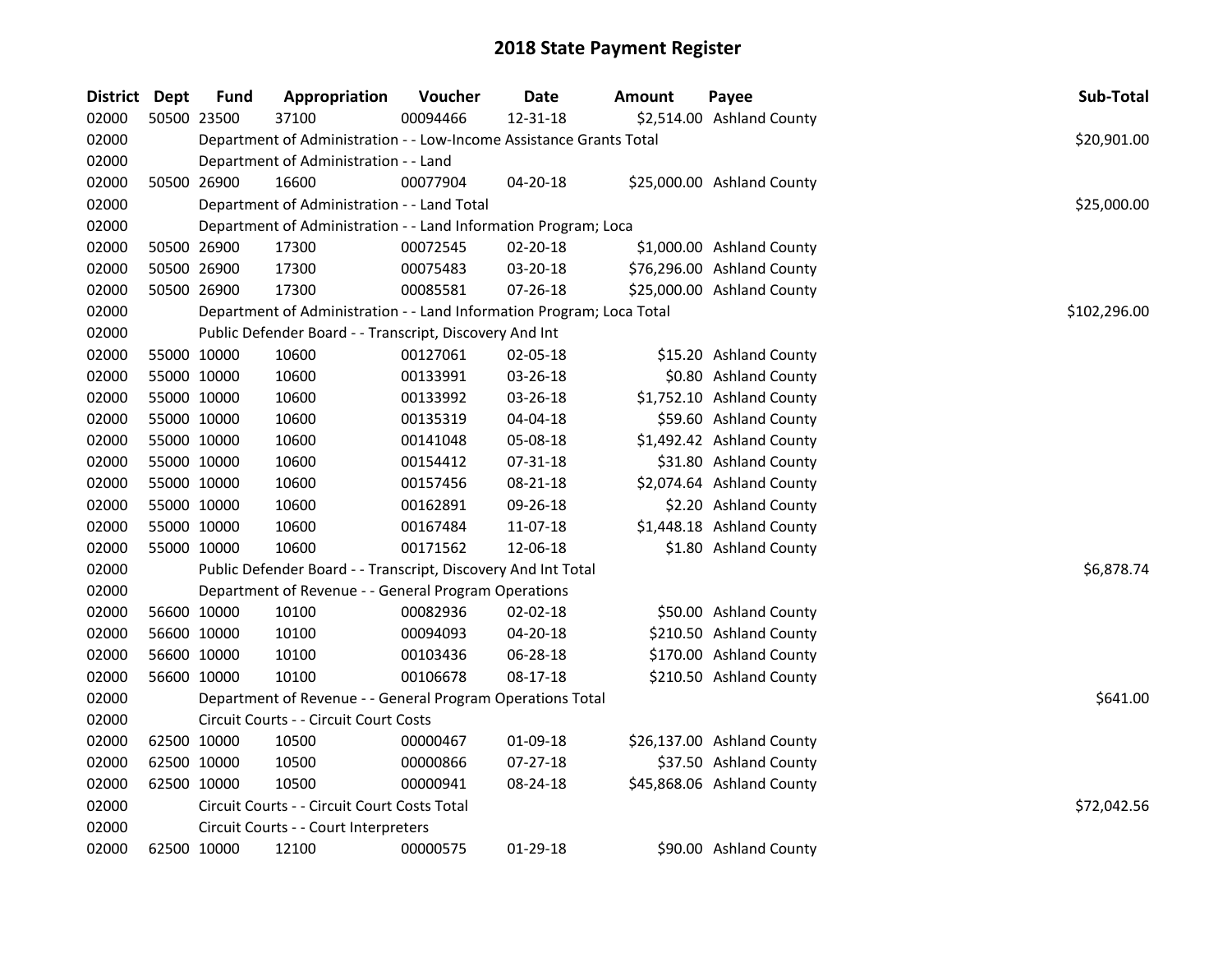| <b>District</b> | Dept | <b>Fund</b> | Appropriation                                                         | Voucher  | Date           | <b>Amount</b> | Payee                         | Sub-Total      |
|-----------------|------|-------------|-----------------------------------------------------------------------|----------|----------------|---------------|-------------------------------|----------------|
| 02000           |      | 62500 10000 | 12100                                                                 | 00000588 | 02-01-18       |               | \$297.50 Ashland County       |                |
| 02000           |      |             | Circuit Courts - - Court Interpreters Total                           |          |                |               |                               | \$387.50       |
| 02000           |      |             | Shared Revenue and Tax Relief - - County And Municipal Aid            |          |                |               |                               |                |
| 02000           |      | 83500 10000 | 10500                                                                 | 00032649 | $07 - 23 - 18$ |               | \$123,958.56 Ashland County   |                |
| 02000           |      | 83500 10000 | 10500                                                                 | 00035535 | 11-19-18       |               | \$702,431.86 Ashland County   |                |
| 02000           |      |             | Shared Revenue and Tax Relief - - County And Municipal Aid Total      |          |                |               |                               | \$826,390.42   |
| 02000           |      |             | Shared Revenue and Tax Relief - - Exempt Computer Aid                 |          |                |               |                               |                |
| 02000           |      | 83500 10000 | 10900                                                                 | 00029871 | $07 - 23 - 18$ |               | \$10,506.20 Ashland County    |                |
| 02000           |      |             | Shared Revenue and Tax Relief - - Exempt Computer Aid Total           |          |                |               |                               | \$10,506.20    |
| 02000           |      |             | Shared Revenue and Tax Relief - - Utility Aid                         |          |                |               |                               |                |
| 02000           |      | 83500 10000 | 11000                                                                 | 00032649 | 07-23-18       |               | \$27,102.52 Ashland County    |                |
| 02000           |      | 83500 10000 | 11000                                                                 | 00035535 | 11-19-18       |               | \$178,052.45 Ashland County   |                |
| 02000           |      |             | Shared Revenue and Tax Relief - - Utility Aid Total                   |          |                |               |                               | \$205,154.97   |
| 02000           |      |             | Shared Revenue and Tax Relief - - School Lvy Tx/First Dollar Cr       |          |                |               |                               |                |
| 02000           |      | 83500 10000 | 30200                                                                 | 00029574 | $07 - 23 - 18$ |               | \$563,656.90 Ashland County   |                |
| 02000           |      | 83500 10000 | 30200                                                                 | 00029722 | $07 - 23 - 18$ |               | \$2,209,773.43 Ashland County |                |
| 02000           |      |             | Shared Revenue and Tax Relief - - School Lvy Tx/First Dollar Cr Total |          |                |               |                               | \$2,773,430.33 |
| 02000           |      |             | Shared Revenue and Tax Relief - - Lottery & Gaming Credit             |          |                |               |                               |                |
| 02000           |      | 83500 52100 | 36300                                                                 | 00027089 | 03-26-18       |               | \$442,900.94 Ashland County   |                |
| 02000           |      |             | Shared Revenue and Tax Relief - - Lottery & Gaming Credit Total       |          |                |               |                               | \$442,900.94   |
| 02000 Total     |      |             |                                                                       |          |                |               |                               | \$9,614,669.04 |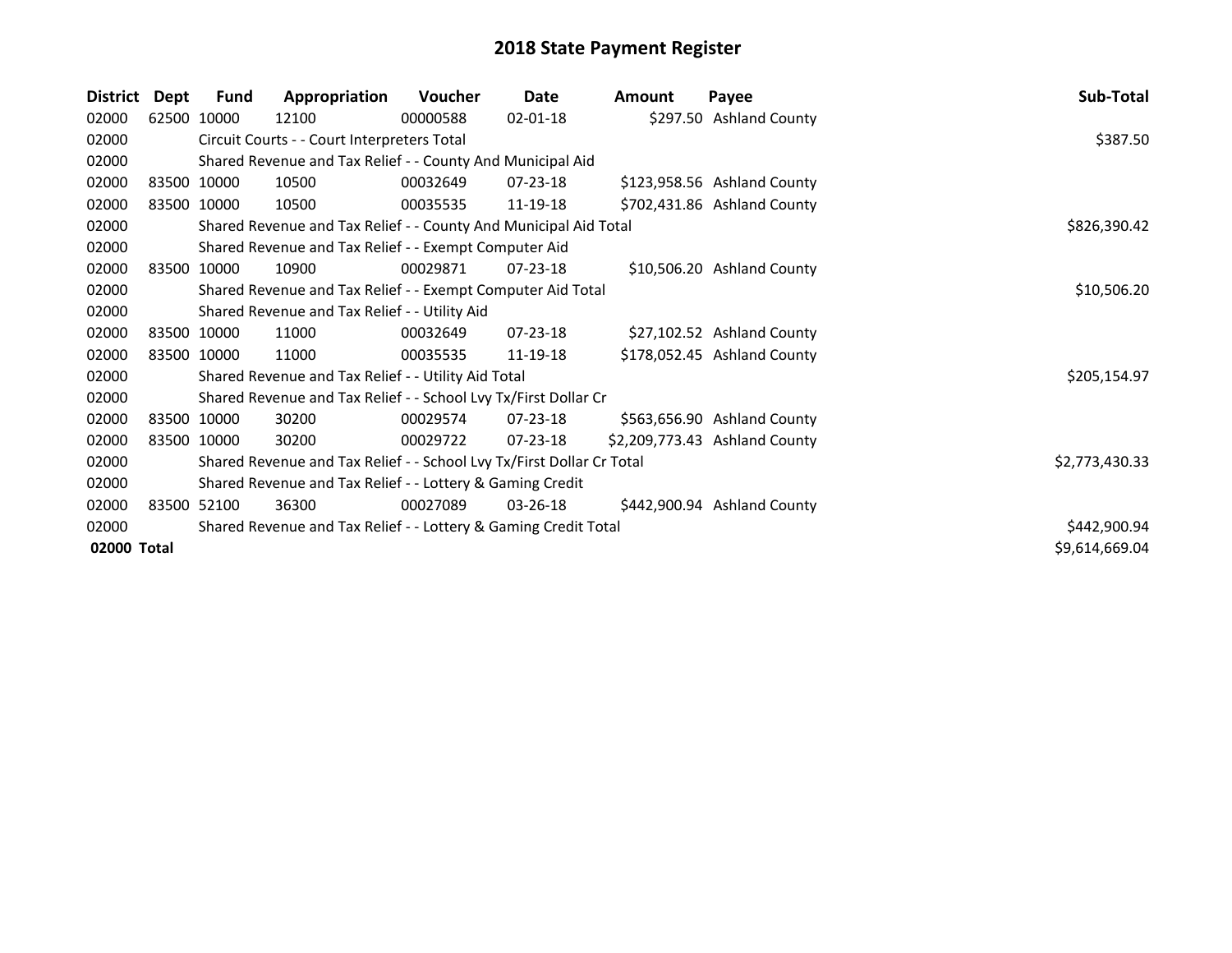| District Dept | <b>Fund</b> | Appropriation                                                      | Voucher      | <b>Date</b>    | <b>Amount</b> | Payee                      | Sub-Total   |  |  |  |
|---------------|-------------|--------------------------------------------------------------------|--------------|----------------|---------------|----------------------------|-------------|--|--|--|
| 02002         |             | Dept of Safety & Prof Services - - Fire Dues Distribution          |              |                |               |                            |             |  |  |  |
| 02002         | 16500 10000 | 22500                                                              | 00023630     | 07-24-18       |               | \$982.68 Town Of Agenda    |             |  |  |  |
| 02002         |             | Dept of Safety & Prof Services - - Fire Dues Distribution Total    |              |                |               |                            | \$982.68    |  |  |  |
| 02002         |             | Dept of Natural Resources - - Aids In Lieu Of Taxes - Gener        |              |                |               |                            |             |  |  |  |
| 02002         | 37000 10000 | 50300                                                              | 00211460     | 02-02-18       |               | \$4,519.92 Town Of Agenda  |             |  |  |  |
| 02002         | 37000 10000 | 50300                                                              | 00229381     | $04 - 20 - 18$ |               | \$60.00 Town Of Agenda     |             |  |  |  |
| 02002         |             | Dept of Natural Resources - - Aids In Lieu Of Taxes - Gener Total  |              |                |               |                            | \$4,579.92  |  |  |  |
| 02002         |             | Dept of Natural Resources - - Gen Program Ops-State Funds          |              |                |               |                            |             |  |  |  |
| 02002         | 37000 21200 | 16100                                                              | 00251753     | $07 - 16 - 18$ |               | \$1,969.97 Town Of Agenda  |             |  |  |  |
| 02002         |             | Dept of Natural Resources - - Gen Program Ops-State Funds Total    |              |                |               |                            |             |  |  |  |
| 02002         |             | Dept of Natural Resources - - Resaids - Cnty Forst, Cl & Mfl       |              |                |               |                            |             |  |  |  |
| 02002         | 37000 21200 | 57100                                                              | 00247065     | 06-28-18       |               | \$6,460.66 Town Of Agenda  |             |  |  |  |
| 02002         |             | Dept of Natural Resources - - Resaids - Cnty Forst, CI & Mfl Total |              |                |               |                            | \$6,460.66  |  |  |  |
| 02002         |             | Dept of Natural Resources - - Aids In Lieu Of Taxes - Sum S        |              |                |               |                            |             |  |  |  |
| 02002         | 37000 21200 | 57900                                                              | 00229379     | 04-20-18       |               | \$3,767.96 Town Of Agenda  |             |  |  |  |
| 02002         | 37000 21200 | 57900                                                              | 00229380     | 04-20-18       |               | \$4,929.94 Town Of Agenda  |             |  |  |  |
| 02002         |             | Dept of Natural Resources - - Aids In Lieu Of Taxes - Sum S Total  | \$8,697.90   |                |               |                            |             |  |  |  |
| 02002         |             | Dept of Natural Resources - - Fin Asst For Responsible Units       |              |                |               |                            |             |  |  |  |
| 02002         | 37000 27400 | 67000                                                              | 00235282     | 05-11-18       |               | \$2,219.64 Town Of Agenda  |             |  |  |  |
| 02002         |             | Dept of Natural Resources - - Fin Asst For Responsible Units Total |              |                |               |                            | \$2,219.64  |  |  |  |
| 02002         |             | WI Dept of Transportation - - Disastr Damag Aid Sf                 |              |                |               |                            |             |  |  |  |
| 02002         | 39500 21100 | 17400                                                              | 00291847     | 08-29-18       |               | \$19,190.63 Town Of Agenda |             |  |  |  |
| 02002         | 39500 21100 | 17400                                                              | 00334476     | 12-26-18       |               | \$7,453.70 Town Of Agenda  |             |  |  |  |
| 02002         |             | WI Dept of Transportation - - Disastr Damag Aid Sf Total           |              |                |               |                            | \$26,644.33 |  |  |  |
| 02002         |             | WI Dept of Transportation - - Trns Aids To Mnc.-Sf                 |              |                |               |                            |             |  |  |  |
| 02002         | 39500 21100 | 19100                                                              | 00203704     | 01-02-18       |               | \$38,904.86 Town Of Agenda |             |  |  |  |
| 02002         | 39500 21100 | 19100                                                              | 00234213     | 04-02-18       |               | \$38,904.86 Town Of Agenda |             |  |  |  |
| 02002         | 39500 21100 | 19100                                                              | 00267912     | 07-02-18       |               | \$38,904.86 Town Of Agenda |             |  |  |  |
| 02002         | 39500 21100 | 19100                                                              | 00301964     | $10 - 01 - 18$ |               | \$38,904.88 Town Of Agenda |             |  |  |  |
| 02002         |             | WI Dept of Transportation - - Trns Aids To Mnc.-Sf Total           | \$155,619.46 |                |               |                            |             |  |  |  |
| 02002         |             | Shared Revenue and Tax Relief - - County And Municipal Aid         |              |                |               |                            |             |  |  |  |
| 02002         | 83500 10000 | 10500                                                              | 00032633     | 07-23-18       |               | \$4,280.27 Town Of Agenda  |             |  |  |  |
| 02002         | 83500 10000 | 10500                                                              | 00035519     | 11-19-18       |               | \$24,254.88 Town Of Agenda |             |  |  |  |
| 02002         |             | Shared Revenue and Tax Relief - - County And Municipal Aid Total   |              |                |               |                            | \$28,535.15 |  |  |  |
| 02002         |             | Shared Revenue and Tax Relief - - Exempt Computer Aid              |              |                |               |                            |             |  |  |  |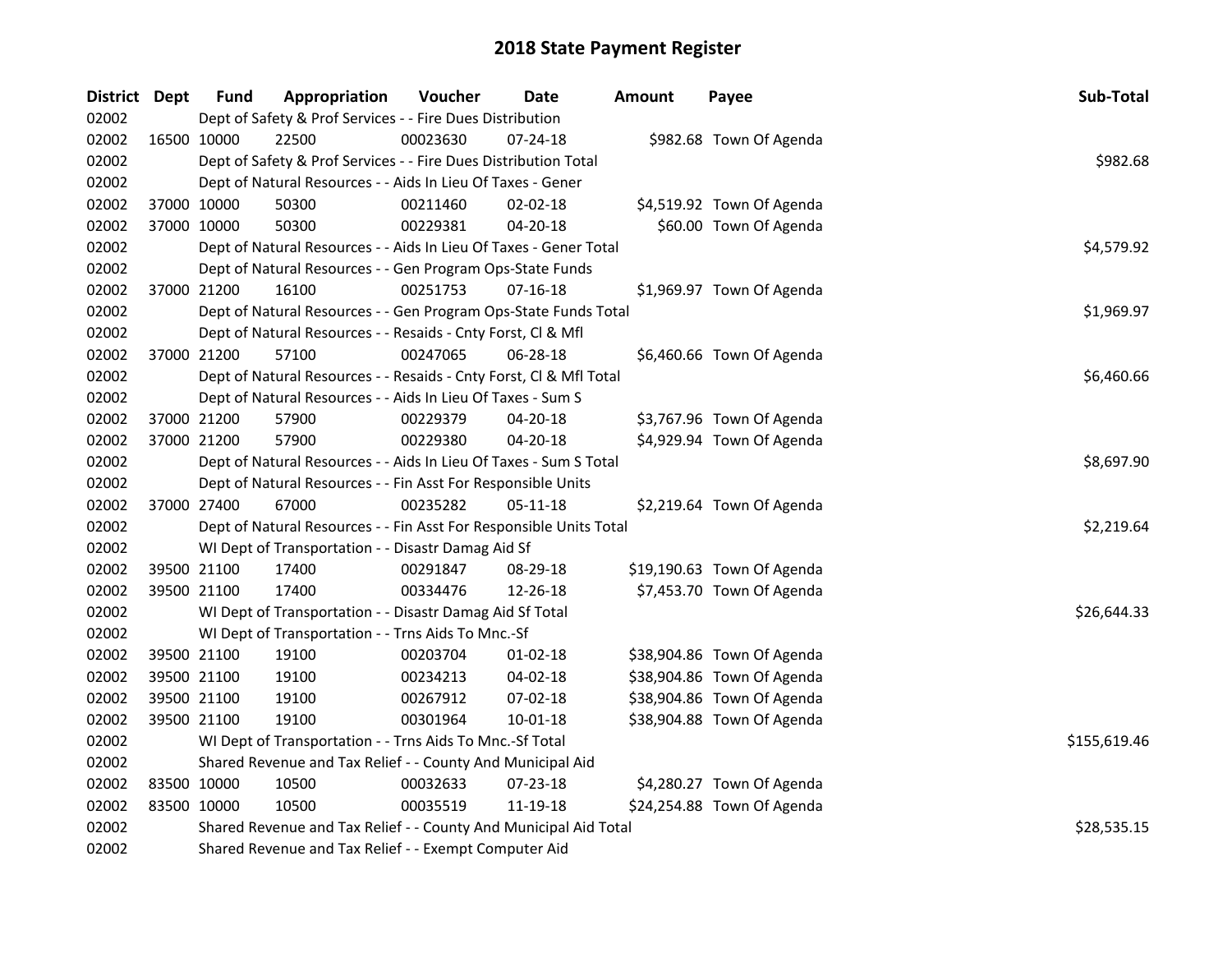| District Dept                                                |             | <b>Fund</b>                                   | Appropriation | Voucher  | Date           | Amount | Pavee                   | Sub-Total    |
|--------------------------------------------------------------|-------------|-----------------------------------------------|---------------|----------|----------------|--------|-------------------------|--------------|
| 02002                                                        |             | 83500 10000                                   | 10900         | 00029961 | 07-23-18       |        | \$3.04 Town Of Agenda   |              |
| 02002                                                        |             | \$3.04                                        |               |          |                |        |                         |              |
| 02002                                                        |             | Shared Revenue and Tax Relief - - Utility Aid |               |          |                |        |                         |              |
| 02002                                                        | 83500 10000 |                                               | 11000         | 00032633 | $07 - 23 - 18$ |        | \$73.47 Town Of Agenda  |              |
| 02002                                                        | 83500 10000 |                                               | 11000         | 00035519 | 11-19-18       |        | \$590.33 Town Of Agenda |              |
| Shared Revenue and Tax Relief - - Utility Aid Total<br>02002 |             |                                               |               |          |                |        |                         | \$663.80     |
| 02002 Total                                                  |             |                                               |               |          |                |        |                         | \$236,376.55 |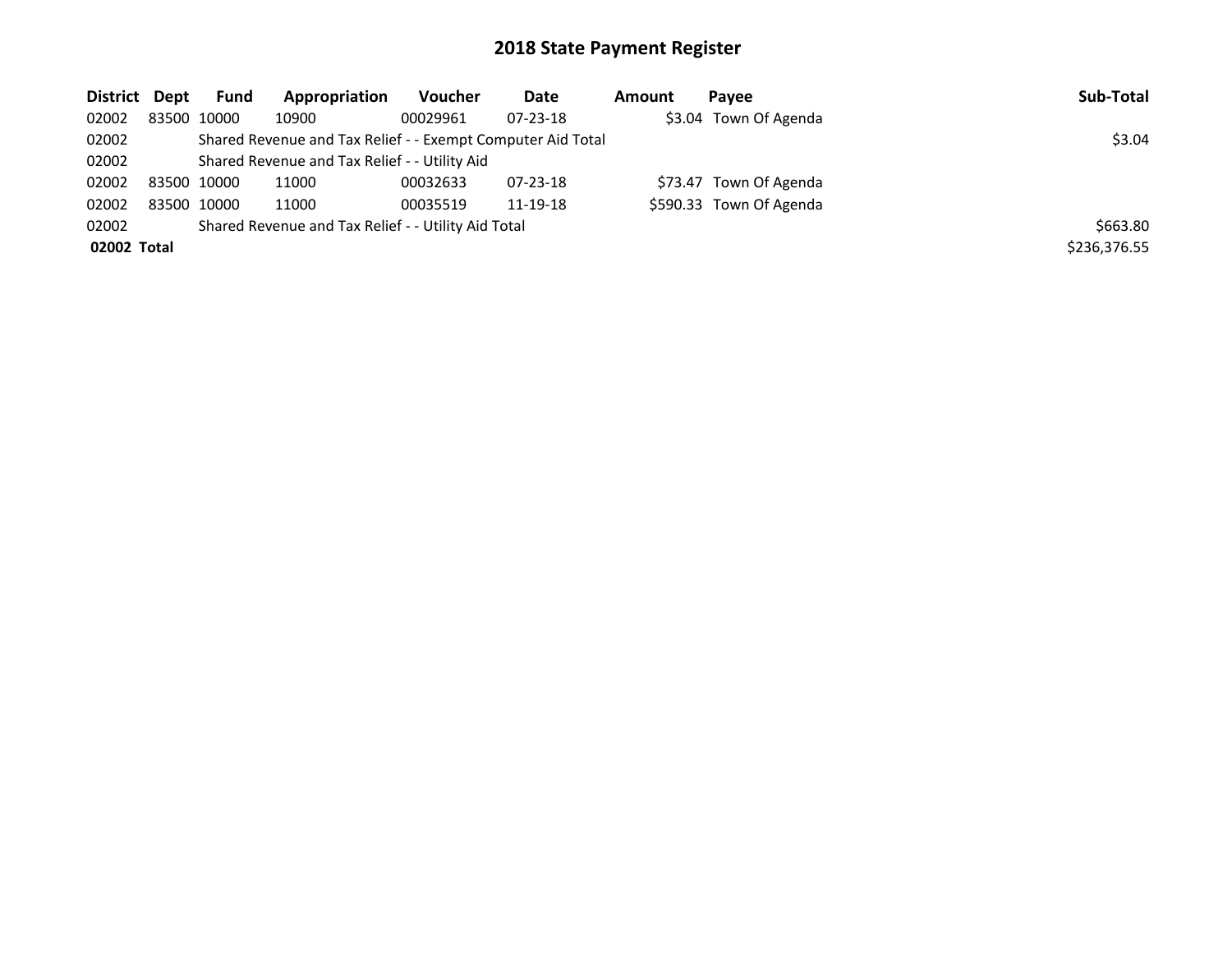| <b>District</b> | Dept | Fund        | Appropriation                                                          | <b>Voucher</b> | Date           | <b>Amount</b> | Payee                       | Sub-Total    |
|-----------------|------|-------------|------------------------------------------------------------------------|----------------|----------------|---------------|-----------------------------|--------------|
| 02004           |      |             | Dept of Safety & Prof Services - - Fire Dues Distribution              |                |                |               |                             |              |
| 02004           |      | 16500 10000 | 22500                                                                  | 00023631       | 07-25-18       |               | \$1,190.30 Town Of Ashland  |              |
| 02004           |      |             | Dept of Safety & Prof Services - - Fire Dues Distribution Total        |                |                |               |                             | \$1,190.30   |
| 02004           |      |             | Dept of Natural Resources - - Resaids - Cnty Forst, Cl & Mfl           |                |                |               |                             |              |
| 02004           |      | 37000 21200 | 57100                                                                  | 00247066       | 06-28-18       |               | \$893.44 Town Of Ashland    |              |
| 02004           |      |             | Dept of Natural Resources - - Resaids - Cnty Forst, Cl & Mfl Total     |                |                |               |                             | \$893.44     |
| 02004           |      |             | WI Dept of Transportation - - Trns Aids To Mnc.-Sf                     |                |                |               |                             |              |
| 02004           |      | 39500 21100 | 19100                                                                  | 00203705       | $01 - 02 - 18$ |               | \$32,257.47 Town Of Ashland |              |
| 02004           |      | 39500 21100 | 19100                                                                  | 00234214       | 04-02-18       |               | \$32,257.47 Town Of Ashland |              |
| 02004           |      | 39500 21100 | 19100                                                                  | 00267913       | 07-02-18       |               | \$32,257.47 Town Of Ashland |              |
| 02004           |      | 39500 21100 | 19100                                                                  | 00301965       | 10-01-18       |               | \$32,257.48 Town Of Ashland |              |
| 02004           |      |             | WI Dept of Transportation - - Trns Aids To Mnc.-Sf Total               |                |                |               |                             | \$129,029.89 |
| 02004           |      |             | Department of Military Affairs - - Disaster Recovery Aid               |                |                |               |                             |              |
| 02004           |      | 46500 10000 | 30500                                                                  | 00039770       | 02-28-18       |               | \$14,708.64 Town Of Ashland |              |
| 02004           |      |             | Department of Military Affairs - - Disaster Recovery Aid Total         |                |                |               |                             | \$14,708.64  |
| 02004           |      |             | Department of Military Affairs - - Federal Aid, Local Assistance       |                |                |               |                             |              |
| 02004           |      | 46500 10000 | 34200                                                                  | 00039770       | 02-28-18       |               | \$88,251.82 Town Of Ashland |              |
| 02004           |      |             | Department of Military Affairs - - Federal Aid, Local Assistance Total |                |                |               |                             | \$88,251.82  |
| 02004           |      |             | Shared Revenue and Tax Relief - - County And Municipal Aid             |                |                |               |                             |              |
| 02004           |      | 83500 10000 | 10500                                                                  | 00032634       | $07 - 23 - 18$ |               | \$9,910.95 Town Of Ashland  |              |
| 02004           |      | 83500 10000 | 10500                                                                  | 00035520       | 11-19-18       |               | \$56,162.05 Town Of Ashland |              |
| 02004           |      |             | Shared Revenue and Tax Relief - - County And Municipal Aid Total       |                |                |               |                             | \$66,073.00  |
| 02004           |      |             | Shared Revenue and Tax Relief - - Exempt Computer Aid                  |                |                |               |                             |              |
| 02004           |      | 83500 10000 | 10900                                                                  | 00029962       | 07-23-18       |               | \$1.01 Town Of Ashland      |              |
| 02004           |      |             | Shared Revenue and Tax Relief - - Exempt Computer Aid Total            |                |                |               |                             | \$1.01       |
| 02004           |      |             | Shared Revenue and Tax Relief - - Utility Aid                          |                |                |               |                             |              |
| 02004           |      | 83500 10000 | 11000                                                                  | 00032634       | 07-23-18       |               | \$237.30 Town Of Ashland    |              |
| 02004           |      | 83500 10000 | 11000                                                                  | 00035520       | 11-19-18       |               | \$1,472.01 Town Of Ashland  |              |
| 02004           |      |             | Shared Revenue and Tax Relief - - Utility Aid Total                    |                |                |               |                             | \$1,709.31   |
| 02004 Total     |      |             |                                                                        |                |                |               |                             | \$301,857.41 |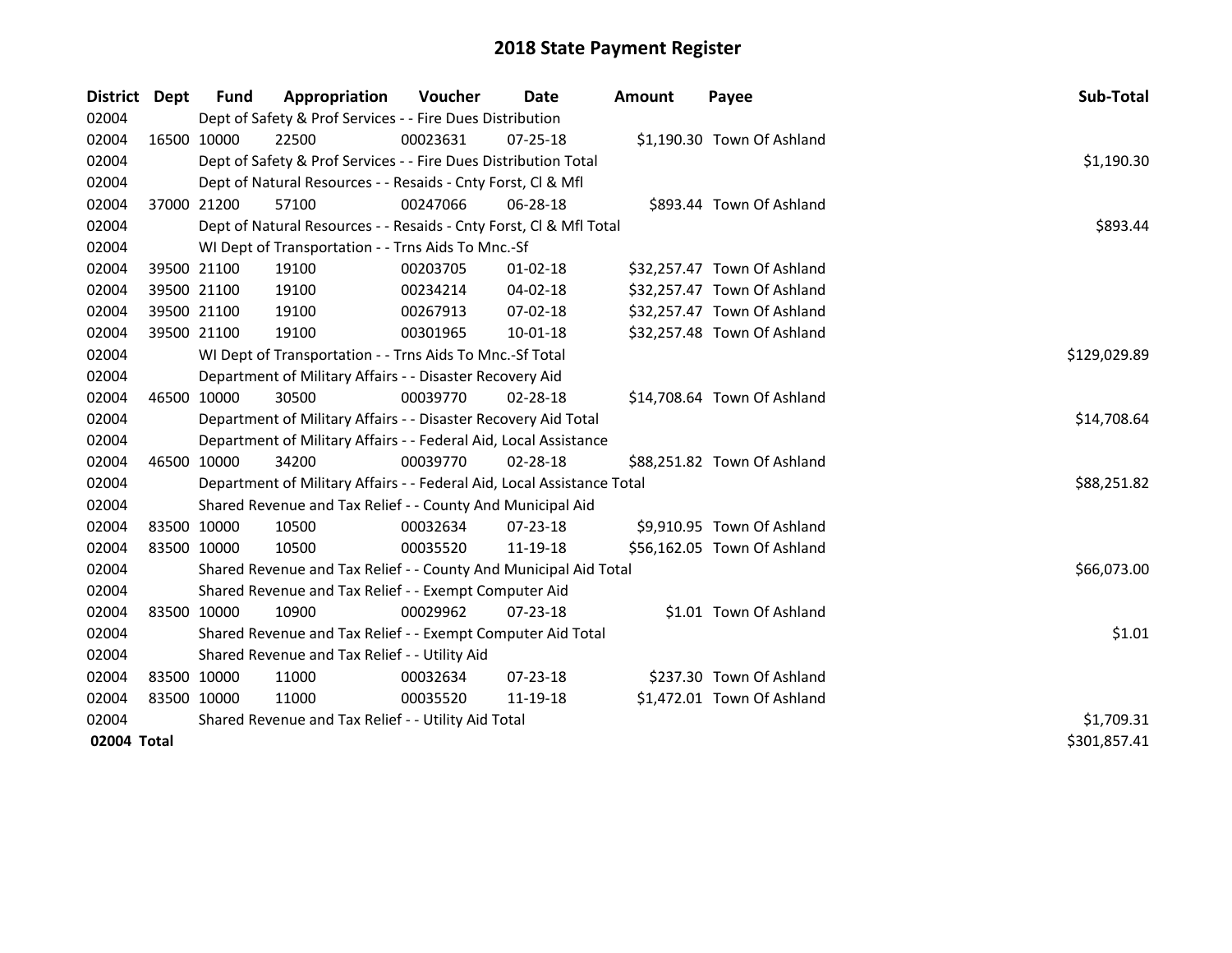| <b>District</b> | <b>Dept</b> | <b>Fund</b> | Appropriation                                                      | Voucher     | <b>Date</b>    | <b>Amount</b> | Payee                         | Sub-Total    |
|-----------------|-------------|-------------|--------------------------------------------------------------------|-------------|----------------|---------------|-------------------------------|--------------|
| 02006           |             |             | Dept of Safety & Prof Services - - Fire Dues Distribution          |             |                |               |                               |              |
| 02006           |             | 16500 10000 | 22500                                                              | 00023632    | $07 - 24 - 18$ |               | \$1,085.52 Town Of Chippewa   |              |
| 02006           |             |             | Dept of Safety & Prof Services - - Fire Dues Distribution Total    |             |                |               |                               | \$1,085.52   |
| 02006           |             |             | Dept of Natural Resources - - Aids In Lieu Of Taxes - Gener        |             |                |               |                               |              |
| 02006           |             | 37000 10000 | 50300                                                              | 00229073    | $04 - 20 - 18$ |               | \$29.26 Town Of Chippewa      |              |
| 02006           |             |             | Dept of Natural Resources - - Aids In Lieu Of Taxes - Gener Total  |             |                |               |                               | \$29.26      |
| 02006           |             |             | Dept of Natural Resources - - Resaids - Cnty Forst, Cl & Mfl       |             |                |               |                               |              |
| 02006           |             | 37000 21200 | 57100                                                              | 00247067    | 06-28-18       |               | \$2,507.72 Town Of Chippewa   |              |
| 02006           |             |             | Dept of Natural Resources - - Resaids - Cnty Forst, Cl & Mfl Total |             |                |               |                               | \$2,507.72   |
| 02006           |             |             | Dept of Natural Resources - - Resaids - Pymt In Lieu Tax Fed       |             |                |               |                               |              |
| 02006           |             | 37000 21200 | 58400                                                              | 00270457    | 10-01-18       |               | \$107,421.15 Town Of Chippewa |              |
| 02006           |             |             | Dept of Natural Resources - - Resaids - Pymt In Lieu Tax Fed Total |             |                |               |                               | \$107,421.15 |
| 02006           |             |             | Dept of Natural Resources - - Fin Asst For Responsible Units       |             |                |               |                               |              |
| 02006           |             | 37000 27400 | 67000                                                              | 00235646    | 05-11-18       |               | \$2,170.82 Town Of Chippewa   |              |
| 02006           |             |             | Dept of Natural Resources - - Fin Asst For Responsible Units Total | \$2,170.82  |                |               |                               |              |
| 02006           |             |             | WI Dept of Transportation - - Trns Aids To Mnc.-Sf                 |             |                |               |                               |              |
| 02006           |             | 39500 21100 | 19100                                                              | 00203706    | 01-02-18       |               | \$57,091.12 Town Of Chippewa  |              |
| 02006           |             | 39500 21100 | 19100                                                              | 00234215    | 04-02-18       |               | \$57,091.12 Town Of Chippewa  |              |
| 02006           |             | 39500 21100 | 19100                                                              | 00267914    | 07-02-18       |               | \$57,091.12 Town Of Chippewa  |              |
| 02006           |             | 39500 21100 | 19100                                                              | 00301966    | 10-01-18       |               | \$57,091.15 Town Of Chippewa  |              |
| 02006           |             |             | WI Dept of Transportation - - Trns Aids To Mnc.-Sf Total           |             |                |               |                               | \$228,364.51 |
| 02006           |             |             | Shared Revenue and Tax Relief - - County And Municipal Aid         |             |                |               |                               |              |
| 02006           |             | 83500 10000 | 10500                                                              | 00032635    | $07 - 23 - 18$ |               | \$2,152.45 Town Of Chippewa   |              |
| 02006           |             | 83500 10000 | 10500                                                              | 00035521    | 11-19-18       |               | \$12,197.24 Town Of Chippewa  |              |
| 02006           |             |             | Shared Revenue and Tax Relief - - County And Municipal Aid Total   | \$14,349.69 |                |               |                               |              |
| 02006           |             |             | Shared Revenue and Tax Relief - - Exempt Computer Aid              |             |                |               |                               |              |
| 02006           |             | 83500 10000 | 10900                                                              | 00029963    | $07 - 23 - 18$ |               | \$4.06 Town Of Chippewa       |              |
| 02006           |             |             | Shared Revenue and Tax Relief - - Exempt Computer Aid Total        |             |                |               |                               | \$4.06       |
| 02006 Total     |             |             |                                                                    |             |                |               |                               | \$355,932.73 |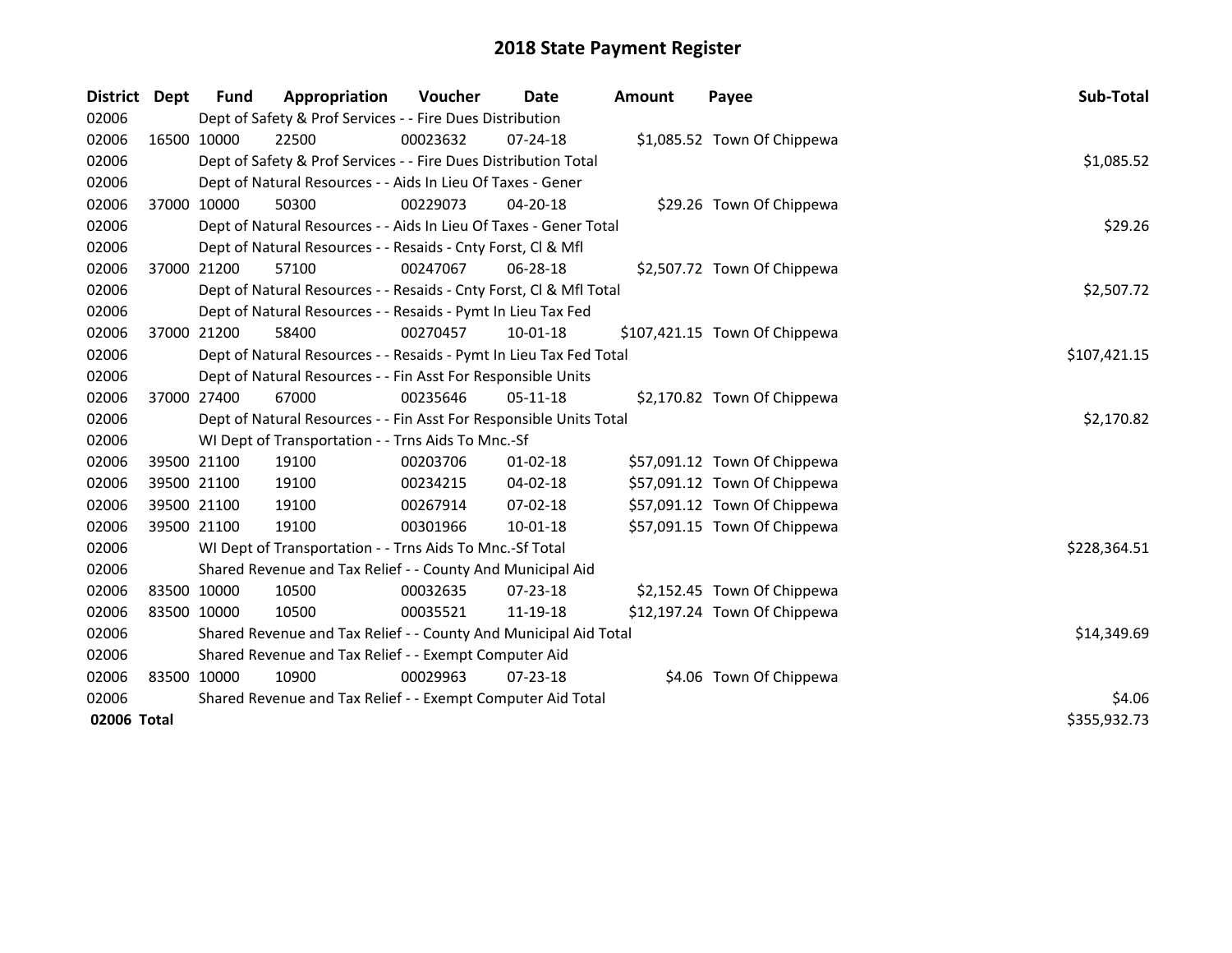| District Dept |             | <b>Fund</b> | Appropriation                                                      | Voucher    | <b>Date</b>    | <b>Amount</b> | Payee                       | Sub-Total   |
|---------------|-------------|-------------|--------------------------------------------------------------------|------------|----------------|---------------|-----------------------------|-------------|
| 02008         |             |             | Dept of Safety & Prof Services - - Fire Dues Distribution          |            |                |               |                             |             |
| 02008         |             | 16500 10000 | 22500                                                              | 00023633   | 07-26-18       |               | \$2,034.21 Town Of Gingles  |             |
| 02008         |             |             | Dept of Safety & Prof Services - - Fire Dues Distribution Total    |            |                |               |                             | \$2,034.21  |
| 02008         |             |             | Dept of Natural Resources - - Aids In Lieu Of Taxes - Gener        |            |                |               |                             |             |
| 02008         | 37000 10000 |             | 50300                                                              | 00211462   | 02-02-18       |               | \$4,813.66 Town Of Gingles  |             |
| 02008         | 37000 10000 |             | 50300                                                              | 00211463   | 02-02-18       |               | \$8,101.48 Town Of Gingles  |             |
| 02008         |             |             | Dept of Natural Resources - - Aids In Lieu Of Taxes - Gener Total  |            |                |               |                             | \$12,915.14 |
| 02008         |             |             | Dept of Natural Resources - - Resaids - Cnty Forst, Cl & Mfl       |            |                |               |                             |             |
| 02008         | 37000 21200 |             | 57100                                                              | 00247068   | 06-28-18       |               | \$1,318.90 Town Of Gingles  |             |
| 02008         |             |             | Dept of Natural Resources - - Resaids - Cnty Forst, Cl & Mfl Total |            |                |               |                             | \$1,318.90  |
| 02008         |             |             | Dept of Natural Resources - - Aids In Lieu Of Taxes - Sum S        |            |                |               |                             |             |
| 02008         | 37000 21200 |             | 57900                                                              | 00229429   | 04-20-18       |               | \$844.80 Town Of Gingles    |             |
| 02008         |             |             | Dept of Natural Resources - - Aids In Lieu Of Taxes - Sum S Total  |            |                |               |                             | \$844.80    |
| 02008         |             |             | Dept of Natural Resources - - Fin Asst For Responsible Units       |            |                |               |                             |             |
| 02008         | 37000 27400 |             | 67000                                                              | 00235738   | 05-11-18       |               | \$1,543.58 Town Of Gingles  |             |
| 02008         |             |             | Dept of Natural Resources - - Fin Asst For Responsible Units Total | \$1,543.58 |                |               |                             |             |
| 02008         |             |             | WI Dept of Transportation - - Trns Aids To Mnc.-Sf                 |            |                |               |                             |             |
| 02008         | 39500 21100 |             | 19100                                                              | 00203707   | $01-02-18$     |               | \$18,544.61 Town Of Gingles |             |
| 02008         | 39500 21100 |             | 19100                                                              | 00234216   | $04 - 02 - 18$ |               | \$18,544.61 Town Of Gingles |             |
| 02008         | 39500 21100 |             | 19100                                                              | 00267915   | 07-02-18       |               | \$18,544.61 Town Of Gingles |             |
| 02008         | 39500 21100 |             | 19100                                                              | 00301967   | $10 - 01 - 18$ |               | \$18,544.62 Town Of Gingles |             |
| 02008         |             |             | WI Dept of Transportation - - Trns Aids To Mnc.-Sf Total           |            |                |               |                             | \$74,178.45 |
| 02008         |             |             | Shared Revenue and Tax Relief - - County And Municipal Aid         |            |                |               |                             |             |
| 02008         |             | 83500 10000 | 10500                                                              | 00032636   | 07-23-18       |               | \$5,594.54 Town Of Gingles  |             |
| 02008         | 83500 10000 |             | 10500                                                              | 00035522   | 11-19-18       |               | \$31,702.39 Town Of Gingles |             |
| 02008         |             |             | Shared Revenue and Tax Relief - - County And Municipal Aid Total   |            |                |               |                             | \$37,296.93 |
| 02008         |             |             | Shared Revenue and Tax Relief - - Exempt Computer Aid              |            |                |               |                             |             |
| 02008         | 83500 10000 |             | 10900                                                              | 00029964   | 07-23-18       |               | \$26.38 Town Of Gingles     |             |
| 02008         |             |             | Shared Revenue and Tax Relief - - Exempt Computer Aid Total        | \$26.38    |                |               |                             |             |
| 02008         |             |             | Shared Revenue and Tax Relief - - Utility Aid                      |            |                |               |                             |             |
| 02008         | 83500 10000 |             | 11000                                                              | 00032636   | 07-23-18       |               | \$1,980.42 Town Of Gingles  |             |
| 02008         | 83500 10000 |             | 11000                                                              | 00035522   | 11-19-18       |               | \$21,052.19 Town Of Gingles |             |
| 02008         |             |             | Shared Revenue and Tax Relief - - Utility Aid Total                |            |                |               |                             | \$23,032.61 |
| 02008         |             |             | Shared Revenue and Tax Relief - - Lottery & Gaming Credit          |            |                |               |                             |             |
| 02008         | 83500 52100 |             | 36300                                                              | 00027238   | 03-26-18       |               | \$456.96 Town Of Gingles    |             |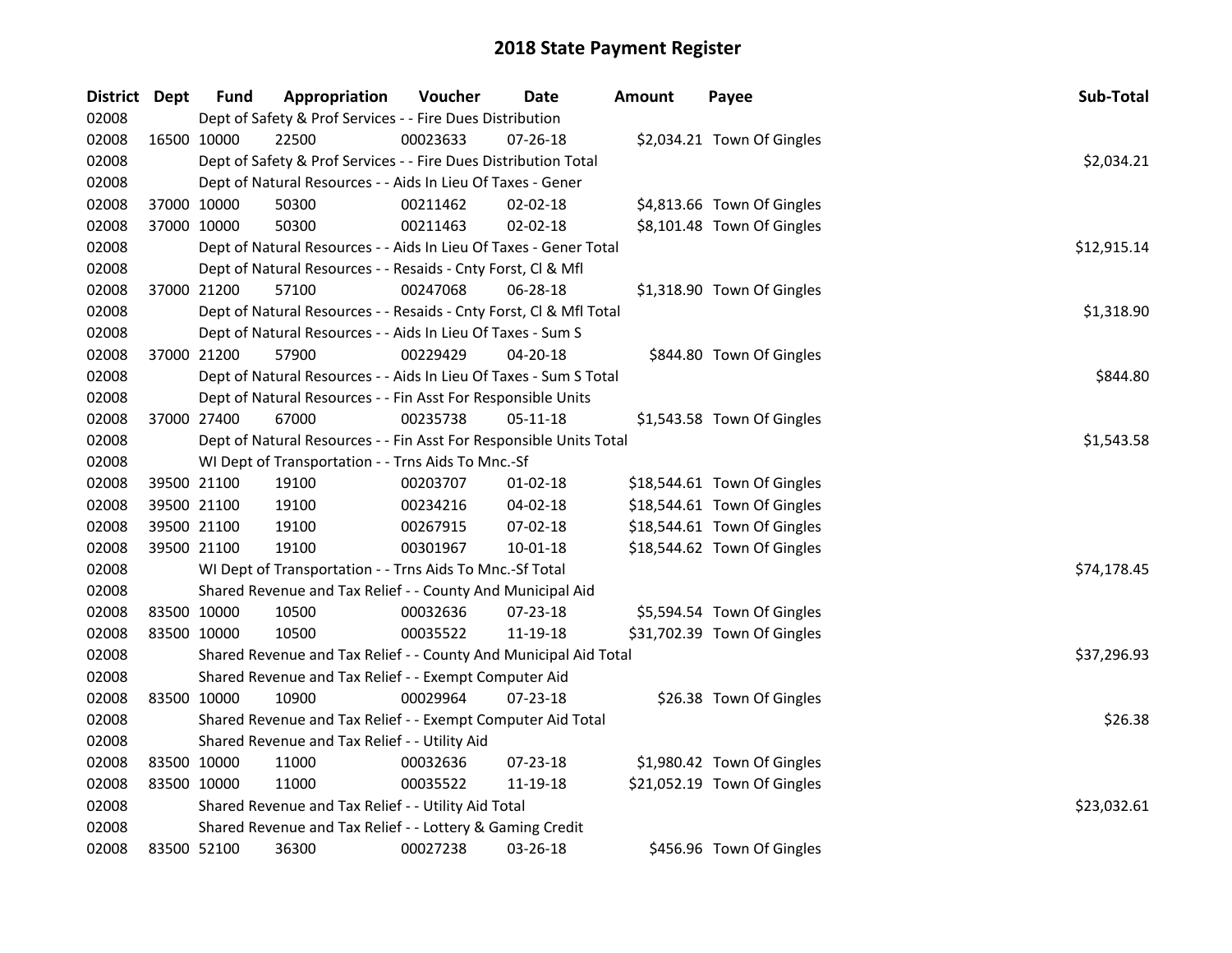| District Dept | Fund                                                            | <b>Appropriation</b> | Voucher | Date | Amount | Payee | Sub-Total    |
|---------------|-----------------------------------------------------------------|----------------------|---------|------|--------|-------|--------------|
| 02008         | Shared Revenue and Tax Relief - - Lottery & Gaming Credit Total | \$456.96             |         |      |        |       |              |
| 02008 Total   |                                                                 |                      |         |      |        |       | \$153.647.96 |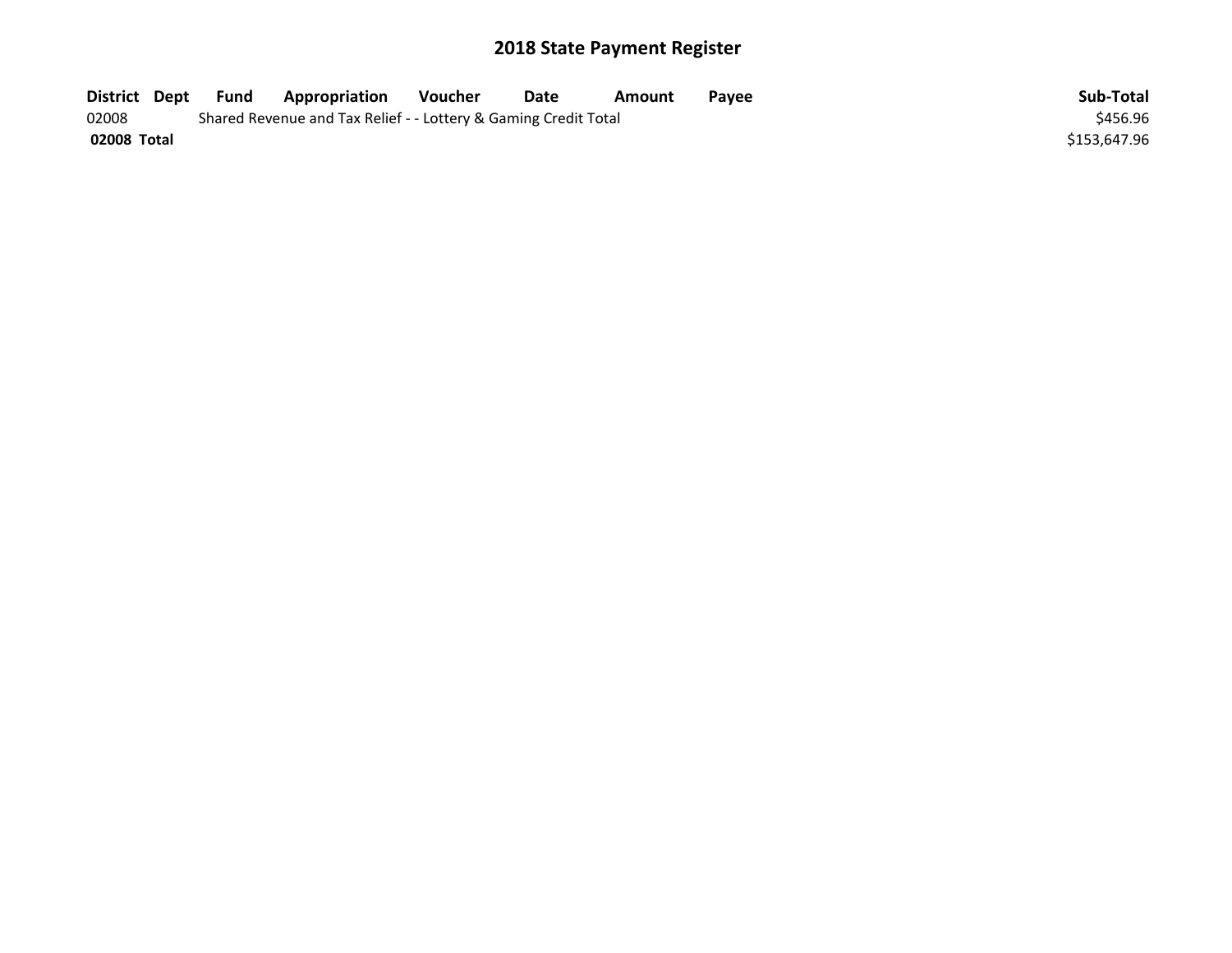| District Dept |             | <b>Fund</b> | Appropriation                                                      | Voucher    | Date           | <b>Amount</b> | Payee                       | Sub-Total    |
|---------------|-------------|-------------|--------------------------------------------------------------------|------------|----------------|---------------|-----------------------------|--------------|
| 02010         |             |             | Dept of Safety & Prof Services - - Fire Dues Distribution          |            |                |               |                             |              |
| 02010         | 16500 10000 |             | 22500                                                              | 00023634   | 07-25-18       |               | \$1,676.69 Town Of Gordon   |              |
| 02010         |             |             | Dept of Safety & Prof Services - - Fire Dues Distribution Total    |            |                |               |                             | \$1,676.69   |
| 02010         |             |             | Dept of Natural Resources - - Aids In Lieu Of Taxes - Gener        |            |                |               |                             |              |
| 02010         |             | 37000 10000 | 50300                                                              | 00230004   | 04-20-18       |               | \$5.88 Town Of Gordon       |              |
| 02010         |             |             | Dept of Natural Resources - - Aids In Lieu Of Taxes - Gener Total  |            |                |               |                             | \$5.88       |
| 02010         |             |             | Dept of Natural Resources - - Resaids - Cnty Forst, Cl & Mfl       |            |                |               |                             |              |
| 02010         |             | 37000 21200 | 57100                                                              | 00247069   | 06-28-18       |               | \$378.82 Town Of Gordon     |              |
| 02010         |             |             | Dept of Natural Resources - - Resaids - Cnty Forst, Cl & Mfl Total |            |                |               |                             | \$378.82     |
| 02010         |             |             | Dept of Natural Resources - - Aids In Lieu Of Taxes - Sum S        |            |                |               |                             |              |
| 02010         |             | 37000 21200 | 57900                                                              | 00230005   | 04-20-18       |               | \$0.59 Town Of Gordon       |              |
| 02010         |             |             | Dept of Natural Resources - - Aids In Lieu Of Taxes - Sum S Total  |            |                |               |                             | \$0.59       |
| 02010         |             |             | Dept of Natural Resources - - Resaids - Pymt In Lieu Tax Fed       |            |                |               |                             |              |
| 02010         |             | 37000 21200 | 58400                                                              | 00270458   | 10-01-18       |               | \$123,237.67 Town Of Gordon |              |
| 02010         |             |             | Dept of Natural Resources - - Resaids - Pymt In Lieu Tax Fed Total |            |                |               |                             | \$123,237.67 |
| 02010         |             |             | Dept of Natural Resources - - Fin Asst For Responsible Units       |            |                |               |                             |              |
| 02010         |             | 37000 27400 | 67000                                                              | 00235676   | 05-11-18       |               | \$3,321.74 Town Of Gordon   |              |
| 02010         |             |             | Dept of Natural Resources - - Fin Asst For Responsible Units Total | \$3,321.74 |                |               |                             |              |
| 02010         |             |             | WI Dept of Transportation - - Trns Aids To Mnc.-Sf                 |            |                |               |                             |              |
| 02010         |             | 39500 21100 | 19100                                                              | 00203708   | $01-02-18$     |               | \$55,950.38 Town Of Gordon  |              |
| 02010         | 39500 21100 |             | 19100                                                              | 00234217   | 04-02-18       |               | \$55,950.38 Town Of Gordon  |              |
| 02010         | 39500 21100 |             | 19100                                                              | 00267916   | 07-02-18       |               | \$55,950.38 Town Of Gordon  |              |
| 02010         | 39500 21100 |             | 19100                                                              | 00301968   | $10 - 01 - 18$ |               | \$55,950.38 Town Of Gordon  |              |
| 02010         |             |             | WI Dept of Transportation - - Trns Aids To Mnc.-Sf Total           |            |                |               |                             | \$223,801.52 |
| 02010         |             |             | Shared Revenue and Tax Relief - - County And Municipal Aid         |            |                |               |                             |              |
| 02010         | 83500 10000 |             | 10500                                                              | 00032637   | 07-23-18       |               | \$790.45 Town Of Gordon     |              |
| 02010         | 83500 10000 |             | 10500                                                              | 00035523   | 11-19-18       |               | \$4,479.22 Town Of Gordon   |              |
| 02010         |             |             | Shared Revenue and Tax Relief - - County And Municipal Aid Total   |            |                |               |                             | \$5,269.67   |
| 02010         |             |             | Shared Revenue and Tax Relief - - Exempt Computer Aid              |            |                |               |                             |              |
| 02010         |             | 83500 10000 | 10900                                                              | 00029965   | 07-23-18       |               | \$6.09 Town Of Gordon       |              |
| 02010         |             |             | Shared Revenue and Tax Relief - - Exempt Computer Aid Total        |            |                |               |                             | \$6.09       |
| 02010         |             |             | Shared Revenue and Tax Relief - - Utility Aid                      |            |                |               |                             |              |
| 02010         | 83500 10000 |             | 11000                                                              | 00032637   | 07-23-18       |               | \$0.20 Town Of Gordon       |              |
| 02010         | 83500 10000 |             | 11000                                                              | 00035523   | 11-19-18       |               | \$1.04 Town Of Gordon       |              |
| 02010         |             |             | Shared Revenue and Tax Relief - - Utility Aid Total                |            |                |               |                             | \$1.24       |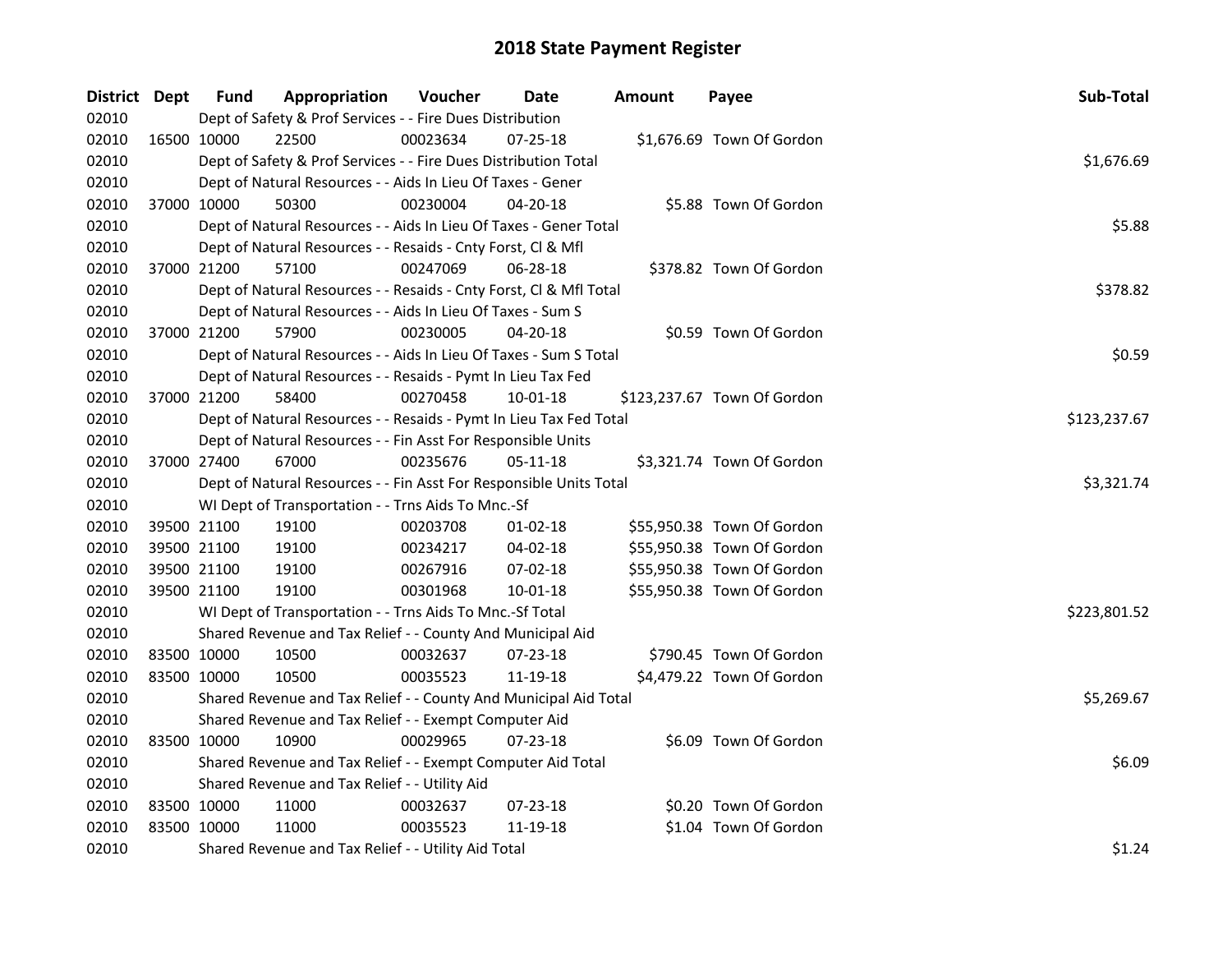| District Dept Fund | Appropriation | Voucher | Date | Amount | Payee | Sub-Total    |
|--------------------|---------------|---------|------|--------|-------|--------------|
| 02010 Total        |               |         |      |        |       | \$357,699.91 |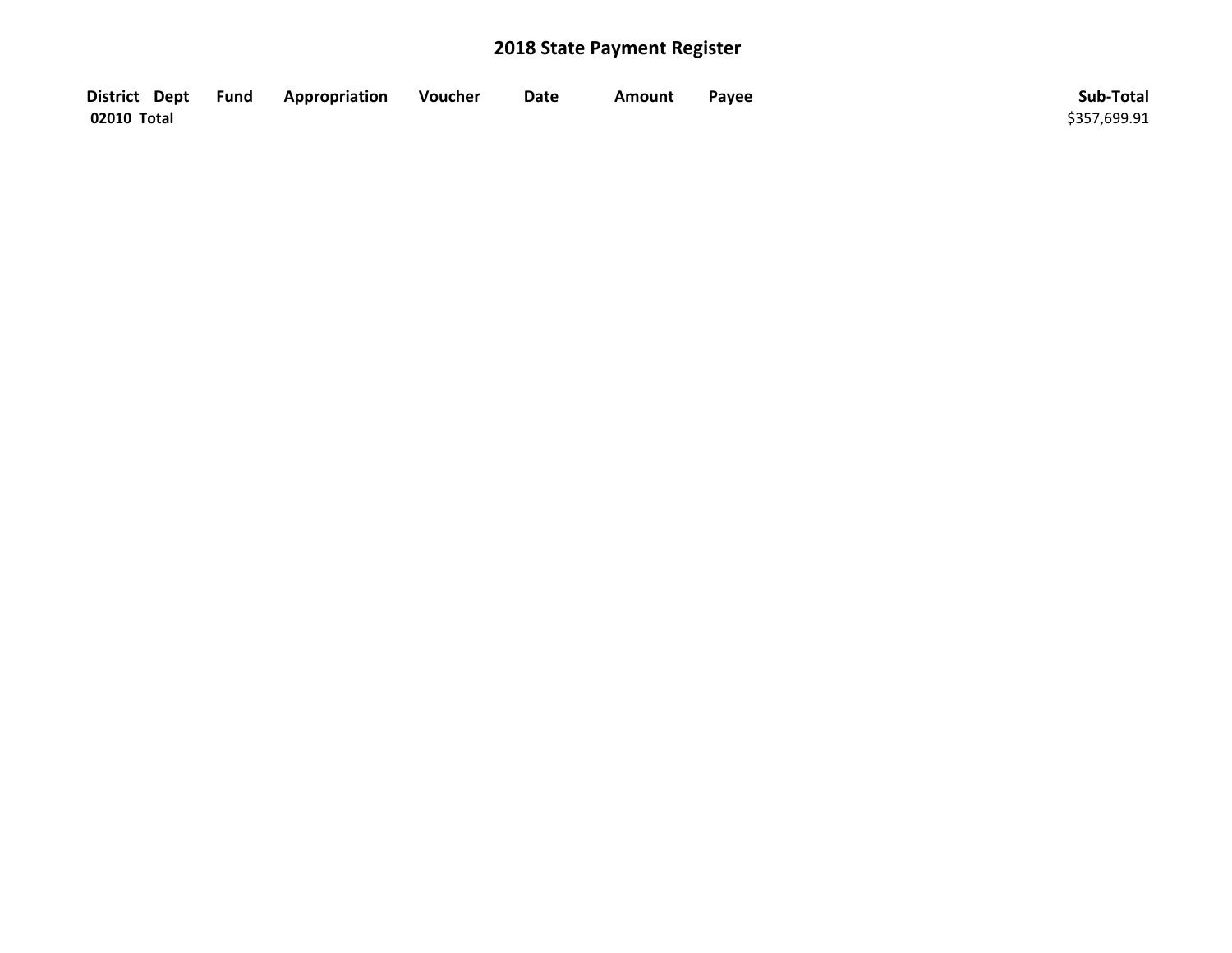| District Dept |             | <b>Fund</b> | Appropriation                                                        | Voucher  | Date           | <b>Amount</b> | Payee                       | Sub-Total    |
|---------------|-------------|-------------|----------------------------------------------------------------------|----------|----------------|---------------|-----------------------------|--------------|
| 02012         |             |             | Dept of Safety & Prof Services - - Fire Dues Distribution            |          |                |               |                             |              |
| 02012         |             | 16500 10000 | 22500                                                                | 00023635 | $07 - 25 - 18$ |               | \$1,153.99 Town Of Jacobs   |              |
| 02012         |             |             | Dept of Safety & Prof Services - - Fire Dues Distribution Total      |          |                |               |                             | \$1,153.99   |
| 02012         |             |             | Dept of Natural Resources - - Resaids - Cnty Forst, Cl & Mfl         |          |                |               |                             |              |
| 02012         |             | 37000 21200 | 57100                                                                | 00247070 | 06-28-18       |               | \$5,280.41 Town Of Jacobs   |              |
| 02012         |             |             | Dept of Natural Resources - - Resaids - Cnty Forst, Cl & Mfl Total   |          |                |               |                             | \$5,280.41   |
| 02012         |             |             | Dept of Natural Resources - - Resaids - Pymt In Lieu Tax Fed         |          |                |               |                             |              |
| 02012         |             | 37000 21200 | 58400                                                                | 00270456 | 10-01-18       |               | \$26.98 Town Of Jacobs      |              |
| 02012         |             |             | Dept of Natural Resources - - Resaids - Pymt In Lieu Tax Fed Total   |          |                |               |                             | \$26.98      |
| 02012         |             |             | Dept of Natural Resources - - Fin Asst For Responsible Units         |          |                |               |                             |              |
| 02012         |             | 37000 27400 | 67000                                                                | 00235640 | $05 - 11 - 18$ |               | \$6,358.31 Town Of Jacobs   |              |
| 02012         |             |             | Dept of Natural Resources - - Fin Asst For Responsible Units Total   |          |                |               |                             | \$6,358.31   |
| 02012         |             |             | WI Dept of Transportation - - Disastr Damag Aid Sf                   |          |                |               |                             |              |
| 02012         |             | 39500 21100 | 17400                                                                | 00241410 | 04-13-18       |               | \$15,517.34 Town Of Jacobs  |              |
| 02012         |             |             | WI Dept of Transportation - - Disastr Damag Aid Sf Total             |          |                |               |                             | \$15,517.34  |
| 02012         |             |             | WI Dept of Transportation - - Trns Aids To Mnc.-Sf                   |          |                |               |                             |              |
| 02012         |             | 39500 21100 | 19100                                                                | 00203709 | $01 - 02 - 18$ |               | \$39,173.62 Town Of Jacobs  |              |
| 02012         | 39500 21100 |             | 19100                                                                | 00234218 | 04-02-18       |               | \$39,173.62 Town Of Jacobs  |              |
| 02012         | 39500 21100 |             | 19100                                                                | 00267917 | 07-02-18       |               | \$39,173.62 Town Of Jacobs  |              |
| 02012         | 39500 21100 |             | 19100                                                                | 00301969 | 10-01-18       |               | \$39,173.65 Town Of Jacobs  |              |
| 02012         |             |             | WI Dept of Transportation - - Trns Aids To Mnc.-Sf Total             |          |                |               |                             | \$156,694.51 |
| 02012         |             |             | Department of Administration - - Federal Aid, Local Assistance       |          |                |               |                             |              |
| 02012         | 50500 10000 |             | 74300                                                                | 00084129 | 07-09-18       |               | \$75,177.63 Town Of Jacobs  |              |
| 02012         | 50500 10000 |             | 74300                                                                | 00087392 | 09-05-18       |               | \$167,540.68 Town Of Jacobs |              |
| 02012         |             |             | Department of Administration - - Federal Aid, Local Assistance Total |          |                |               |                             | \$242,718.31 |
| 02012         |             |             | Shared Revenue and Tax Relief - - County And Municipal Aid           |          |                |               |                             |              |
| 02012         | 83500 10000 |             | 10500                                                                | 00032638 | 07-23-18       |               | \$21,443.60 Town Of Jacobs  |              |
| 02012         | 83500 10000 |             | 10500                                                                | 00035524 | 11-19-18       |               | \$121,513.71 Town Of Jacobs |              |
| 02012         |             |             | Shared Revenue and Tax Relief - - County And Municipal Aid Total     |          |                |               |                             | \$142,957.31 |
| 02012         |             |             | Shared Revenue and Tax Relief - - Exempt Computer Aid                |          |                |               |                             |              |
| 02012         |             | 83500 10000 | 10900                                                                | 00029966 | $07 - 23 - 18$ |               | \$21.31 Town Of Jacobs      |              |
| 02012         |             |             | Shared Revenue and Tax Relief - - Exempt Computer Aid Total          |          |                |               |                             | \$21.31      |
| 02012         |             |             | Shared Revenue and Tax Relief - - Utility Aid                        |          |                |               |                             |              |
| 02012         | 83500 10000 |             | 11000                                                                | 00032638 | $07 - 23 - 18$ |               | \$68.68 Town Of Jacobs      |              |
| 02012         | 83500 10000 |             | 11000                                                                | 00035524 | 11-19-18       |               | \$396.05 Town Of Jacobs     |              |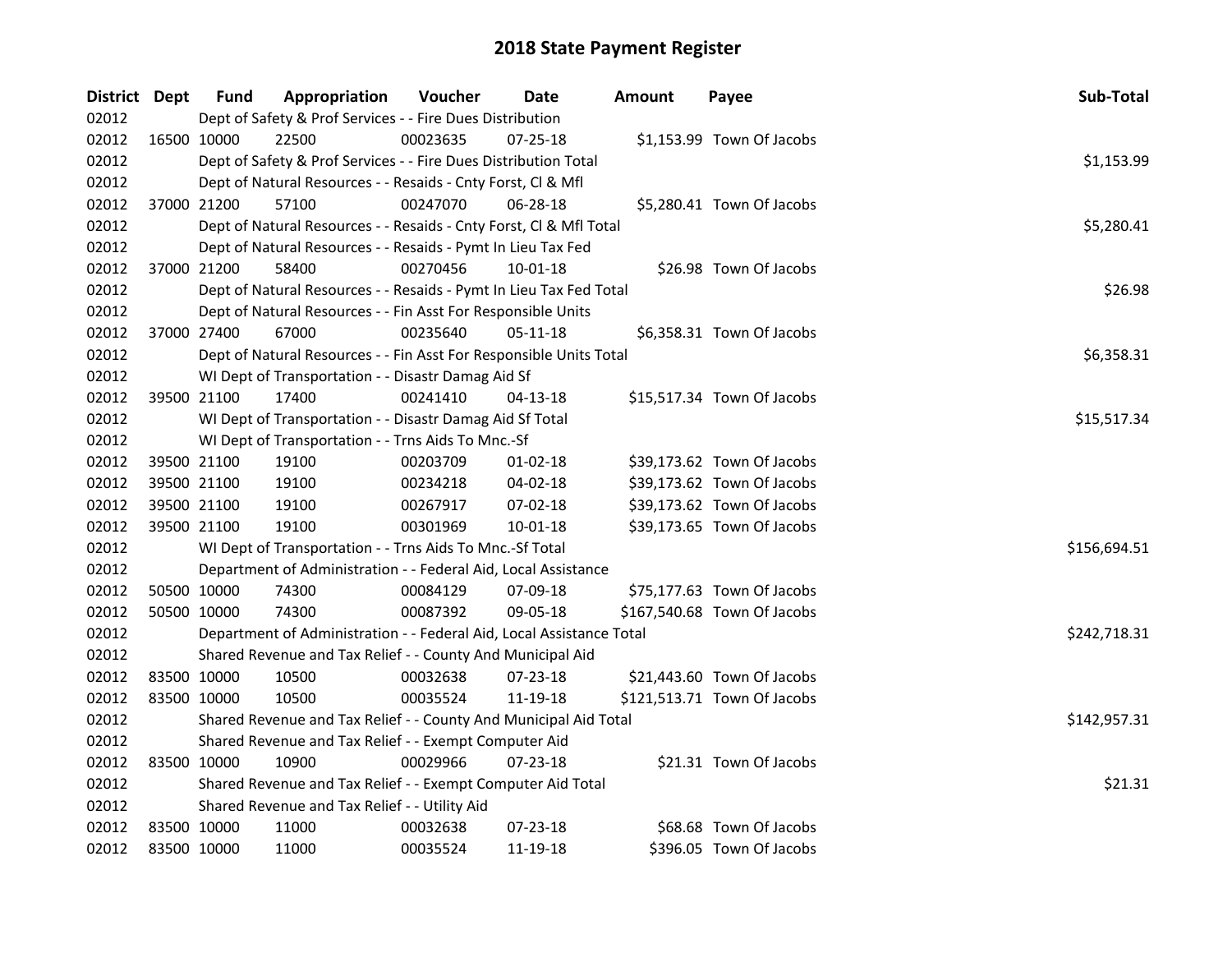| District Dept | Fund | Appropriation                                       | Voucher  | Date | Amount | <b>Pavee</b> | Sub-Total    |
|---------------|------|-----------------------------------------------------|----------|------|--------|--------------|--------------|
| 02012         |      | Shared Revenue and Tax Relief - - Utility Aid Total | \$464.73 |      |        |              |              |
| 02012 Total   |      |                                                     |          |      |        |              | \$571,193.20 |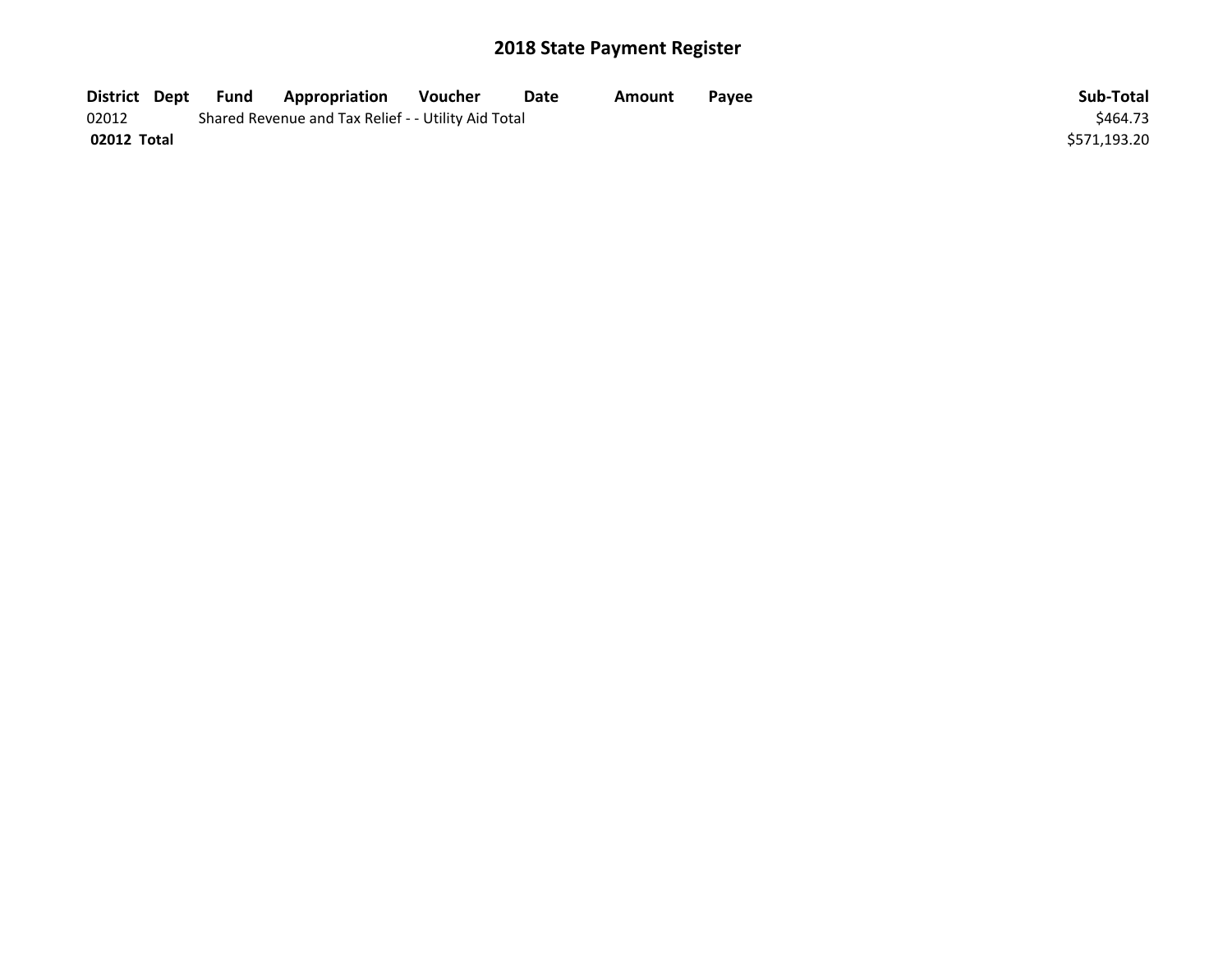| District Dept |             | <b>Fund</b> | Appropriation                                                         | <b>Voucher</b> | Date           | <b>Amount</b> | Payee                         | Sub-Total   |
|---------------|-------------|-------------|-----------------------------------------------------------------------|----------------|----------------|---------------|-------------------------------|-------------|
| 02014         |             |             | Public Service Commission - - Federal Funds                           |                |                |               |                               |             |
| 02014         | 15500 10000 |             | 14200                                                                 | 00002567       | $01 - 22 - 18$ |               | \$25,000.00 Town Of La Pointe |             |
| 02014         |             |             | Public Service Commission - - Federal Funds Total                     |                |                |               |                               | \$25,000.00 |
| 02014         |             |             | Dept of Safety & Prof Services - - Fire Dues Distribution             |                |                |               |                               |             |
| 02014         | 16500 10000 |             | 22500                                                                 | 00023636       | $07 - 25 - 18$ |               | \$6,154.92 Town Of La Pointe  |             |
| 02014         |             |             | Dept of Safety & Prof Services - - Fire Dues Distribution Total       |                |                |               |                               | \$6,154.92  |
| 02014         |             |             | Wisconsin Historical Society - - General Program Operations-Gpr       |                |                |               |                               |             |
| 02014         |             | 24500 10000 | 10100                                                                 | 00016754       | 04-26-18       |               | \$25.00 Town Of La Pointe     |             |
| 02014         |             |             | Wisconsin Historical Society - - General Program Operations-Gpr Total |                |                |               |                               | \$25.00     |
| 02014         |             |             | Wisconsin Historical Society - - Earned Revenue                       |                |                |               |                               |             |
| 02014         | 24500 26600 |             | 16300                                                                 | 00017136       | 05-18-18       |               | \$75.00 Town Of La Pointe     |             |
| 02014         | 24500 26600 |             | 16300                                                                 | 00019593       | 10-09-18       |               | \$25.00 Town Of La Pointe     |             |
| 02014         |             |             | Wisconsin Historical Society - - Earned Revenue Total                 |                |                |               |                               | \$100.00    |
| 02014         |             |             | Dept of Natural Resources - - Aids In Lieu Of Taxes - Gener           |                |                |               |                               |             |
| 02014         | 37000 10000 |             | 50300                                                                 | 00211491       | 02-02-18       |               | \$16,719.74 Town Of La Pointe |             |
| 02014         | 37000 10000 |             | 50300                                                                 | 00230050       | 04-20-18       |               | \$1,816.53 Town Of La Pointe  |             |
| 02014         |             |             | Dept of Natural Resources - - Aids In Lieu Of Taxes - Gener Total     |                |                |               |                               | \$18,536.27 |
| 02014         |             |             | Dept of Natural Resources - - Gen Program Ops-State Funds             |                |                |               |                               |             |
| 02014         |             | 37000 21200 | 16100                                                                 | 00263011       | 09-26-18       |               | \$3,000.00 Town Of La Pointe  |             |
| 02014         |             | 37000 21200 | 16100                                                                 | 00265797       | 10-01-18       |               | \$3,000.00 Town Of La Pointe  |             |
| 02014         |             |             | Dept of Natural Resources - - Gen Program Ops-State Funds Total       |                |                |               |                               | \$6,000.00  |
| 02014         |             |             | Dept of Natural Resources - - Resaids - Cnty Forst, Cl & Mfl          |                |                |               |                               |             |
| 02014         | 37000 21200 |             | 57100                                                                 | 00247071       | 06-28-18       |               | \$330.63 Town Of La Pointe    |             |
| 02014         |             |             | Dept of Natural Resources - - Resaids - Cnty Forst, Cl & Mfl Total    |                |                |               |                               | \$330.63    |
| 02014         |             |             | Dept of Natural Resources - - Aids In Lieu Of Taxes - Sum S           |                |                |               |                               |             |
| 02014         | 37000 21200 |             | 57900                                                                 | 00230051       | 04-20-18       |               | \$227.37 Town Of La Pointe    |             |
| 02014         |             |             | Dept of Natural Resources - - Aids In Lieu Of Taxes - Sum S Total     |                |                |               |                               | \$227.37    |
| 02014         |             |             | Dept of Natural Resources - - Fin Asst For Responsible Units          |                |                |               |                               |             |
| 02014         | 37000 27400 |             | 67000                                                                 | 00235299       | 05-11-18       |               | \$8,799.95 Town Of La Pointe  |             |
| 02014         |             |             | Dept of Natural Resources - - Fin Asst For Responsible Units Total    |                |                |               |                               | \$8,799.95  |
| 02014         |             |             | WI Dept of Transportation - - Trns Aids To Mnc.-Sf                    |                |                |               |                               |             |
| 02014         |             | 39500 21100 | 19100                                                                 | 00203710       | 01-02-18       |               | \$22,792.78 Town Of La Pointe |             |
| 02014         | 39500 21100 |             | 19100                                                                 | 00234219       | 04-02-18       |               | \$22,792.78 Town Of La Pointe |             |
| 02014         | 39500 21100 |             | 19100                                                                 | 00267918       | 07-02-18       |               | \$22,792.78 Town Of La Pointe |             |
| 02014         | 39500 21100 |             | 19100                                                                 | 00301970       | $10 - 01 - 18$ |               | \$22,792.81 Town Of La Pointe |             |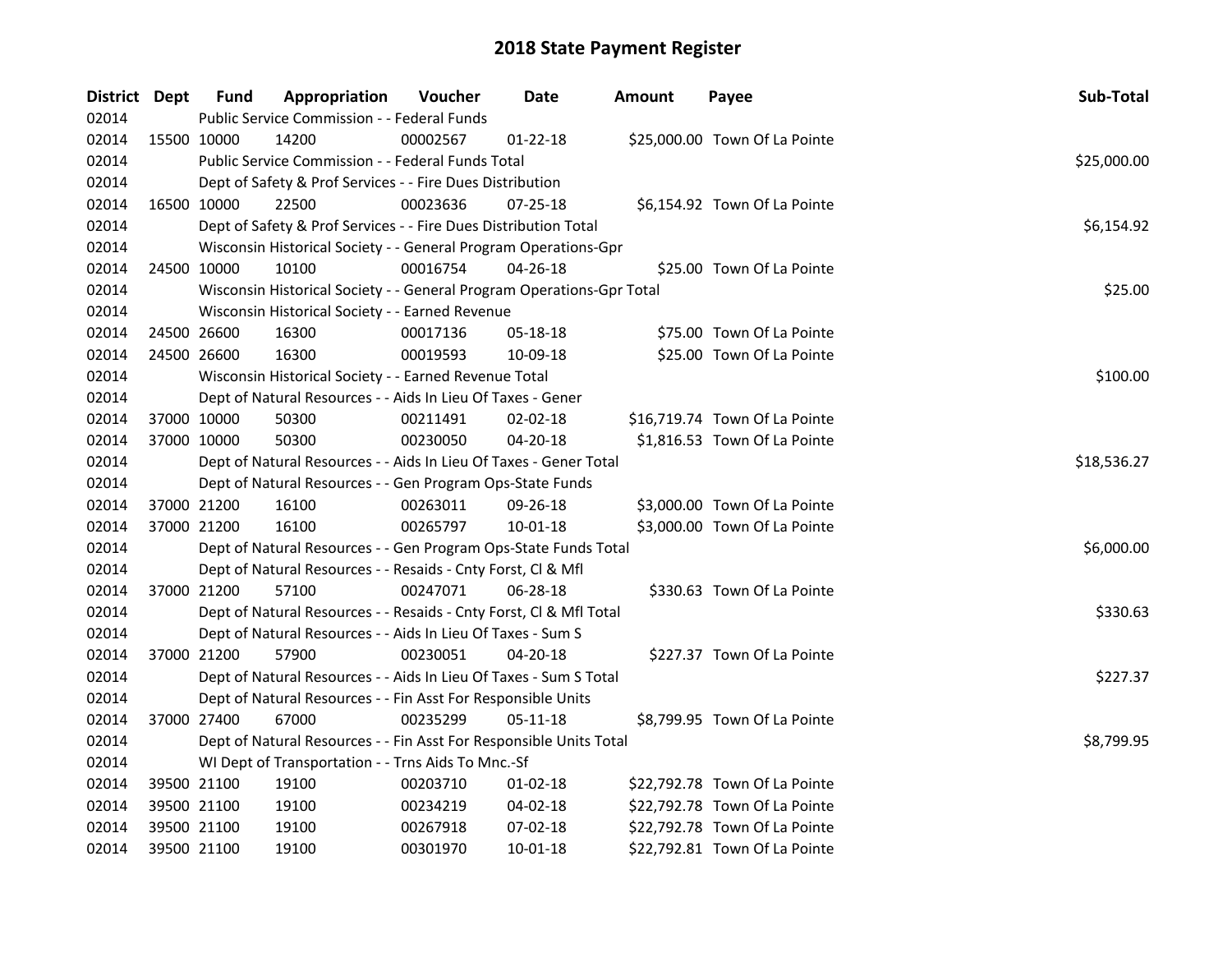| District Dept | <b>Fund</b> | Appropriation                                                                   | Voucher          | Date           | <b>Amount</b> | Payee                         | Sub-Total    |
|---------------|-------------|---------------------------------------------------------------------------------|------------------|----------------|---------------|-------------------------------|--------------|
| 02014         |             | WI Dept of Transportation - - Trns Aids To Mnc.-Sf Total                        |                  |                |               |                               | \$91,171.15  |
| 02014         |             | Department of Health Services - - Emergency Medical Services, Ai                |                  |                |               |                               |              |
| 02014         | 43500 10000 | 11900                                                                           | 00229381         | 08-31-18       |               | \$4,567.65 Town Of La Pointe  |              |
| 02014         |             | Department of Health Services - - Emergency Medical Services, Ai Total          |                  |                |               |                               | \$4,567.65   |
| 02014         |             | Department of Health Services - - Prepaid Medical Transport Reimbursement       |                  |                |               |                               |              |
| 02014         | 43500 10000 | 16300                                                                           | <b>AMBULANCE</b> | 11-08-18       |               | \$2,000.00 Town Of La Pointe  |              |
| 02014         |             | Department of Health Services - - Prepaid Medical Transport Reimbursement Total | \$2,000.00       |                |               |                               |              |
| 02014         |             | Department of Justice - - Law Enforcement Train, Local                          |                  |                |               |                               |              |
| 02014         | 45500 10000 | 23100                                                                           | 00053307         | 10-18-18       |               | \$480.00 Town Of La Pointe    |              |
| 02014         |             | Department of Justice - - Law Enforcement Train, Local Total                    |                  |                |               |                               | \$480.00     |
| 02014         |             | Department of Administration - - Federal Aid                                    |                  |                |               |                               |              |
| 02014         | 50500 10000 | 14200                                                                           | 00070172         | 01-24-18       |               | \$24,696.00 Town Of La Pointe |              |
| 02014         | 50500 10000 | 14200                                                                           | 00087370         | $08 - 27 - 18$ |               | \$7,208.00 Town Of La Pointe  |              |
| 02014         | 50500 10000 | 14200                                                                           | 00094124         | 12-27-18       |               | \$2,380.88 Town Of La Pointe  |              |
| 02014         |             | Department of Administration - - Federal Aid Total                              |                  |                |               |                               | \$34,284.88  |
| 02014         |             | Department of Revenue - - Payments For Municipal Svcs                           |                  |                |               |                               |              |
| 02014         | 56600 10000 | 50100                                                                           | 00026676         | $01 - 31 - 18$ |               | \$3,983.60 Town Of La Pointe  |              |
| 02014         |             | Department of Revenue - - Payments For Municipal Svcs Total                     |                  |                |               |                               | \$3,983.60   |
| 02014         |             | Shared Revenue and Tax Relief - - County And Municipal Aid                      |                  |                |               |                               |              |
| 02014         | 83500 10000 | 10500                                                                           | 00032639         | 07-23-18       |               | \$1,000.48 Town Of La Pointe  |              |
| 02014         | 83500 10000 | 10500                                                                           | 00035525         | 11-19-18       |               | \$3,669.37 Town Of La Pointe  |              |
| 02014         |             | Shared Revenue and Tax Relief - - County And Municipal Aid Total                | \$4,669.85       |                |               |                               |              |
| 02014         |             | Shared Revenue and Tax Relief - - Exempt Computer Aid                           |                  |                |               |                               |              |
| 02014         | 83500 10000 | 10900                                                                           | 00029967         | $07 - 23 - 18$ |               | \$110.60 Town Of La Pointe    |              |
| 02014         |             | Shared Revenue and Tax Relief - - Exempt Computer Aid Total                     |                  |                |               |                               | \$110.60     |
| 02014 Total   |             |                                                                                 |                  |                |               |                               | \$206,441.87 |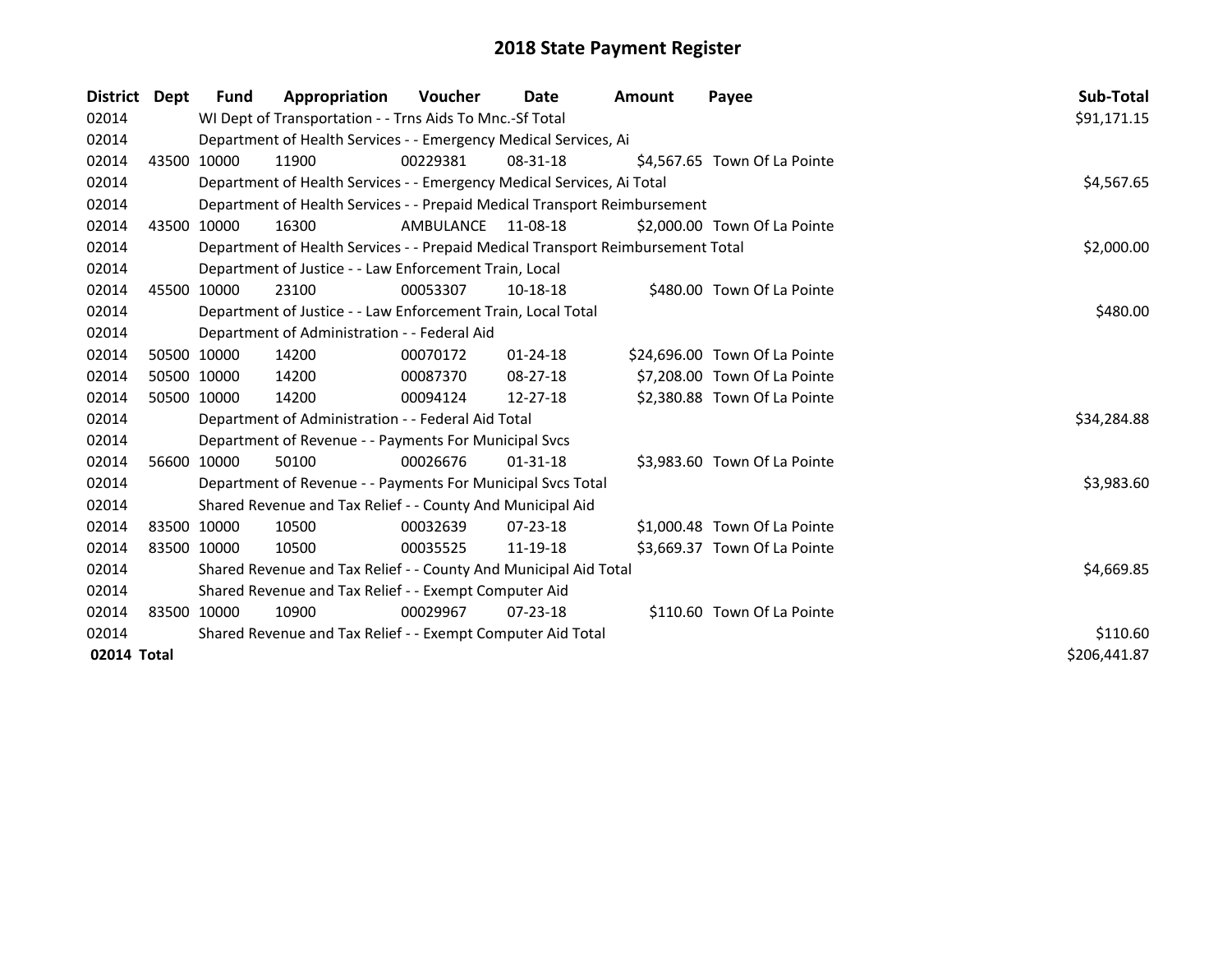| District Dept | <b>Fund</b> | Appropriation                                                          | Voucher  | Date           | <b>Amount</b> | Payee                        | Sub-Total    |
|---------------|-------------|------------------------------------------------------------------------|----------|----------------|---------------|------------------------------|--------------|
| 02016         |             | Dept of Safety & Prof Services - - Fire Dues Distribution              |          |                |               |                              |              |
| 02016         | 16500 10000 | 22500                                                                  | 00023637 | 07-24-18       |               | \$1,077.41 Town Of Marengo   |              |
| 02016         |             | Dept of Safety & Prof Services - - Fire Dues Distribution Total        |          |                |               |                              | \$1,077.41   |
| 02016         |             | Dept of Natural Resources - - Resaids - Cnty Forst, Cl & Mfl           |          |                |               |                              |              |
| 02016         | 37000 21200 | 57100                                                                  | 00247072 | 06-28-18       |               | \$268.68 Town Of Marengo     |              |
| 02016         |             | Dept of Natural Resources - - Resaids - Cnty Forst, Cl & Mfl Total     |          |                |               |                              | \$268.68     |
| 02016         |             | Dept of Natural Resources - - Resaids - Pymt In Lieu Tax Fed           |          |                |               |                              |              |
| 02016         | 37000 21200 | 58400                                                                  | 00270459 | 10-01-18       |               | \$73,989.08 Town Of Marengo  |              |
| 02016         |             | Dept of Natural Resources - - Resaids - Pymt In Lieu Tax Fed Total     |          |                |               |                              | \$73,989.08  |
| 02016         |             | Dept of Natural Resources - - Fin Asst For Responsible Units           |          |                |               |                              |              |
| 02016         | 37000 27400 | 67000                                                                  | 00235033 | $05 - 11 - 18$ |               | \$1,555.93 Town Of Marengo   |              |
| 02016         |             | Dept of Natural Resources - - Fin Asst For Responsible Units Total     |          |                |               |                              | \$1,555.93   |
| 02016         |             | WI Dept of Transportation - - Trns Aids To Mnc.-Sf                     |          |                |               |                              |              |
| 02016         | 39500 21100 | 19100                                                                  | 00203711 | $01-02-18$     |               | \$43,336.46 Town Of Marengo  |              |
| 02016         | 39500 21100 | 19100                                                                  | 00234220 | 04-02-18       |               | \$43,336.46 Town Of Marengo  |              |
| 02016         | 39500 21100 | 19100                                                                  | 00267919 | 07-02-18       |               | \$43,336.46 Town Of Marengo  |              |
| 02016         | 39500 21100 | 19100                                                                  | 00301971 | $10 - 01 - 18$ |               | \$43,336.46 Town Of Marengo  |              |
| 02016         |             | WI Dept of Transportation - - Trns Aids To Mnc.-Sf Total               |          |                |               |                              | \$173,345.84 |
| 02016         |             | Department of Military Affairs - - Disaster Recovery Aid               |          |                |               |                              |              |
| 02016         | 46500 10000 | 30500                                                                  | 00036790 | 01-09-18       |               | \$24,367.90 Town Of Marengo  |              |
| 02016         | 46500 10000 | 30500                                                                  | 00037987 | 01-29-18       |               | \$2,161.88 Town Of Marengo   |              |
| 02016         |             | Department of Military Affairs - - Disaster Recovery Aid Total         |          |                |               |                              | \$26,529.78  |
| 02016         |             | Department of Military Affairs - - Federal Aid, Local Assistance       |          |                |               |                              |              |
| 02016         | 46500 10000 | 34200                                                                  | 00036790 | 01-09-18       |               | \$146,207.39 Town Of Marengo |              |
| 02016         | 46500 10000 | 34200                                                                  | 00037987 | 01-29-18       |               | \$12,971.26 Town Of Marengo  |              |
| 02016         |             | Department of Military Affairs - - Federal Aid, Local Assistance Total |          |                |               |                              | \$159,178.65 |
| 02016         |             | Shared Revenue and Tax Relief - - County And Municipal Aid             |          |                |               |                              |              |
| 02016         | 83500 10000 | 10500                                                                  | 00032640 | 07-23-18       |               | \$4,851.33 Town Of Marengo   |              |
| 02016         | 83500 10000 | 10500                                                                  | 00035526 | 11-19-18       |               | \$27,490.84 Town Of Marengo  |              |
| 02016         |             | Shared Revenue and Tax Relief - - County And Municipal Aid Total       |          |                |               |                              | \$32,342.17  |
| 02016         |             | Shared Revenue and Tax Relief - - Exempt Computer Aid                  |          |                |               |                              |              |
| 02016         | 83500 10000 | 10900                                                                  | 00029968 | $07 - 23 - 18$ |               | \$10.15 Town Of Marengo      |              |
| 02016         |             | Shared Revenue and Tax Relief - - Exempt Computer Aid Total            | \$10.15  |                |               |                              |              |
| 02016         |             | Shared Revenue and Tax Relief - - Utility Aid                          |          |                |               |                              |              |
| 02016         | 83500 10000 | 11000                                                                  | 00032640 | 07-23-18       |               | \$63.73 Town Of Marengo      |              |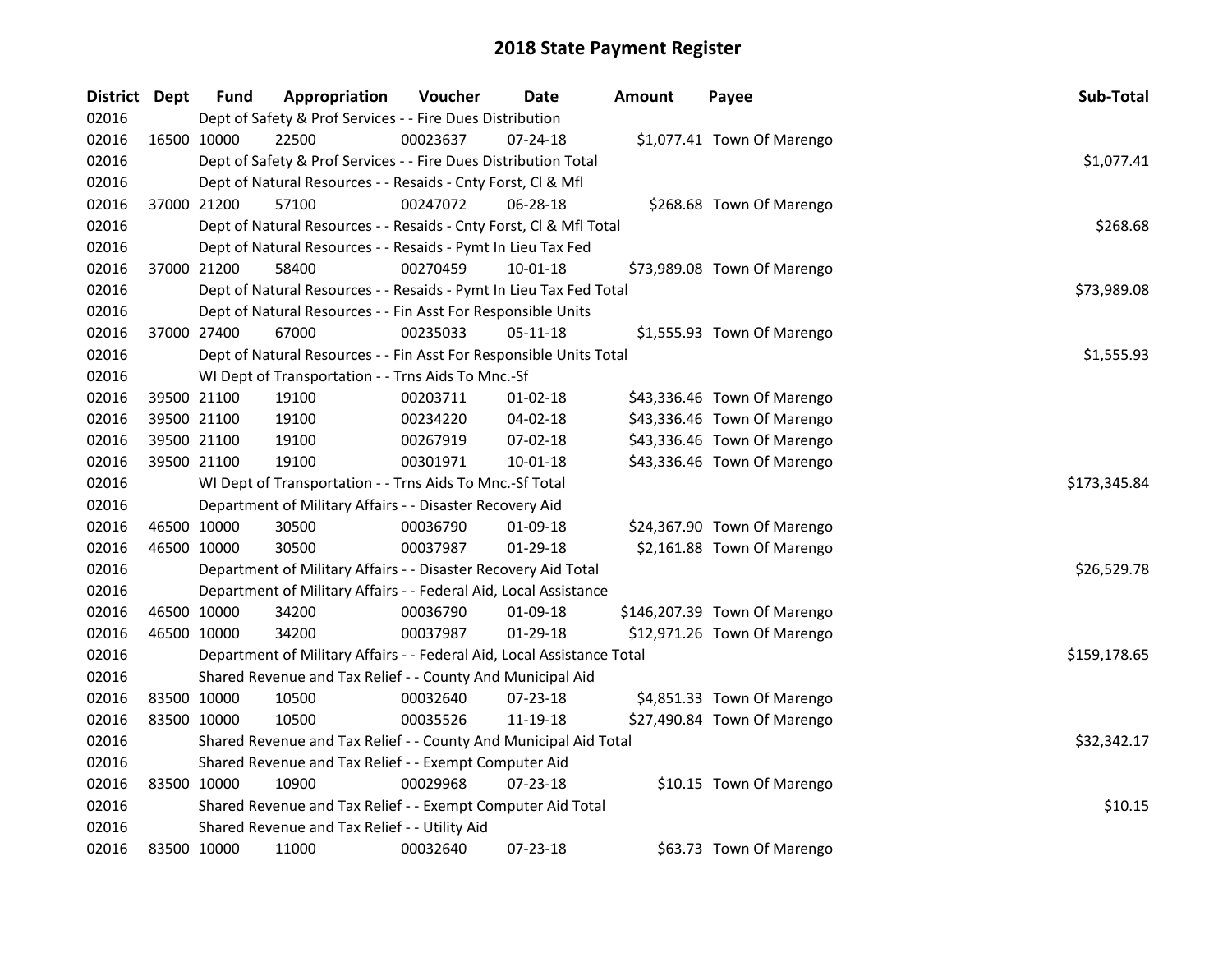| District Dept |                                                     | Fund        | Appropriation | <b>Voucher</b> | Date     | Amount | <b>Pavee</b>             | Sub-Total    |  |
|---------------|-----------------------------------------------------|-------------|---------------|----------------|----------|--------|--------------------------|--------------|--|
| 02016         |                                                     | 83500 10000 | 11000         | 00035526       | 11-19-18 |        | \$361.48 Town Of Marengo |              |  |
| 02016         | Shared Revenue and Tax Relief - - Utility Aid Total |             |               |                |          |        |                          |              |  |
| 02016 Total   |                                                     |             |               |                |          |        |                          | \$468,722.90 |  |
|               |                                                     |             |               |                |          |        |                          |              |  |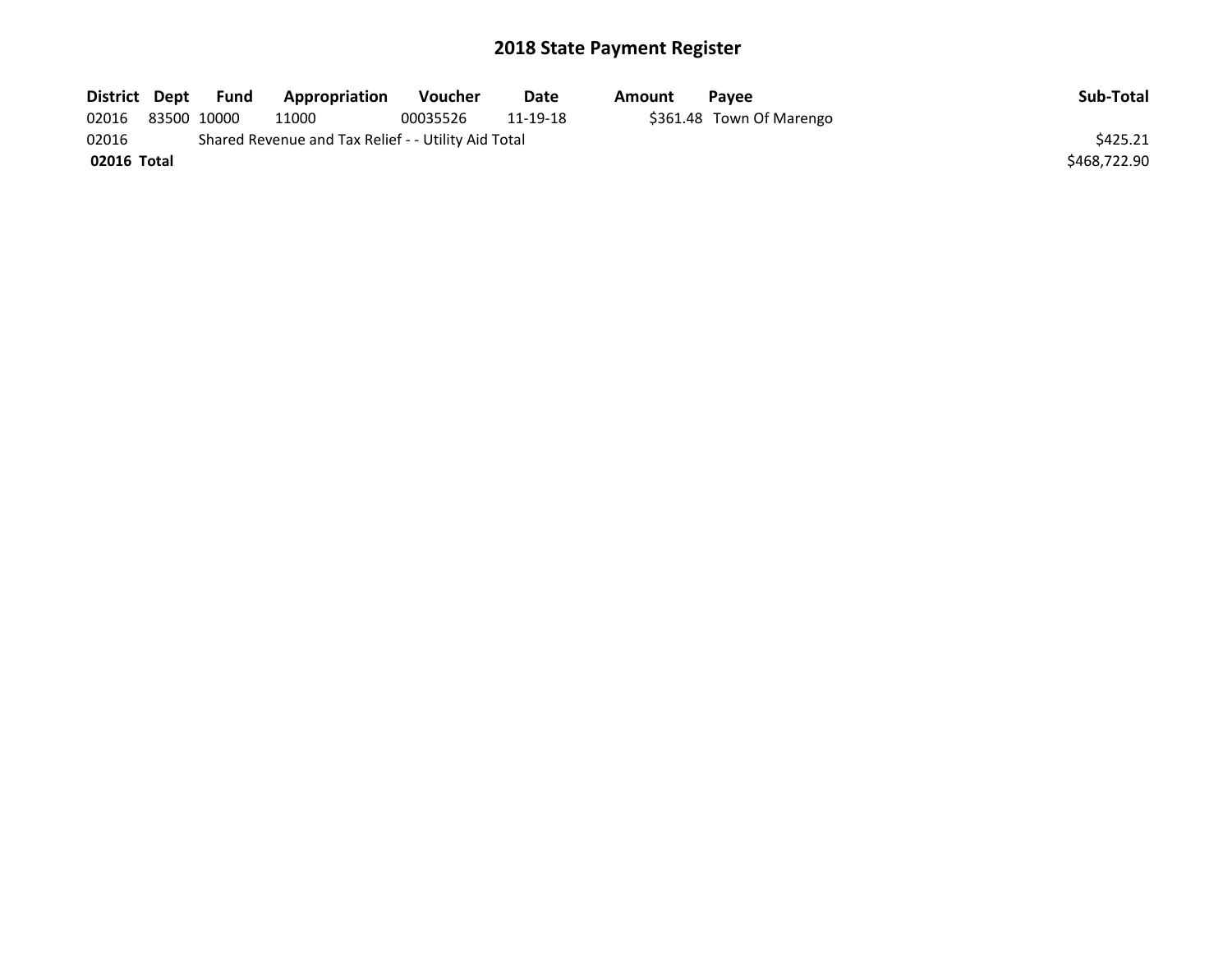| District Dept |             | <b>Fund</b>                                                    | Appropriation                                                      | Voucher    | Date           | <b>Amount</b> | Payee                     | Sub-Total    |
|---------------|-------------|----------------------------------------------------------------|--------------------------------------------------------------------|------------|----------------|---------------|---------------------------|--------------|
| 02018         |             |                                                                | Dept of Safety & Prof Services - - Fire Dues Distribution          |            |                |               |                           |              |
| 02018         |             | 16500 10000                                                    | 22500                                                              | 00023638   | 07-25-18       |               | \$1,431.84 Town Of Morse  |              |
| 02018         |             |                                                                | Dept of Safety & Prof Services - - Fire Dues Distribution Total    |            |                |               |                           | \$1,431.84   |
| 02018         |             |                                                                | Dept of Natural Resources - - Aids In Lieu Of Taxes - Gener        |            |                |               |                           |              |
| 02018         | 37000 10000 |                                                                | 50300                                                              | 00211502   | 02-02-18       |               | \$435.57 Town Of Morse    |              |
| 02018         | 37000 10000 |                                                                | 50300                                                              | 00211503   | 02-02-18       |               | \$25,884.17 Town Of Morse |              |
| 02018         | 37000 10000 |                                                                | 50300                                                              | 00211504   | 02-02-18       |               | \$14,774.22 Town Of Morse |              |
| 02018         | 37000 10000 |                                                                | 50300                                                              | 00230475   | 04-20-18       |               | \$808.82 Town Of Morse    |              |
| 02018         |             |                                                                | Dept of Natural Resources - - Aids In Lieu Of Taxes - Gener Total  |            |                |               |                           | \$41,902.78  |
| 02018         |             |                                                                | Dept of Natural Resources - - Resaids - Cnty Forst, Cl & Mfl       |            |                |               |                           |              |
| 02018         |             | 37000 21200                                                    | 57100                                                              | 00247073   | 06-28-18       |               | \$6,656.47 Town Of Morse  |              |
| 02018         |             |                                                                | Dept of Natural Resources - - Resaids - Cnty Forst, Cl & Mfl Total |            |                |               |                           | \$6,656.47   |
| 02018         |             |                                                                | Dept of Natural Resources - - Aids In Lieu Of Taxes - Sum S        |            |                |               |                           |              |
| 02018         | 37000 21200 |                                                                | 57900                                                              | 00230476   | 04-20-18       |               | \$1,328.05 Town Of Morse  |              |
| 02018         |             | 37000 21200                                                    | 57900                                                              | 00230477   | 04-20-18       |               | \$0.40 Town Of Morse      |              |
| 02018         |             |                                                                | Dept of Natural Resources - - Aids In Lieu Of Taxes - Sum S Total  | \$1,328.45 |                |               |                           |              |
| 02018         |             |                                                                | Dept of Natural Resources - - Resaids - Pymt In Lieu Tax Fed       |            |                |               |                           |              |
| 02018         |             | 37000 21200                                                    | 58400                                                              | 00270460   | $10 - 01 - 18$ |               | \$24,031.06 Town Of Morse |              |
| 02018         |             |                                                                | Dept of Natural Resources - - Resaids - Pymt In Lieu Tax Fed Total |            |                |               |                           | \$24,031.06  |
| 02018         |             |                                                                | WI Dept of Transportation - - Disastr Damag Aid Sf                 |            |                |               |                           |              |
| 02018         | 39500 21100 |                                                                | 17400                                                              | 00284420   | 08-08-18       |               | \$10,750.68 Town Of Morse |              |
| 02018         |             |                                                                | WI Dept of Transportation - - Disastr Damag Aid Sf Total           |            |                |               |                           | \$10,750.68  |
| 02018         |             |                                                                | WI Dept of Transportation - - Trns Aids To Mnc.-Sf                 |            |                |               |                           |              |
| 02018         | 39500 21100 |                                                                | 19100                                                              | 00203712   | 01-02-18       |               | \$43,784.39 Town Of Morse |              |
| 02018         | 39500 21100 |                                                                | 19100                                                              | 00234221   | 04-02-18       |               | \$43,784.39 Town Of Morse |              |
| 02018         | 39500 21100 |                                                                | 19100                                                              | 00267920   | 07-02-18       |               | \$43,784.39 Town Of Morse |              |
| 02018         |             | 39500 21100                                                    | 19100                                                              | 00301972   | 10-01-18       |               | \$43,784.42 Town Of Morse |              |
| 02018         |             |                                                                | WI Dept of Transportation - - Trns Aids To Mnc.-Sf Total           |            |                |               |                           | \$175,137.59 |
| 02018         |             |                                                                | WI Dept of Transportation - - Loc Rd Imp Prg St Fd                 |            |                |               |                           |              |
| 02018         |             | 39500 21100                                                    | 27800                                                              | 00323187   | 11-15-18       |               | \$27,227.26 Town Of Morse |              |
| 02018         |             |                                                                | WI Dept of Transportation - - Loc Rd Imp Prg St Fd Total           |            |                |               |                           | \$27,227.26  |
| 02018         |             | Department of Military Affairs - - Disaster Recovery Aid       |                                                                    |            |                |               |                           |              |
| 02018         | 46500 10000 |                                                                | 30500                                                              | 00052628   | 12-06-18       |               | \$9,797.97 Town Of Morse  |              |
| 02018         |             | Department of Military Affairs - - Disaster Recovery Aid Total | \$9,797.97                                                         |            |                |               |                           |              |
| 02018         |             |                                                                | Department of Military Affairs - - Federal Aid, Local Assistance   |            |                |               |                           |              |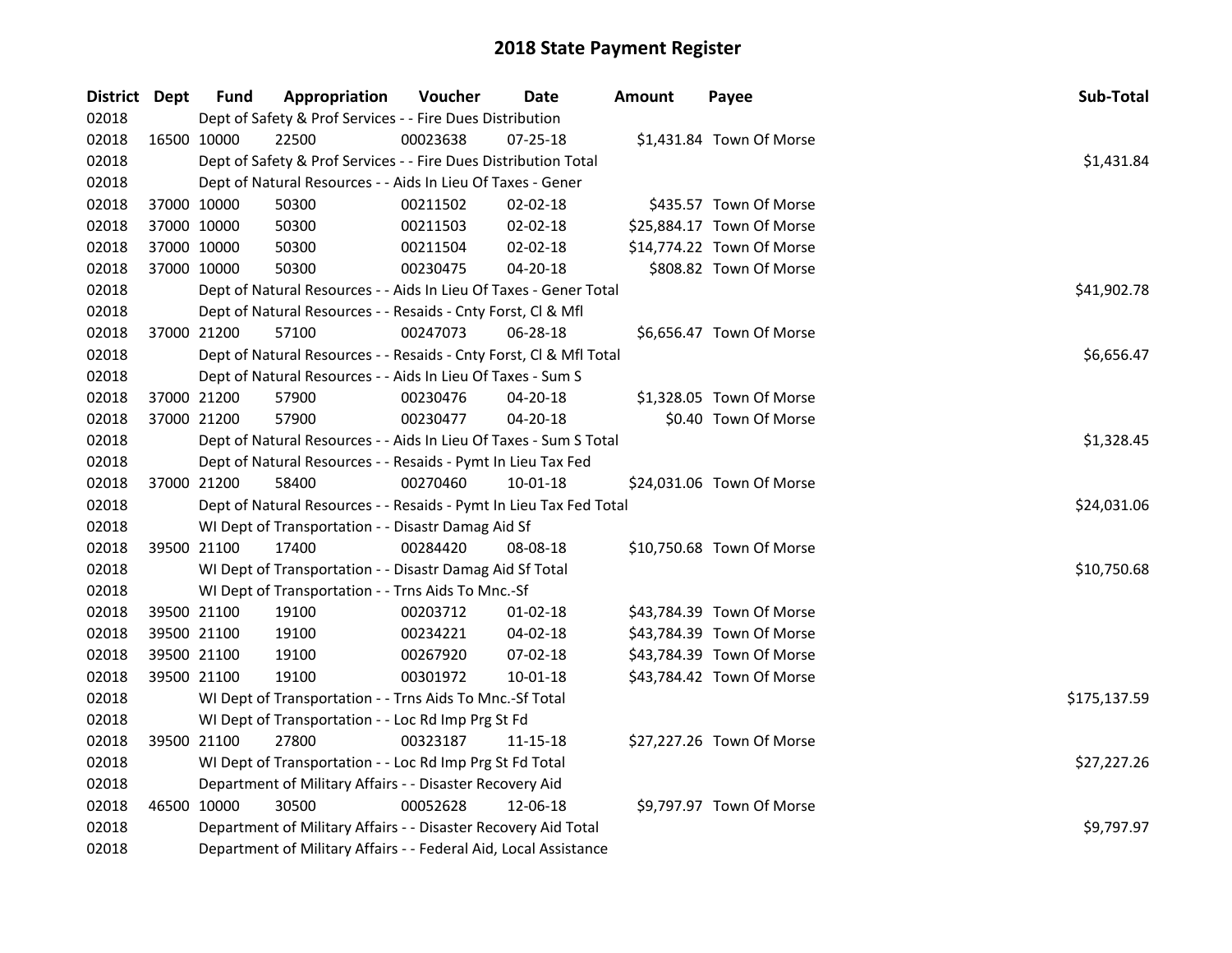| District    | Dept | Fund        | Appropriation                                                          | <b>Voucher</b> | Date     | <b>Amount</b> | Payee                     | Sub-Total    |
|-------------|------|-------------|------------------------------------------------------------------------|----------------|----------|---------------|---------------------------|--------------|
| 02018       |      | 46500 10000 | 34200                                                                  | 00052628       | 12-06-18 |               | \$58,787.83 Town Of Morse |              |
| 02018       |      |             | Department of Military Affairs - - Federal Aid, Local Assistance Total |                |          |               |                           | \$58,787.83  |
| 02018       |      |             | Department of Revenue - - Payments For Municipal Svcs                  |                |          |               |                           |              |
| 02018       |      | 56600 10000 | 50100                                                                  | 00026677       | 01-31-18 |               | \$942.69 Town Of Morse    |              |
| 02018       |      |             | Department of Revenue - - Payments For Municipal Svcs Total            |                | \$942.69 |               |                           |              |
| 02018       |      |             | Shared Revenue and Tax Relief - - County And Municipal Aid             |                |          |               |                           |              |
| 02018       |      | 83500 10000 | 10500                                                                  | 00032641       | 07-23-18 |               | \$3,424.62 Town Of Morse  |              |
| 02018       |      | 83500 10000 | 10500                                                                  | 00035527       | 11-19-18 |               | \$19,406.19 Town Of Morse |              |
| 02018       |      |             | Shared Revenue and Tax Relief - - County And Municipal Aid Total       |                |          |               |                           | \$22,830.81  |
| 02018       |      |             | Shared Revenue and Tax Relief - - Exempt Computer Aid                  |                |          |               |                           |              |
| 02018       |      | 83500 10000 | 10900                                                                  | 00029969       | 07-23-18 |               | \$2.03 Town Of Morse      |              |
| 02018       |      |             | Shared Revenue and Tax Relief - - Exempt Computer Aid Total            |                |          |               |                           | \$2.03       |
| 02018       |      |             | Shared Revenue and Tax Relief - - Utility Aid                          |                |          |               |                           |              |
| 02018       |      | 83500 10000 | 11000                                                                  | 00032641       | 07-23-18 |               | \$3.03 Town Of Morse      |              |
| 02018       |      | 83500 10000 | 11000                                                                  | 00035527       | 11-19-18 |               | \$15.60 Town Of Morse     |              |
| 02018       |      |             | Shared Revenue and Tax Relief - - Utility Aid Total                    | \$18.63        |          |               |                           |              |
| 02018 Total |      |             |                                                                        |                |          |               |                           | \$380,846.09 |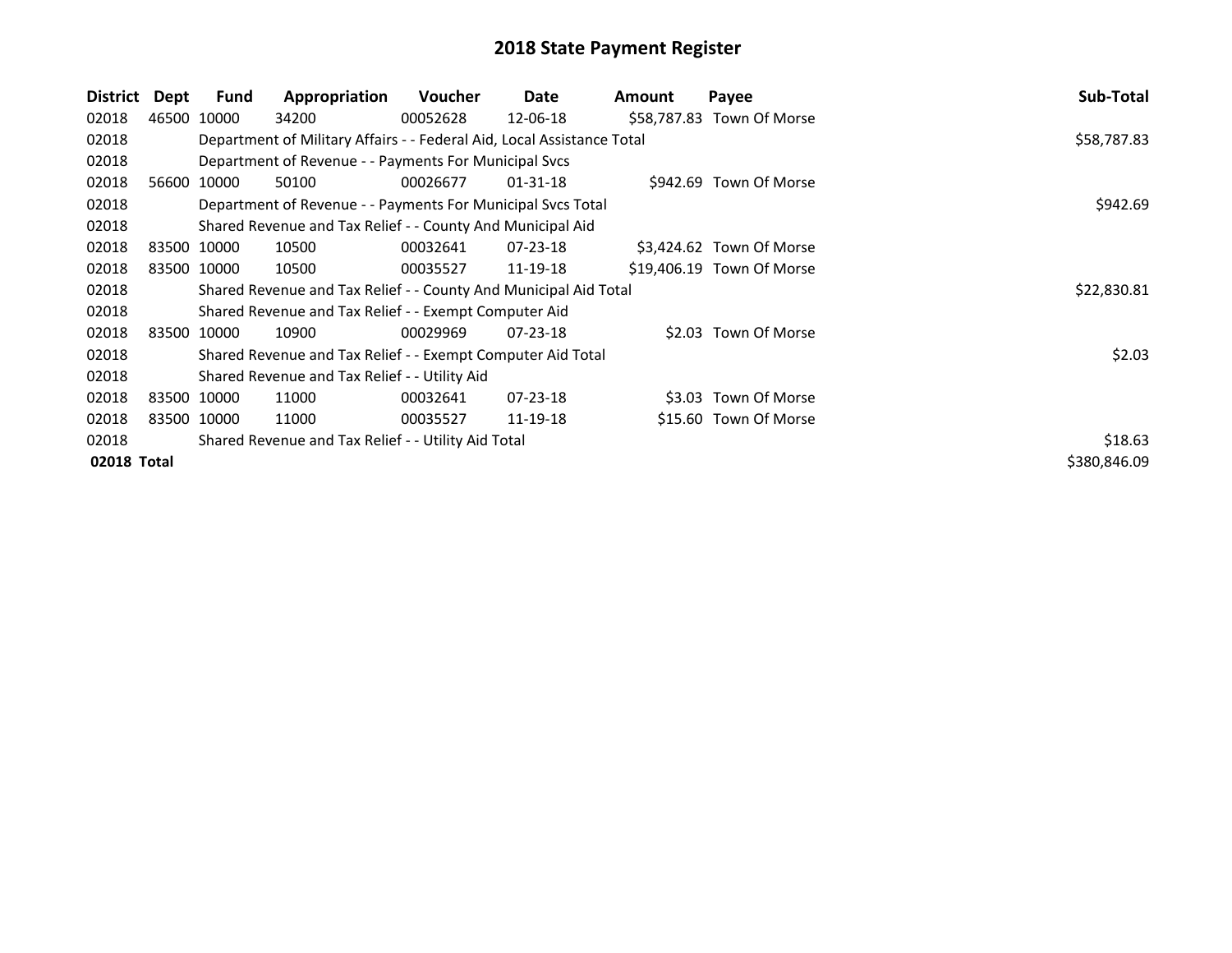| <b>District</b> | Dept        | Fund                                                                  | Appropriation                                                      | <b>Voucher</b> | Date           | <b>Amount</b> | Payee                          | Sub-Total    |
|-----------------|-------------|-----------------------------------------------------------------------|--------------------------------------------------------------------|----------------|----------------|---------------|--------------------------------|--------------|
| 02020           |             |                                                                       | Dept of Safety & Prof Services - - Fire Dues Distribution          |                |                |               |                                |              |
| 02020           | 16500       | 10000                                                                 | 22500                                                              | 00018358       | $07 - 02 - 18$ |               | \$392.82 Town Of Peeksville    |              |
| 02020           |             |                                                                       | Dept of Safety & Prof Services - - Fire Dues Distribution Total    |                |                |               |                                | \$392.82     |
| 02020           |             |                                                                       | Dept of Natural Resources - - Resaids - Cnty Forst, Cl & Mfl       |                |                |               |                                |              |
| 02020           |             | 37000 21200                                                           | 57100                                                              | 00247074       | 06-28-18       |               | \$3,095.56 Town Of Peeksville  |              |
| 02020           |             |                                                                       | Dept of Natural Resources - - Resaids - Cnty Forst, Cl & Mfl Total |                |                |               |                                | \$3,095.56   |
| 02020           |             |                                                                       | Dept of Natural Resources - - Fin Asst For Responsible Units       |                |                |               |                                |              |
| 02020           |             | 37000 27400                                                           | 67000                                                              | 00235476       | $05-11-18$     |               | \$904.21 Town Of Peeksville    |              |
| 02020           |             |                                                                       | Dept of Natural Resources - - Fin Asst For Responsible Units Total |                |                |               |                                | \$904.21     |
| 02020           |             |                                                                       | WI Dept of Transportation - - Trns Aids To Mnc.-Sf                 |                |                |               |                                |              |
| 02020           |             | 39500 21100                                                           | 19100                                                              | 00203713       | $01 - 02 - 18$ |               | \$23,758.60 Town Of Peeksville |              |
| 02020           |             | 39500 21100                                                           | 19100                                                              | 00234222       | $04 - 02 - 18$ |               | \$23,758.60 Town Of Peeksville |              |
| 02020           |             | 39500 21100                                                           | 19100                                                              | 00267921       | $07 - 02 - 18$ |               | \$23,758.60 Town Of Peeksville |              |
| 02020           |             | 39500 21100                                                           | 19100                                                              | 00301973       | $10-01-18$     |               | \$23,758.62 Town Of Peeksville |              |
| 02020           |             |                                                                       | WI Dept of Transportation - - Trns Aids To Mnc.-Sf Total           |                |                |               |                                | \$95,034.42  |
| 02020           |             |                                                                       | Shared Revenue and Tax Relief - - County And Municipal Aid         |                |                |               |                                |              |
| 02020           |             | 83500 10000                                                           | 10500                                                              | 00032642       | $07 - 23 - 18$ |               | \$2,264.41 Town Of Peeksville  |              |
| 02020           | 83500 10000 |                                                                       | 10500                                                              | 00035528       | 11-19-18       |               | \$12,831.65 Town Of Peeksville |              |
| 02020           |             |                                                                       | Shared Revenue and Tax Relief - - County And Municipal Aid Total   |                |                |               |                                | \$15,096.06  |
| 02020           |             |                                                                       | Shared Revenue and Tax Relief - - Exempt Computer Aid              |                |                |               |                                |              |
| 02020           |             | 83500 10000                                                           | 10900                                                              | 00029970       | $07 - 23 - 18$ |               | \$1.01 Town Of Peeksville      |              |
| 02020           |             | \$1.01<br>Shared Revenue and Tax Relief - - Exempt Computer Aid Total |                                                                    |                |                |               |                                |              |
| 02020 Total     |             |                                                                       |                                                                    |                |                |               |                                | \$114,524.08 |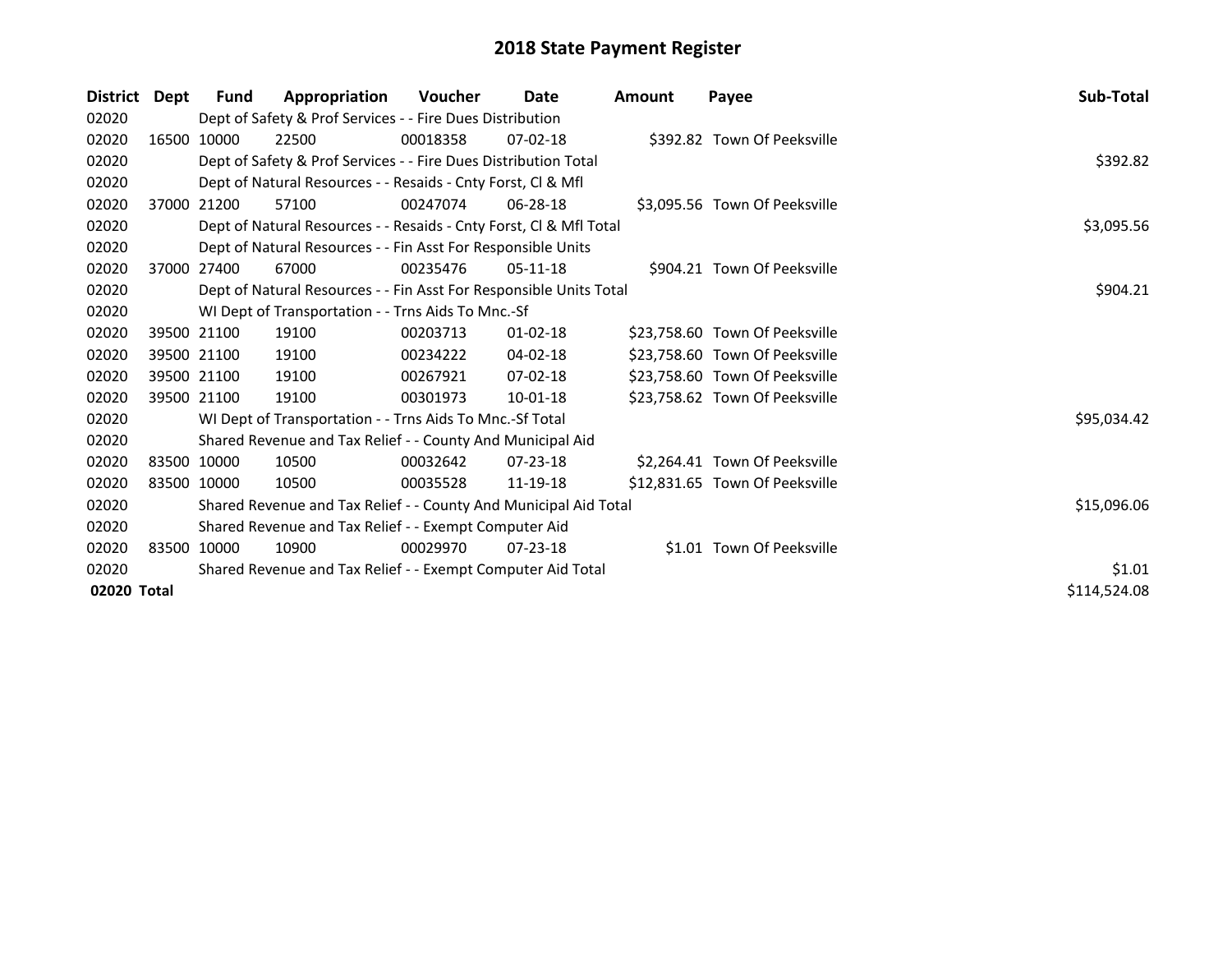| District Dept | <b>Fund</b> | Appropriation                                                         | <b>Voucher</b> | Date           | <b>Amount</b> | Payee                       | Sub-Total    |
|---------------|-------------|-----------------------------------------------------------------------|----------------|----------------|---------------|-----------------------------|--------------|
| 02022         |             | Dept of Safety & Prof Services - - Fire Dues Distribution             |                |                |               |                             |              |
| 02022         | 16500 10000 | 22500                                                                 | 00018359       | $07 - 02 - 18$ |               | \$441.18 Town Of Sanborn    |              |
| 02022         |             | Dept of Safety & Prof Services - - Fire Dues Distribution Total       |                |                |               |                             | \$441.18     |
| 02022         |             | Dept of Natural Resources - - Resaids - Cnty Forst, CI & Mfl          |                |                |               |                             |              |
| 02022         | 37000 21200 | 57100                                                                 | 00247075       | 06-28-18       |               | \$2,405.51 Town Of Sanborn  |              |
| 02022         |             | Dept of Natural Resources - - Resaids - Cnty Forst, CI & Mfl Total    |                |                |               |                             | \$2,405.51   |
| 02022         |             | Dept of Natural Resources - - Aids In Lieu Of Taxes - Sum S           |                |                |               |                             |              |
| 02022         | 37000 21200 | 57900                                                                 | 00228919       | $04 - 20 - 18$ |               | \$60.20 Town Of Sanborn     |              |
| 02022         |             | Dept of Natural Resources - - Aids In Lieu Of Taxes - Sum S Total     |                |                |               |                             | \$60.20      |
| 02022         |             | WI Dept of Transportation - - Trns Aids To Mnc.-Sf                    |                |                |               |                             |              |
| 02022         | 39500 21100 | 19100                                                                 | 00203714       | 01-02-18       |               | \$29,020.37 Town Of Sanborn |              |
| 02022         | 39500 21100 | 19100                                                                 | 00234223       | $04 - 02 - 18$ |               | \$29,020.37 Town Of Sanborn |              |
| 02022         | 39500 21100 | 19100                                                                 | 00267922       | 07-02-18       |               | \$29,020.37 Town Of Sanborn |              |
| 02022         | 39500 21100 | 19100                                                                 | 00301974       | $10 - 01 - 18$ |               | \$29,020.40 Town Of Sanborn |              |
| 02022         |             | WI Dept of Transportation - - Trns Aids To Mnc.-Sf Total              |                |                |               |                             | \$116,081.51 |
| 02022         |             | Shared Revenue and Tax Relief - - Expenditure Restraint Program       |                |                |               |                             |              |
| 02022         | 83500 10000 | 10100                                                                 | 00032643       | $07 - 23 - 18$ |               | \$4,602.43 Town Of Sanborn  |              |
| 02022         | 83500 10000 | 10100                                                                 | 00035529       | 11-19-18       |               | \$0.07 Town Of Sanborn      |              |
| 02022         |             | Shared Revenue and Tax Relief - - Expenditure Restraint Program Total |                |                |               |                             | \$4,602.50   |
| 02022         |             | Shared Revenue and Tax Relief - - County And Municipal Aid            |                |                |               |                             |              |
| 02022         | 83500 10000 | 10500                                                                 | 00032643       | $07 - 23 - 18$ |               | \$14,528.32 Town Of Sanborn |              |
| 02022         | 83500 10000 | 10500                                                                 | 00035529       | 11-19-18       |               | \$82,327.17 Town Of Sanborn |              |
| 02022         |             | Shared Revenue and Tax Relief - - County And Municipal Aid Total      |                |                |               |                             | \$96,855.49  |
| 02022         |             | Shared Revenue and Tax Relief - - Utility Aid                         |                |                |               |                             |              |
| 02022         | 83500 10000 | 11000                                                                 | 00032643       | $07 - 23 - 18$ |               | \$1.42 Town Of Sanborn      |              |
| 02022         |             | Shared Revenue and Tax Relief - - Utility Aid Total                   | \$1.42         |                |               |                             |              |
| 02022 Total   |             |                                                                       |                |                |               |                             | \$220,447.81 |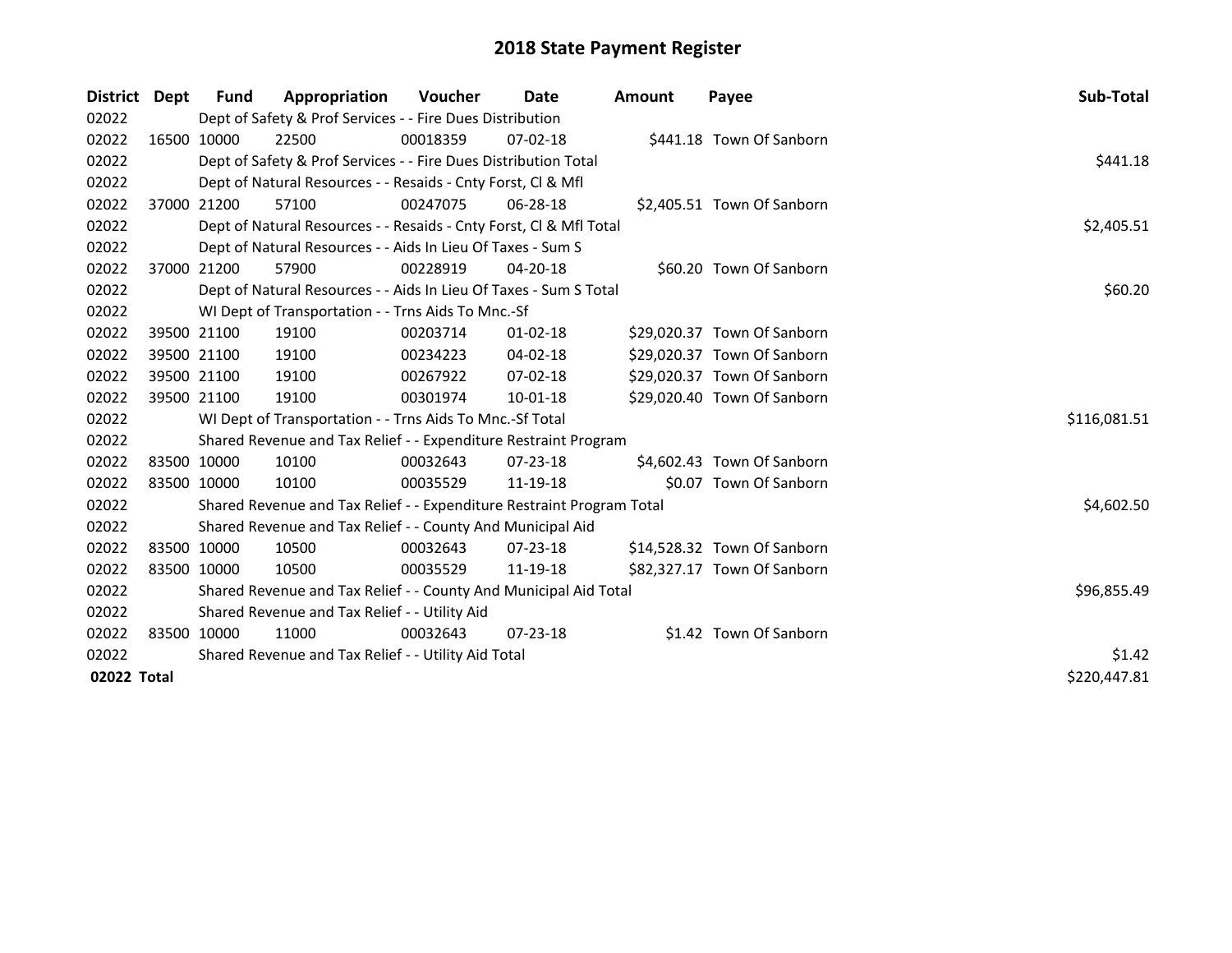| <b>District</b> | Dept  | Fund        | Appropriation                                                      | Voucher      | Date           | Amount | Payee                            | Sub-Total    |
|-----------------|-------|-------------|--------------------------------------------------------------------|--------------|----------------|--------|----------------------------------|--------------|
| 02024           |       |             | Dept of Safety & Prof Services - - Fire Dues Distribution          |              |                |        |                                  |              |
| 02024           | 16500 | 10000       | 22500                                                              | 00023639     | $07 - 24 - 18$ |        | \$594.57 Town Of Shanagolden     |              |
| 02024           |       |             | Dept of Safety & Prof Services - - Fire Dues Distribution Total    |              |                |        |                                  | \$594.57     |
| 02024           |       |             | Dept of Natural Resources - - Resaids - Cnty Forst, CI & Mfl       |              |                |        |                                  |              |
| 02024           |       | 37000 21200 | 57100                                                              | 00247076     | 06-28-18       |        | \$674.23 Town Of Shanagolden     |              |
| 02024           |       |             | Dept of Natural Resources - - Resaids - Cnty Forst, Cl & Mfl Total |              |                |        |                                  | \$674.23     |
| 02024           |       |             | Dept of Natural Resources - - Resaids - Pymt In Lieu Tax Fed       |              |                |        |                                  |              |
| 02024           |       | 37000 21200 | 58400                                                              | 00270461     | 10-02-18       |        | \$107,182.01 Town Of Shanagolden |              |
| 02024           |       |             | Dept of Natural Resources - - Resaids - Pymt In Lieu Tax Fed Total | \$107,182.01 |                |        |                                  |              |
| 02024           |       |             | WI Dept of Transportation - - Trns Aids To Mnc.-Sf                 |              |                |        |                                  |              |
| 02024           |       | 39500 21100 | 19100                                                              | 00203715     | $01 - 02 - 18$ |        | \$33,135.12 Town Of Shanagolden  |              |
| 02024           |       | 39500 21100 | 19100                                                              | 00234224     | 04-02-18       |        | \$33,135.12 Town Of Shanagolden  |              |
| 02024           |       | 39500 21100 | 19100                                                              | 00267923     | 07-02-18       |        | \$33,135.12 Town Of Shanagolden  |              |
| 02024           |       | 39500 21100 | 19100                                                              | 00301975     | 10-01-18       |        | \$33,135.14 Town Of Shanagolden  |              |
| 02024           |       |             | WI Dept of Transportation - - Trns Aids To Mnc.-Sf Total           |              |                |        |                                  | \$132,540.50 |
| 02024           |       |             | Shared Revenue and Tax Relief - - County And Municipal Aid         |              |                |        |                                  |              |
| 02024           |       | 83500 10000 | 10500                                                              | 00032644     | 07-23-18       |        | \$668.22 Town Of Shanagolden     |              |
| 02024           |       | 83500 10000 | 10500                                                              | 00035530     | 11-19-18       |        | \$3,786.61 Town Of Shanagolden   |              |
| 02024           |       |             | Shared Revenue and Tax Relief - - County And Municipal Aid Total   |              |                |        |                                  | \$4,454.83   |
| 02024 Total     |       |             |                                                                    |              |                |        |                                  | \$245,446.14 |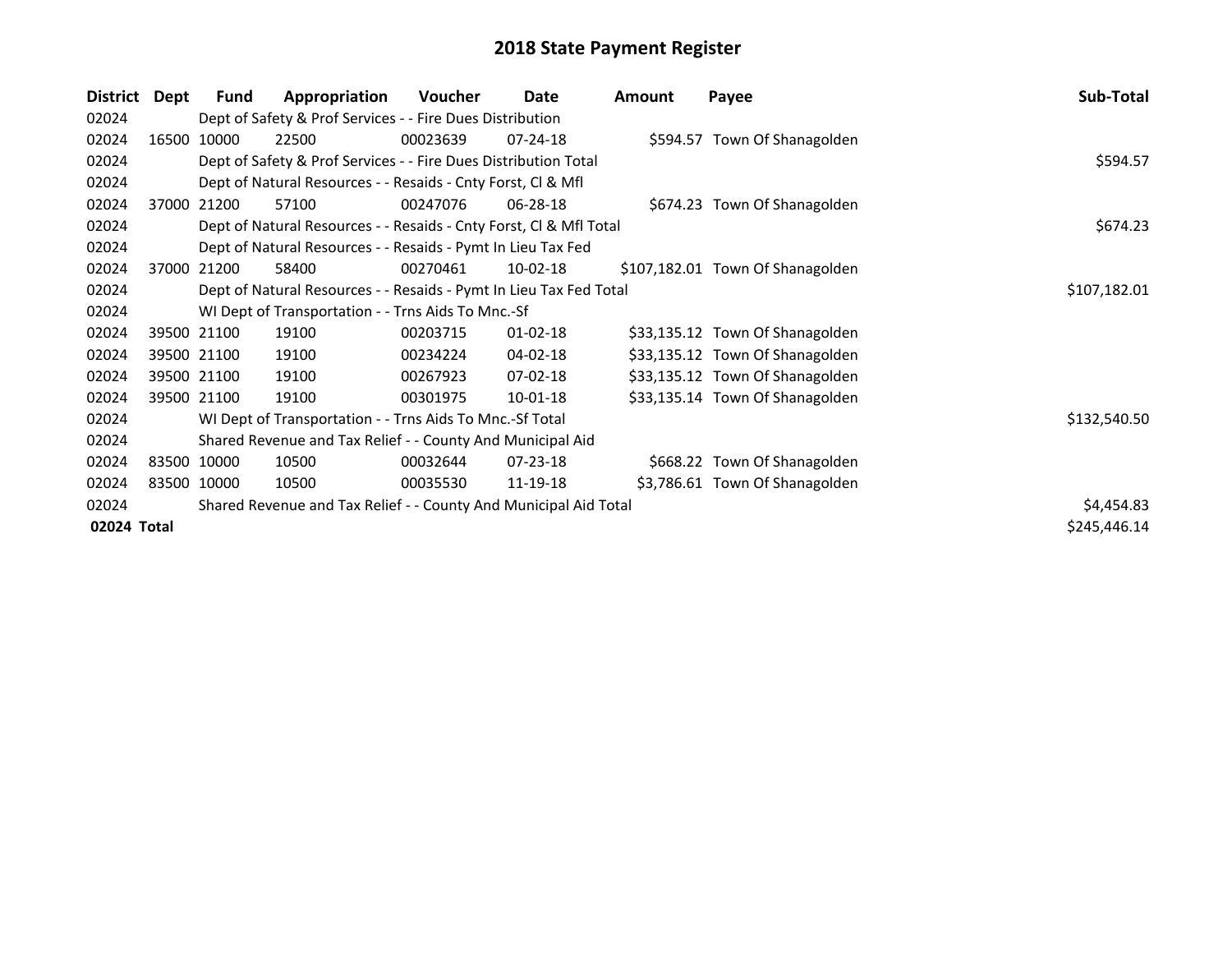| District Dept | <b>Fund</b>                                   | Appropriation                                                          | Voucher    | Date           | <b>Amount</b> | Payee                           | Sub-Total    |
|---------------|-----------------------------------------------|------------------------------------------------------------------------|------------|----------------|---------------|---------------------------------|--------------|
| 02026         |                                               | Dept of Safety & Prof Services - - Fire Dues Distribution              |            |                |               |                                 |              |
| 02026         | 16500 10000                                   | 22500                                                                  | 00023640   | $07 - 25 - 18$ |               | \$1,889.33 Town Of White River  |              |
| 02026         |                                               | Dept of Safety & Prof Services - - Fire Dues Distribution Total        |            |                |               |                                 | \$1,889.33   |
| 02026         |                                               | Dept of Natural Resources - - Aids In Lieu Of Taxes - Gener            |            |                |               |                                 |              |
| 02026         | 37000 10000                                   | 50300                                                                  | 00211449   | $02 - 02 - 18$ |               | \$1,268.36 Town Of White River  |              |
| 02026         |                                               | Dept of Natural Resources - - Aids In Lieu Of Taxes - Gener Total      |            |                |               |                                 | \$1,268.36   |
| 02026         |                                               | Dept of Natural Resources - - Resaids - Cnty Forst, Cl & Mfl           |            |                |               |                                 |              |
| 02026         | 37000 21200                                   | 57100                                                                  | 00247077   | 06-28-18       |               | \$691.81 Town Of White River    |              |
| 02026         |                                               | Dept of Natural Resources - - Resaids - Cnty Forst, Cl & Mfl Total     |            |                |               |                                 | \$691.81     |
| 02026         |                                               | Dept of Natural Resources - - Fin Asst For Responsible Units           |            |                |               |                                 |              |
| 02026         | 37000 27400                                   | 67000                                                                  | 00235395   | $05-11-18$     |               | \$3,357.22 Town Of White River  |              |
| 02026         |                                               | Dept of Natural Resources - - Fin Asst For Responsible Units Total     |            |                |               |                                 | \$3,357.22   |
| 02026         |                                               | WI Dept of Transportation - - Trns Aids To Mnc.-Sf                     |            |                |               |                                 |              |
| 02026         | 39500 21100                                   | 19100                                                                  | 00203716   | $01-02-18$     |               | \$33,720.73 Town Of White River |              |
| 02026         | 39500 21100                                   | 19100                                                                  | 00234225   | 04-02-18       |               | \$33,720.73 Town Of White River |              |
| 02026         | 39500 21100                                   | 19100                                                                  | 00267924   | 07-02-18       |               | \$33,720.73 Town Of White River |              |
| 02026         | 39500 21100                                   | 19100                                                                  | 00301976   | 10-01-18       |               | \$33,720.75 Town Of White River |              |
| 02026         |                                               | WI Dept of Transportation - - Trns Aids To Mnc.-Sf Total               |            |                |               |                                 | \$134,882.94 |
| 02026         |                                               | Department of Military Affairs - - Federal Aid, Local Assistance       |            |                |               |                                 |              |
| 02026         | 46500 10000                                   | 34200                                                                  | 00039769   | 02-28-18       |               | \$17,514.55 Town Of White River |              |
| 02026         |                                               | Department of Military Affairs - - Federal Aid, Local Assistance Total |            |                |               |                                 | \$17,514.55  |
| 02026         |                                               | Shared Revenue and Tax Relief - - County And Municipal Aid             |            |                |               |                                 |              |
| 02026         | 83500 10000                                   | 10500                                                                  | 00032645   | 07-23-18       |               | \$7,790.42 Town Of White River  |              |
| 02026         | 83500 10000                                   | 10500                                                                  | 00035531   | 11-19-18       |               | \$44,145.73 Town Of White River |              |
| 02026         |                                               | Shared Revenue and Tax Relief - - County And Municipal Aid Total       |            |                |               |                                 | \$51,936.15  |
| 02026         |                                               | Shared Revenue and Tax Relief - - Exempt Computer Aid                  |            |                |               |                                 |              |
| 02026         | 83500 10000                                   | 10900                                                                  | 00029971   | $07 - 23 - 18$ |               | \$164.38 Town Of White River    |              |
| 02026         |                                               | Shared Revenue and Tax Relief - - Exempt Computer Aid Total            |            |                |               |                                 | \$164.38     |
| 02026         | Shared Revenue and Tax Relief - - Utility Aid |                                                                        |            |                |               |                                 |              |
| 02026         | 83500 10000                                   | 11000                                                                  | 00032645   | 07-23-18       |               | \$317.07 Town Of White River    |              |
| 02026         | 83500 10000                                   | 11000                                                                  | 00035531   | 11-19-18       |               | \$3,090.01 Town Of White River  |              |
| 02026         |                                               | Shared Revenue and Tax Relief - - Utility Aid Total                    | \$3,407.08 |                |               |                                 |              |
| 02026 Total   |                                               |                                                                        |            |                |               |                                 | \$215,111.82 |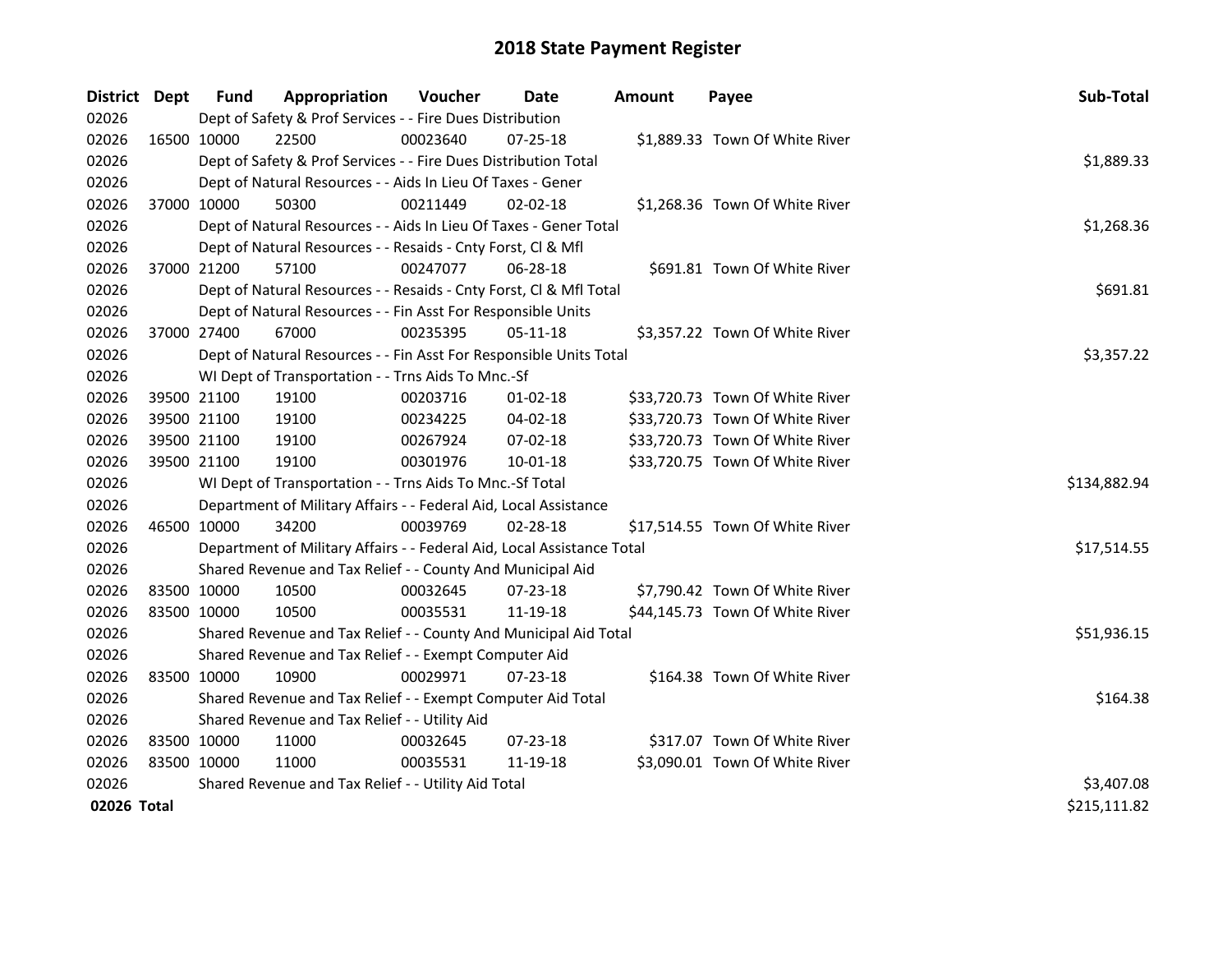| District    | <b>Dept</b> | Fund        | Appropriation                                                      | <b>Voucher</b> | Date           | <b>Amount</b> | Payee                             | Sub-Total    |
|-------------|-------------|-------------|--------------------------------------------------------------------|----------------|----------------|---------------|-----------------------------------|--------------|
| 02106       |             |             | Dept of Safety & Prof Services - - Fire Dues Distribution          |                |                |               |                                   |              |
| 02106       | 16500 10000 |             | 22500                                                              | 00023641       | $07 - 24 - 18$ |               | \$722.90 Village Of Butternut     |              |
| 02106       |             |             | Dept of Safety & Prof Services - - Fire Dues Distribution Total    |                |                |               |                                   | \$722.90     |
| 02106       |             |             | Dept of Natural Resources - - Resaids - Cnty Forst, Cl & Mfl       |                |                |               |                                   |              |
| 02106       | 37000 21200 |             | 57100                                                              | 00247078       | 06-28-18       |               | \$6.85 Village Of Butternut       |              |
| 02106       |             |             | Dept of Natural Resources - - Resaids - Cnty Forst, Cl & Mfl Total |                |                |               |                                   | \$6.85       |
| 02106       |             |             | Dept of Natural Resources - - Fin Asst For Responsible Units       |                |                |               |                                   |              |
| 02106       |             | 37000 27400 | 67000                                                              | 00235314       | $05-11-18$     |               | \$913.71 Village Of Butternut     |              |
| 02106       |             |             | Dept of Natural Resources - - Fin Asst For Responsible Units Total |                |                |               |                                   | \$913.71     |
| 02106       |             |             | WI Dept of Transportation - - Trns Aids To Mnc.-Sf                 |                |                |               |                                   |              |
| 02106       |             | 39500 21100 | 19100                                                              | 00203717       | $01-02-18$     |               | \$4,262.79 Village Of Butternut   |              |
| 02106       |             | 39500 21100 | 19100                                                              | 00234226       | 04-02-18       |               | \$4,262.79 Village Of Butternut   |              |
| 02106       |             | 39500 21100 | 19100                                                              | 00267925       | $07 - 02 - 18$ |               | \$4,262.79 Village Of Butternut   |              |
| 02106       | 39500 21100 |             | 19100                                                              | 00301977       | $10 - 01 - 18$ |               | \$4,262.80 Village Of Butternut   |              |
| 02106       |             |             | WI Dept of Transportation - - Trns Aids To Mnc.-Sf Total           |                |                |               |                                   | \$17,051.17  |
| 02106       |             |             | Shared Revenue and Tax Relief - - County And Municipal Aid         |                |                |               |                                   |              |
| 02106       |             | 83500 10000 | 10500                                                              | 00032646       | 07-23-18       |               | \$20,780.72 Village Of Butternut  |              |
| 02106       |             | 83500 10000 | 10500                                                              | 00035532       | 11-19-18       |               | \$117,757.39 Village Of Butternut |              |
| 02106       |             |             | Shared Revenue and Tax Relief - - County And Municipal Aid Total   |                |                |               |                                   | \$138,538.11 |
| 02106       |             |             | Shared Revenue and Tax Relief - - Exempt Computer Aid              |                |                |               |                                   |              |
| 02106       |             | 83500 10000 | 10900                                                              | 00029972       | 07-23-18       |               | \$84.22 Village Of Butternut      |              |
| 02106       |             |             | Shared Revenue and Tax Relief - - Exempt Computer Aid Total        |                |                |               |                                   | \$84.22      |
| 02106       |             |             | Shared Revenue and Tax Relief - - Utility Aid                      |                |                |               |                                   |              |
| 02106       |             | 83500 10000 | 11000                                                              | 00032646       | $07 - 23 - 18$ |               | \$23.68 Village Of Butternut      |              |
| 02106       | 83500 10000 |             | 11000                                                              | 00035532       | 11-19-18       |               | \$131.07 Village Of Butternut     |              |
| 02106       |             |             | Shared Revenue and Tax Relief - - Utility Aid Total                |                |                |               |                                   | \$154.75     |
| 02106       |             |             | Shared Revenue and Tax Relief - - Lottery & Gaming Credit          |                |                |               |                                   |              |
| 02106       |             | 83500 52100 | 36300                                                              | 00027239       | 03-26-18       |               | \$325.40 Village Of Butternut     |              |
| 02106       |             |             | Shared Revenue and Tax Relief - - Lottery & Gaming Credit Total    | \$325.40       |                |               |                                   |              |
| 02106 Total |             |             |                                                                    |                |                |               |                                   | \$157,797.11 |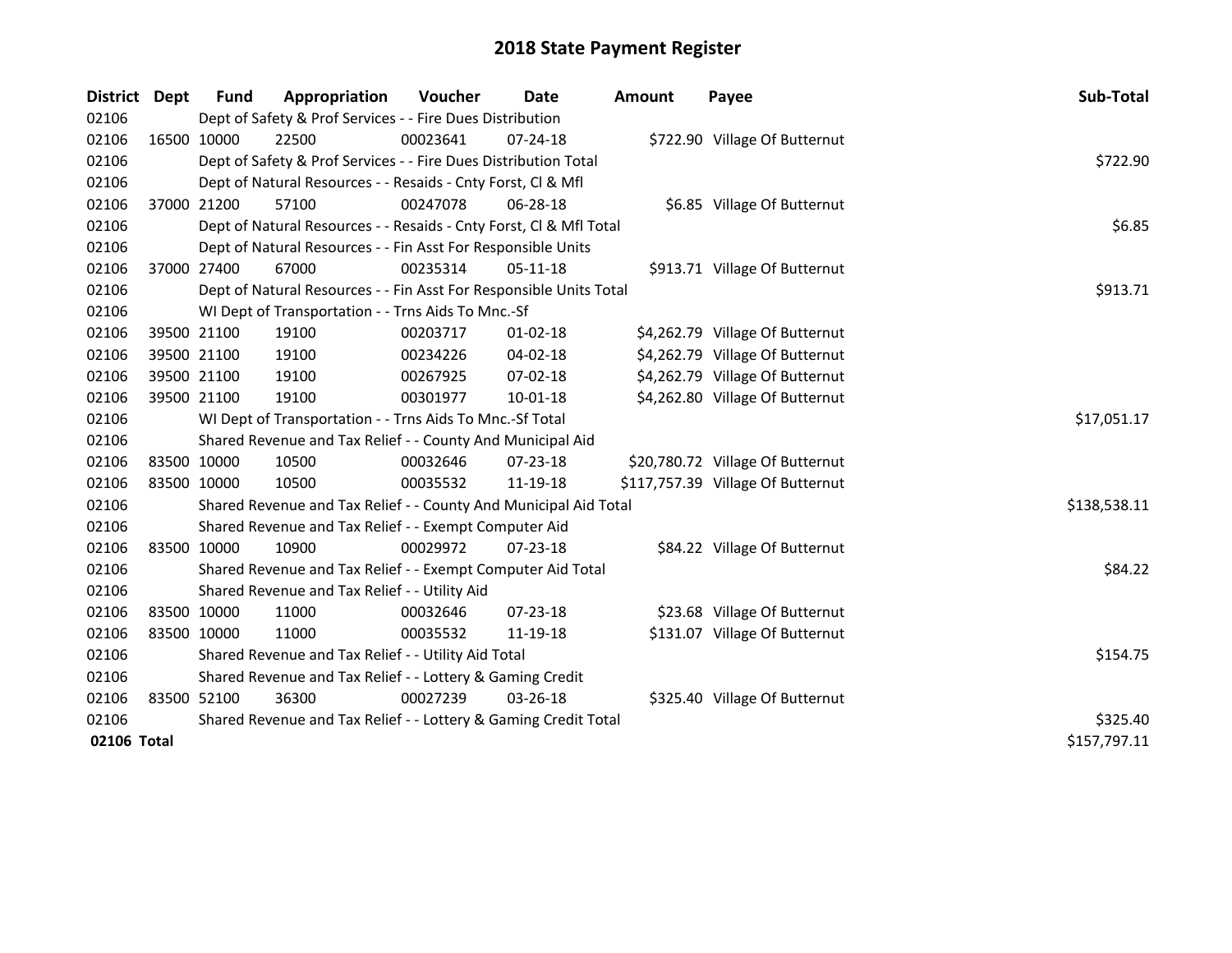| District Dept | <b>Fund</b>                                        | Appropriation                                                      | Voucher  | Date           | <b>Amount</b> | Payee                        | Sub-Total    |  |
|---------------|----------------------------------------------------|--------------------------------------------------------------------|----------|----------------|---------------|------------------------------|--------------|--|
| 02201         |                                                    | Dept of Safety & Prof Services - - Fire Dues Distribution          |          |                |               |                              |              |  |
| 02201         | 16500 10000                                        | 22500                                                              | 00023642 | 07-26-18       |               | \$19,109.13 City of Ashland  |              |  |
| 02201         |                                                    | Dept of Safety & Prof Services - - Fire Dues Distribution Total    |          |                |               |                              | \$19,109.13  |  |
| 02201         |                                                    | Dept of Natural Resources - - Gen Program Ops-State Funds          |          |                |               |                              |              |  |
| 02201         | 37000 21200                                        | 16100                                                              | 00204452 | $01 - 12 - 18$ |               | \$35.66 City of Ashland      |              |  |
| 02201         | 37000 21200                                        | 16100                                                              | 00209516 | 02-09-18       |               | \$35.66 City of Ashland      |              |  |
| 02201         | 37000 21200                                        | 16100                                                              | 00216076 | 03-16-18       |               | \$90.00 City of Ashland      |              |  |
| 02201         | 37000 21200                                        | 16100                                                              | 00262778 | 08-30-18       |               | \$90.66 City of Ashland      |              |  |
| 02201         | 37000 21200                                        | 16100                                                              | 00277540 | 11-23-18       |               | \$165.66 City of Ashland     |              |  |
| 02201         |                                                    | Dept of Natural Resources - - Gen Program Ops-State Funds Total    |          |                |               |                              | \$417.64     |  |
| 02201         |                                                    | Dept of Natural Resources - - Resaids - Cnty Forst, Cl & Mfl       |          |                |               |                              |              |  |
| 02201         | 37000 21200                                        | 57100                                                              | 00247079 | 06-28-18       |               | \$9.80 City of Ashland       |              |  |
| 02201         |                                                    | Dept of Natural Resources - - Resaids - Cnty Forst, CI & Mfl Total |          |                |               |                              | \$9.80       |  |
| 02201         |                                                    | Dept of Natural Resources - - Rec & Resource Aids, Fed             |          |                |               |                              |              |  |
| 02201         | 37000 21200                                        | 58300                                                              | 00261826 | 08-27-18       |               | \$4,218.74 City of Ashland   |              |  |
| 02201         |                                                    | Dept of Natural Resources - - Rec & Resource Aids, Fed Total       |          |                |               |                              | \$4,218.74   |  |
| 02201         |                                                    | Dept of Natural Resources - - Fin Asst For Responsible Units       |          |                |               |                              |              |  |
| 02201         | 37000 27400                                        | 67000                                                              | 00235240 | 05-11-18       |               | \$56,607.35 City of Ashland  |              |  |
| 02201         |                                                    | Dept of Natural Resources - - Fin Asst For Responsible Units Total |          |                |               |                              | \$56,607.35  |  |
| 02201         |                                                    | Dept of Natural Resources - - Land Acquisition                     |          |                |               |                              |              |  |
| 02201         | 37000 36300                                        | <b>TA100</b>                                                       | 00258375 | 08-08-18       |               | \$150,000.00 City of Ashland |              |  |
| 02201         |                                                    | Dept of Natural Resources - - Land Acquisition Total               |          |                |               |                              | \$150,000.00 |  |
| 02201         |                                                    | WI Dept of Transportation - - Conn Hwy Aids St Fds                 |          |                |               |                              |              |  |
| 02201         | 39500 21100                                        | 16200                                                              | 00205538 | $01-02-18$     |               | \$18,535.62 City of Ashland  |              |  |
| 02201         | 39500 21100                                        | 16200                                                              | 00236046 | 04-02-18       |               | \$18,535.62 City of Ashland  |              |  |
| 02201         | 39500 21100                                        | 16200                                                              | 00269745 | 07-02-18       |               | \$18,535.62 City of Ashland  |              |  |
| 02201         | 39500 21100                                        | 16200                                                              | 00303797 | 10-01-18       |               | \$18,535.64 City of Ashland  |              |  |
| 02201         |                                                    | WI Dept of Transportation - - Conn Hwy Aids St Fds Total           |          |                |               |                              | \$74,142.50  |  |
| 02201         |                                                    | WI Dept of Transportation - - Hwy Sfty Loc Aid Ffd                 |          |                |               |                              |              |  |
| 02201         | 39500 21100                                        | 18500                                                              | 00304851 | 10-01-18       |               | \$500.00 City of Ashland     |              |  |
| 02201         |                                                    | WI Dept of Transportation - - Hwy Sfty Loc Aid Ffd Total           |          |                |               |                              | \$500.00     |  |
| 02201         | WI Dept of Transportation - - Trns Aids To Mnc.-Sf |                                                                    |          |                |               |                              |              |  |
| 02201         | 39500 21100                                        | 19100                                                              | 00203718 | 01-02-18       |               | \$124,365.09 City of Ashland |              |  |
| 02201         | 39500 21100                                        | 19100                                                              | 00234227 | 04-02-18       |               | \$124,365.09 City of Ashland |              |  |
| 02201         | 39500 21100                                        | 19100                                                              | 00267926 | 07-02-18       |               | \$124,365.09 City of Ashland |              |  |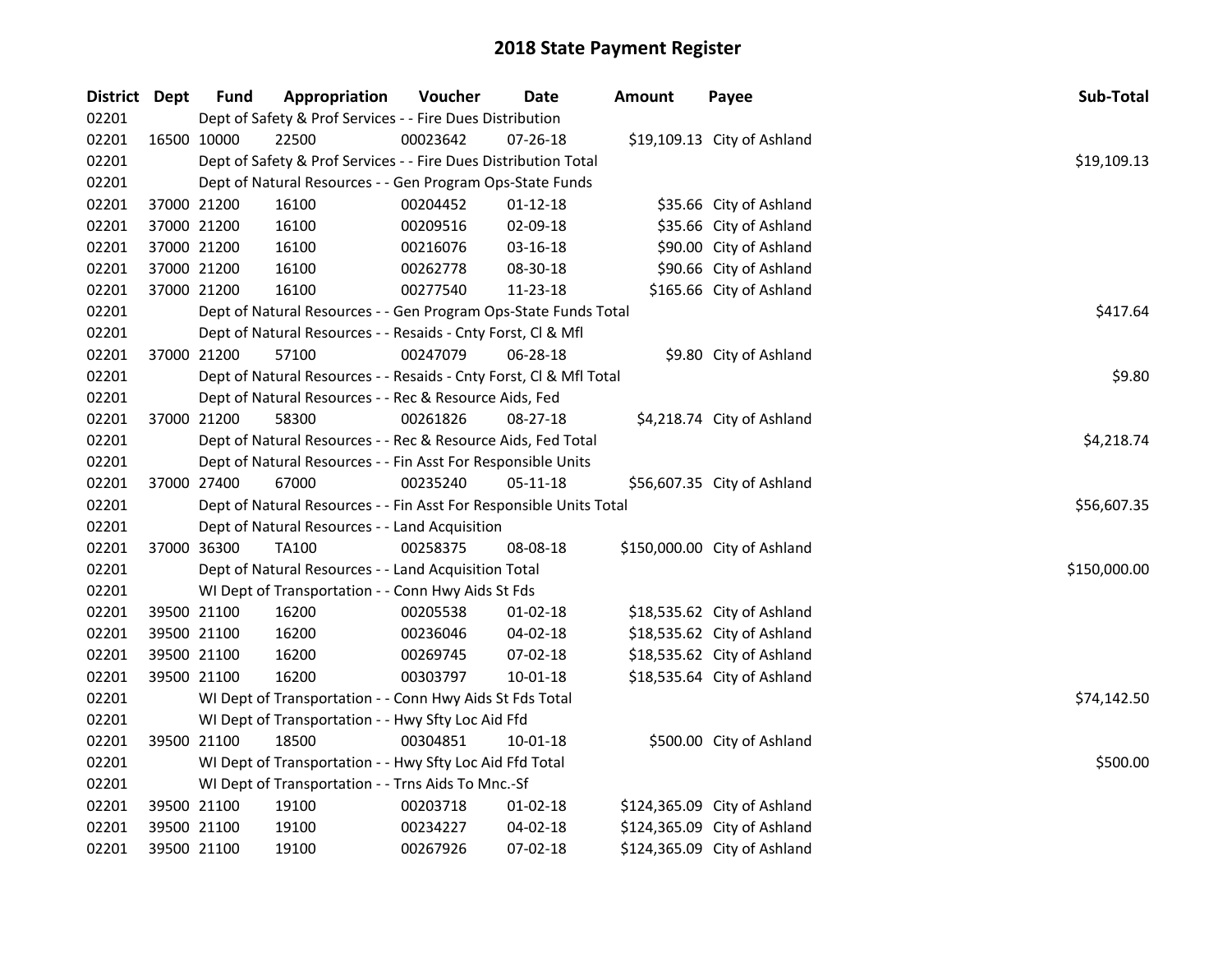| <b>District Dept</b> |             | <b>Fund</b>                                           | Appropriation                                                                   | Voucher   | Date           | Amount | Payee                          | Sub-Total      |  |
|----------------------|-------------|-------------------------------------------------------|---------------------------------------------------------------------------------|-----------|----------------|--------|--------------------------------|----------------|--|
| 02201                |             | 39500 21100                                           | 19100                                                                           | 00301978  | 10-01-18       |        | \$124,365.09 City of Ashland   |                |  |
| 02201                |             |                                                       | WI Dept of Transportation - - Trns Aids To Mnc.-Sf Total                        |           |                |        |                                | \$497,460.36   |  |
| 02201                |             |                                                       | Department of Health Services - - Emergency Medical Services, Ai                |           |                |        |                                |                |  |
| 02201                |             | 43500 10000                                           | 11900                                                                           | 00229279  | 08-31-18       |        | \$5,558.13 City of Ashland     |                |  |
| 02201                |             |                                                       | Department of Health Services - - Emergency Medical Services, Ai Total          |           |                |        |                                | \$5,558.13     |  |
| 02201                |             |                                                       | Department of Health Services - - Prepaid Medical Transport Reimbursement       |           |                |        |                                |                |  |
| 02201                |             | 43500 10000                                           | 16300                                                                           | AMBULANCE | 11-08-18       |        | \$50,377.95 City of Ashland    |                |  |
| 02201                |             |                                                       | Department of Health Services - - Prepaid Medical Transport Reimbursement Total |           |                |        |                                | \$50,377.95    |  |
| 02201                |             |                                                       | Department of Justice - - Law Enforcement Train, Local                          |           |                |        |                                |                |  |
| 02201                |             | 45500 10000                                           | 23100                                                                           | 00052120  | $09 - 25 - 18$ |        | \$2,720.00 City of Ashland     |                |  |
| 02201                |             |                                                       | Department of Justice - - Law Enforcement Train, Local Total                    |           |                |        |                                | \$2,720.00     |  |
| 02201                |             |                                                       | Department of Military Affairs - - Federal Aid, Local Assistance                |           |                |        |                                |                |  |
| 02201                |             | 46500 10000                                           | 34200                                                                           | 00039773  | 02-28-18       |        | \$11,524.94 City of Ashland    |                |  |
| 02201                |             | 46500 10000                                           | 34200                                                                           | 00041632  | $04 - 16 - 18$ |        | \$81,174.95 City of Ashland    |                |  |
| 02201                |             |                                                       | Department of Military Affairs - - Federal Aid, Local Assistance Total          |           |                |        |                                | \$92,699.89    |  |
| 02201                |             |                                                       | Department of Administration - - Federal Aid                                    |           |                |        |                                |                |  |
| 02201                |             | 50500 10000                                           | 14200                                                                           | 00086493  | 08-15-18       |        | \$60,000.00 City of Ashland    |                |  |
| 02201                |             | 50500 10000                                           | 14200                                                                           | 00087498  | 08-29-18       |        | \$11,831.81 City of Ashland    |                |  |
| 02201                |             | 50500 10000                                           | 14200                                                                           | 00087990  | 09-06-18       |        | \$58,168.19 City of Ashland    |                |  |
| 02201                |             |                                                       | Department of Administration - - Federal Aid Total                              |           |                |        |                                | \$130,000.00   |  |
| 02201                |             |                                                       | Department of Revenue - - Payments For Municipal Svcs                           |           |                |        |                                |                |  |
| 02201                |             | 56600 10000                                           | 50100                                                                           | 00026678  | $01 - 31 - 18$ |        | \$4,910.42 City of Ashland     |                |  |
| 02201                |             |                                                       | Department of Revenue - - Payments For Municipal Svcs Total                     |           |                |        |                                | \$4,910.42     |  |
| 02201                |             |                                                       | Shared Revenue and Tax Relief - - Expenditure Restraint Program                 |           |                |        |                                |                |  |
| 02201                |             | 83500 10000                                           | 10100                                                                           | 00032647  | 07-23-18       |        | \$124,740.59 City of Ashland   |                |  |
| 02201                |             | 83500 10000                                           | 10100                                                                           | 00035533  | 11-19-18       |        | \$0.04 City of Ashland         |                |  |
| 02201                |             |                                                       | Shared Revenue and Tax Relief - - Expenditure Restraint Program Total           |           |                |        |                                | \$124,740.63   |  |
| 02201                |             |                                                       | Shared Revenue and Tax Relief - - County And Municipal Aid                      |           |                |        |                                |                |  |
| 02201                |             | 83500 10000                                           | 10500                                                                           | 00032647  | 07-23-18       |        | \$531,533.85 City of Ashland   |                |  |
| 02201                | 83500 10000 |                                                       | 10500                                                                           | 00035533  | 11-19-18       |        | \$2,961,647.22 City of Ashland |                |  |
| 02201                |             |                                                       | Shared Revenue and Tax Relief - - County And Municipal Aid Total                |           |                |        |                                | \$3,493,181.07 |  |
| 02201                |             | Shared Revenue and Tax Relief - - Exempt Computer Aid |                                                                                 |           |                |        |                                |                |  |
| 02201                |             | 83500 10000                                           | 10900                                                                           | 00029973  | $07 - 23 - 18$ |        | \$18,091.45 City of Ashland    |                |  |
| 02201                | 83500 10000 |                                                       | 10900                                                                           | 00032209  | 07-23-18       |        | \$6,799.71 City of Ashland     |                |  |
| 02201                |             |                                                       | Shared Revenue and Tax Relief - - Exempt Computer Aid Total                     |           |                |        |                                | \$24,891.16    |  |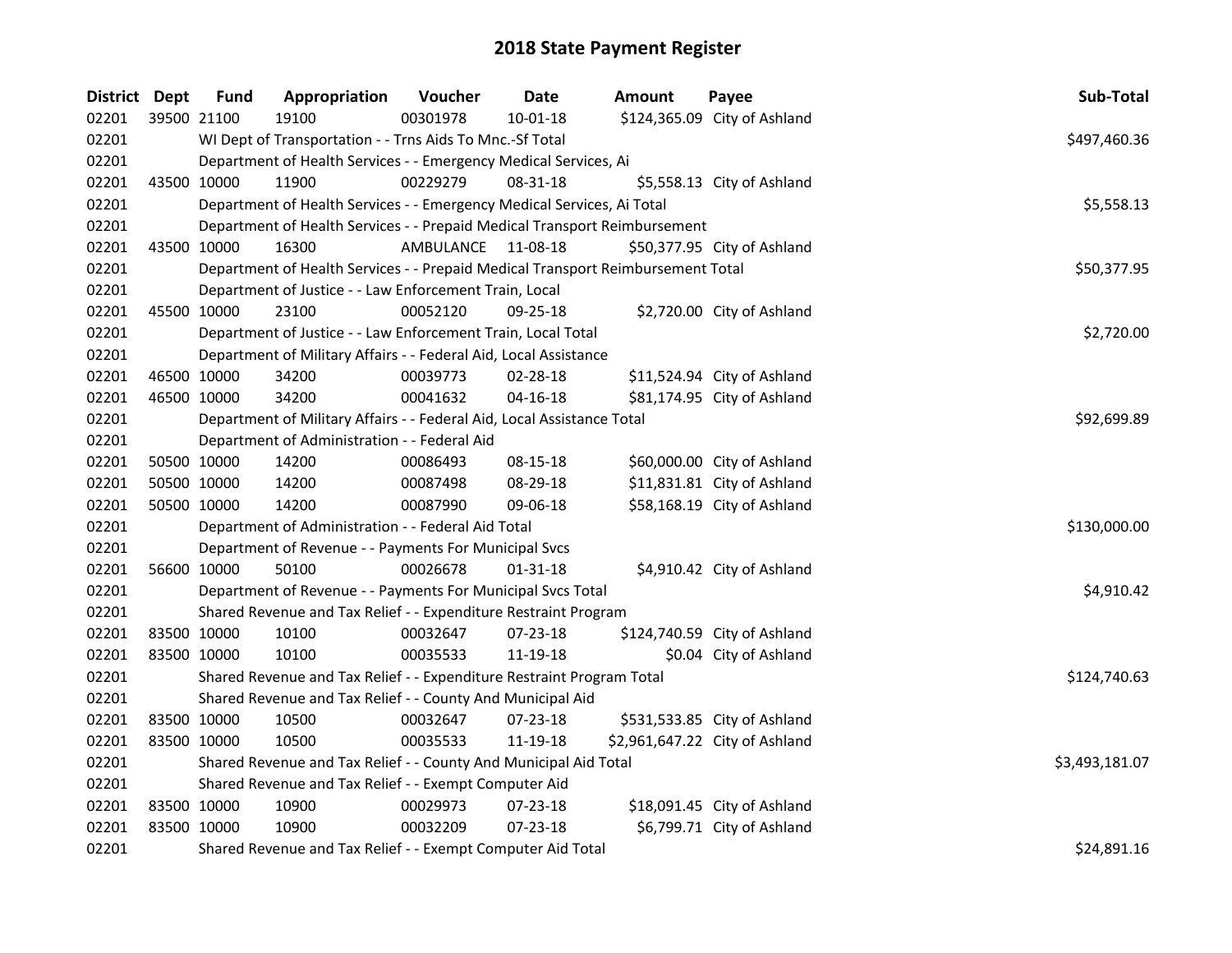| District Dept | <b>Fund</b> | Appropriation                                                   | <b>Voucher</b> | <b>Date</b>    | Amount | Payee                        | Sub-Total      |
|---------------|-------------|-----------------------------------------------------------------|----------------|----------------|--------|------------------------------|----------------|
| 02201         |             | Shared Revenue and Tax Relief - - Utility Aid                   |                |                |        |                              |                |
| 02201         | 83500 10000 | 11000                                                           | 00032647       | $07 - 23 - 18$ |        | \$32,003.87 City of Ashland  |                |
| 02201         | 83500 10000 | 11000                                                           | 00035533       | 11-19-18       |        | \$185,406.55 City of Ashland |                |
| 02201         |             | Shared Revenue and Tax Relief - - Utility Aid Total             |                | \$217,410.42   |        |                              |                |
| 02201         |             | Shared Revenue and Tax Relief - - Lottery & Gaming Credit       |                |                |        |                              |                |
| 02201         | 83500 52100 | 36300                                                           | 00027240       | $03 - 26 - 18$ |        | \$9,713.25 City of Ashland   |                |
| 02201         |             | Shared Revenue and Tax Relief - - Lottery & Gaming Credit Total |                |                |        |                              | \$9,713.25     |
| 02201 Total   |             |                                                                 |                |                |        |                              | \$4,958,668.44 |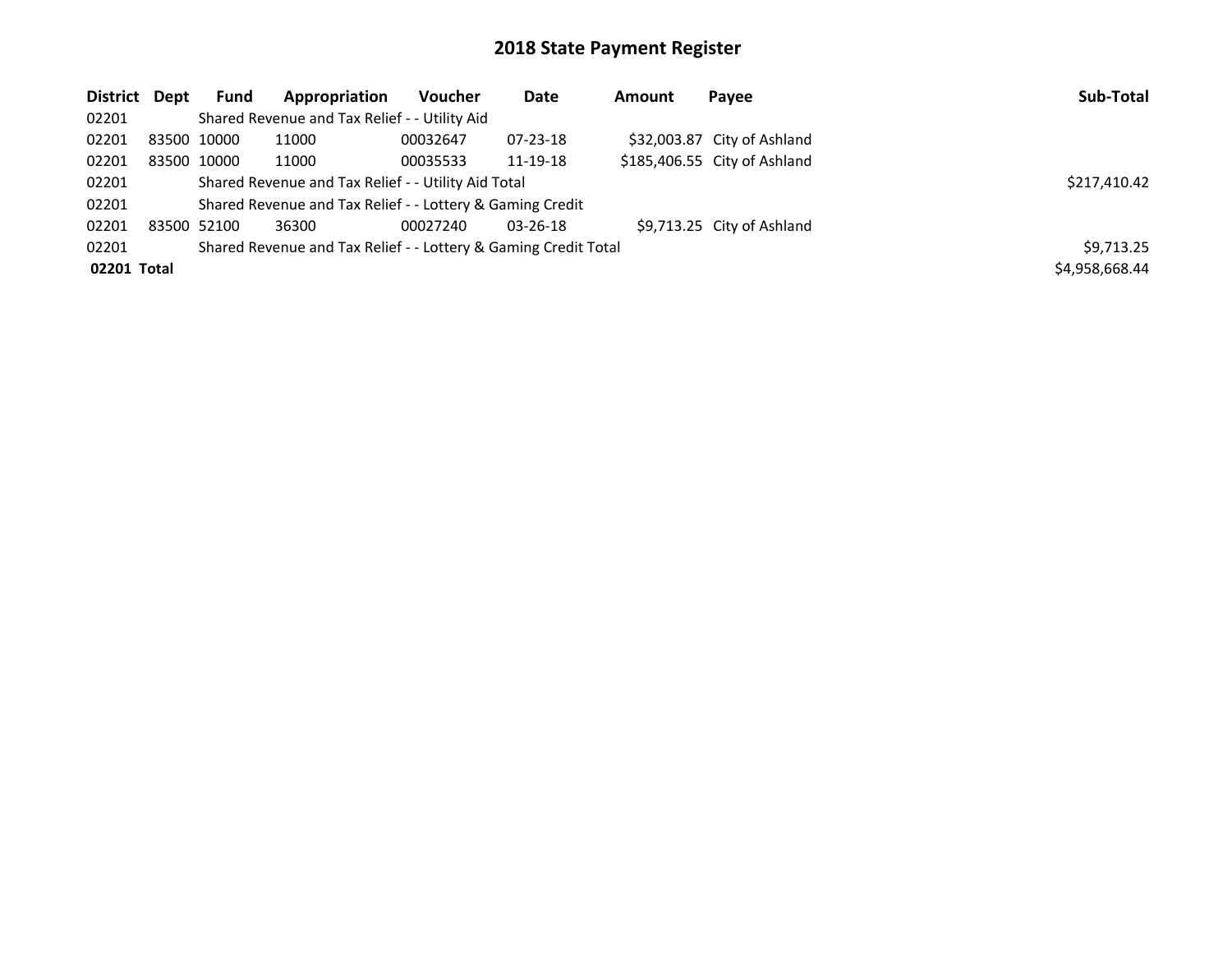| District Dept |             | <b>Fund</b>                                               | Appropriation                                                                   | Voucher   | Date           | <b>Amount</b> | Payee                       | Sub-Total    |  |  |
|---------------|-------------|-----------------------------------------------------------|---------------------------------------------------------------------------------|-----------|----------------|---------------|-----------------------------|--------------|--|--|
| 02251         |             |                                                           | Dept of Safety & Prof Services - - Fire Dues Distribution                       |           |                |               |                             |              |  |  |
| 02251         |             | 16500 10000                                               | 22500                                                                           | 00023643  | 07-24-18       |               | \$1,032.25 City Of Mellen   |              |  |  |
| 02251         |             |                                                           | Dept of Safety & Prof Services - - Fire Dues Distribution Total                 |           |                |               |                             | \$1,032.25   |  |  |
| 02251         |             |                                                           | Dept of Natural Resources - - Aids In Lieu Of Taxes - Gener                     |           |                |               |                             |              |  |  |
| 02251         |             | 37000 10000                                               | 50300                                                                           | 00211479  | $02 - 02 - 18$ |               | \$229.49 City Of Mellen     |              |  |  |
| 02251         |             |                                                           | Dept of Natural Resources - - Aids In Lieu Of Taxes - Gener Total               |           |                |               |                             | \$229.49     |  |  |
| 02251         |             |                                                           | WI Dept of Transportation - - Trns Aids To Mnc.-Sf                              |           |                |               |                             |              |  |  |
| 02251         |             | 39500 21100                                               | 19100                                                                           | 00203719  | $01-02-18$     |               | \$13,583.26 City Of Mellen  |              |  |  |
| 02251         |             | 39500 21100                                               | 19100                                                                           | 00234228  | 04-02-18       |               | \$13,583.26 City Of Mellen  |              |  |  |
| 02251         |             | 39500 21100                                               | 19100                                                                           | 00267927  | 07-02-18       |               | \$13,583.26 City Of Mellen  |              |  |  |
| 02251         |             | 39500 21100                                               | 19100                                                                           | 00301979  | 10-01-18       |               | \$13,583.26 City Of Mellen  |              |  |  |
| 02251         |             |                                                           | WI Dept of Transportation - - Trns Aids To Mnc.-Sf Total                        |           |                |               |                             | \$54,333.04  |  |  |
| 02251         |             |                                                           | Department of Health Services - - Prepaid Medical Transport Reimbursement       |           |                |               |                             |              |  |  |
| 02251         |             | 43500 10000                                               | 16300                                                                           | AMBULANCE | 11-08-18       |               | \$2,746.83 City Of Mellen   |              |  |  |
| 02251         |             |                                                           | Department of Health Services - - Prepaid Medical Transport Reimbursement Total |           |                |               |                             | \$2,746.83   |  |  |
| 02251         |             |                                                           | Department of Justice - - Law Enforcement Train, Local                          |           |                |               |                             |              |  |  |
| 02251         |             | 45500 10000                                               | 23100                                                                           | 00053520  | 10-18-18       |               | \$480.00 City Of Mellen     |              |  |  |
| 02251         |             |                                                           | Department of Justice - - Law Enforcement Train, Local Total                    |           |                |               |                             | \$480.00     |  |  |
| 02251         |             |                                                           | Shared Revenue and Tax Relief - - Expenditure Restraint Program                 |           |                |               |                             |              |  |  |
| 02251         |             | 83500 10000                                               | 10100                                                                           | 00032648  | $07 - 23 - 18$ |               | \$4,744.72 City Of Mellen   |              |  |  |
| 02251         |             |                                                           | Shared Revenue and Tax Relief - - Expenditure Restraint Program Total           |           |                |               |                             | \$4,744.72   |  |  |
| 02251         |             |                                                           | Shared Revenue and Tax Relief - - County And Municipal Aid                      |           |                |               |                             |              |  |  |
| 02251         |             | 83500 10000                                               | 10500                                                                           | 00032648  | 07-23-18       |               | \$60,501.64 City Of Mellen  |              |  |  |
| 02251         | 83500 10000 |                                                           | 10500                                                                           | 00035534  | 11-19-18       |               | \$340,095.81 City Of Mellen |              |  |  |
| 02251         |             |                                                           | Shared Revenue and Tax Relief - - County And Municipal Aid Total                |           |                |               |                             | \$400,597.45 |  |  |
| 02251         |             |                                                           | Shared Revenue and Tax Relief - - Exempt Computer Aid                           |           |                |               |                             |              |  |  |
| 02251         |             | 83500 10000                                               | 10900                                                                           | 00029974  | 07-23-18       |               | \$245.56 City Of Mellen     |              |  |  |
| 02251         |             | 83500 10000                                               | 10900                                                                           | 00032210  | 07-23-18       |               | \$94.40 City Of Mellen      |              |  |  |
| 02251         |             |                                                           | Shared Revenue and Tax Relief - - Exempt Computer Aid Total                     |           |                |               |                             | \$339.96     |  |  |
| 02251         |             |                                                           | Shared Revenue and Tax Relief - - Utility Aid                                   |           |                |               |                             |              |  |  |
| 02251         |             | 83500 10000                                               | 11000                                                                           | 00032648  | 07-23-18       |               | \$1,050.40 City Of Mellen   |              |  |  |
| 02251         | 83500 10000 |                                                           | 11000                                                                           | 00035534  | 11-19-18       |               | \$6,012.10 City Of Mellen   |              |  |  |
| 02251         |             |                                                           | Shared Revenue and Tax Relief - - Utility Aid Total                             |           |                |               |                             | \$7,062.50   |  |  |
| 02251         |             | Shared Revenue and Tax Relief - - Lottery & Gaming Credit |                                                                                 |           |                |               |                             |              |  |  |
| 02251         |             | 83500 52100                                               | 36300                                                                           | 00027241  | 03-26-18       |               | \$402.24 City Of Mellen     |              |  |  |